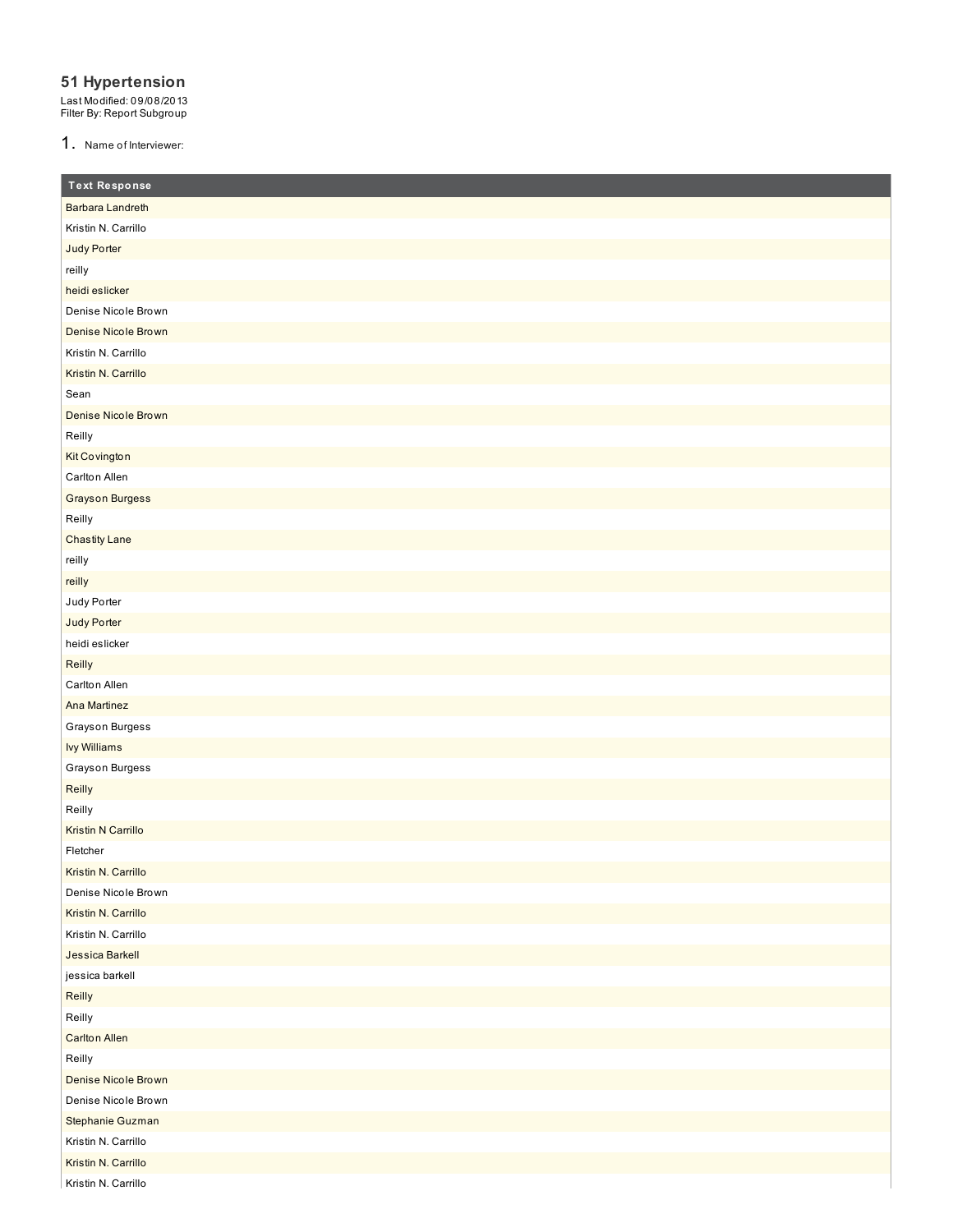| Kristin N. Carrillo     |  |
|-------------------------|--|
| Terri O'Sullivan        |  |
| Stephanie Guzman        |  |
| Terri O'Sullivan        |  |
| heidi eslicker          |  |
| Carlton Allen           |  |
| <b>Barbara Landreth</b> |  |
| Barbara Landeth         |  |
| <b>Barbara Landreth</b> |  |
| Chuck Winston           |  |
| Denise Nicole Brown     |  |
| Denise Nicole Brown     |  |
|                         |  |

| <b>Statistic</b>       | <b>Value</b> |
|------------------------|--------------|
| <b>Total Responses</b> | 60           |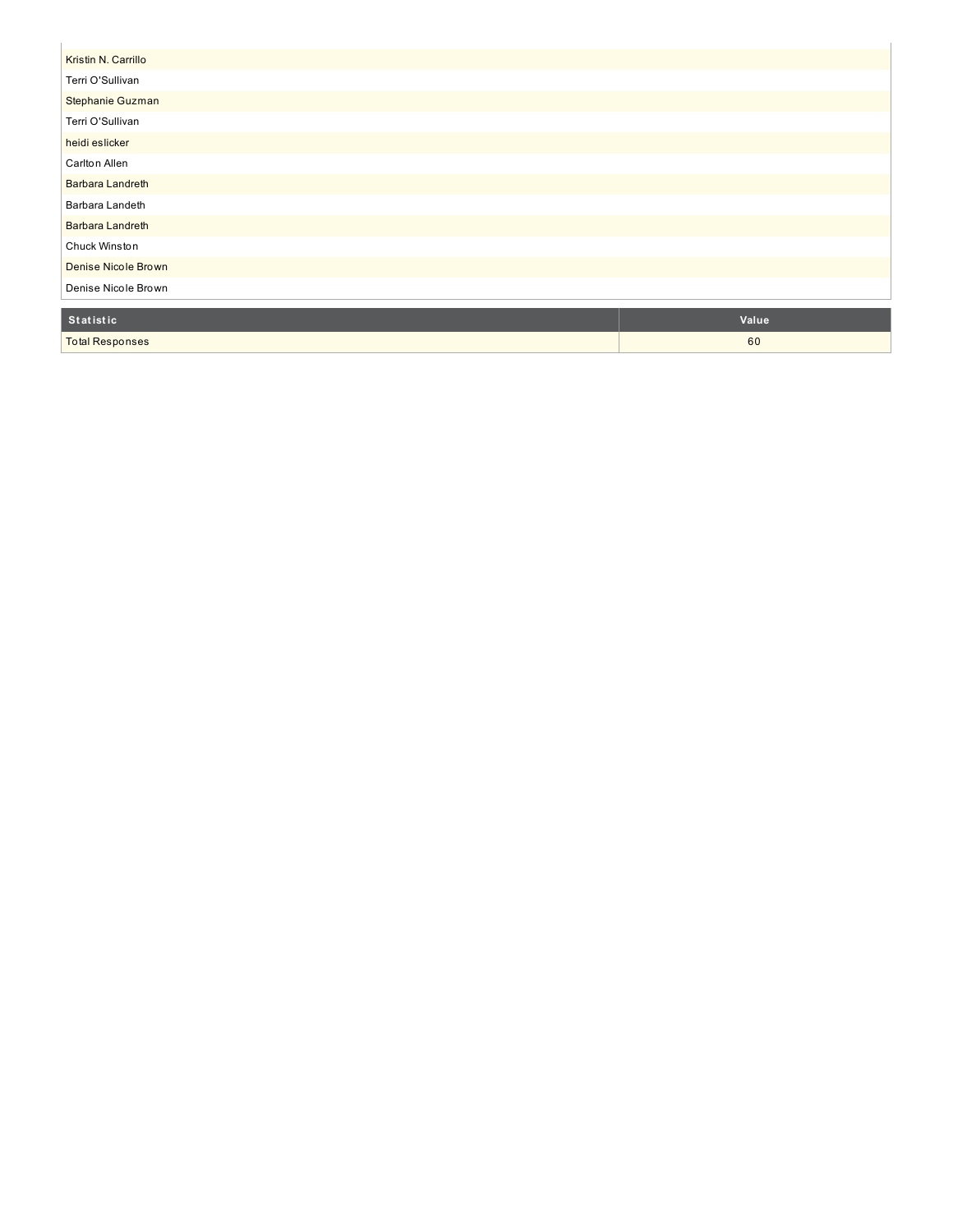2. My name is (name of interviewer), and I am a/an (student, volunteer, staff member) at (name of institution/facility). I am inviting you to participate in a research study. Involvement in the study is voluntary, so you may choose to participate or not. I am going to explain the study to you. Please feel free to ask any questions that you may have about the research; I will be happy to explain anything in greater detail. I am interested in learning more about your family's resources and needs. You will be asked to answer survey questions that include education, employment, housing, healthcare, and other basic needs. This will take approximately 30 - 45 minutes of your time. All information will be kept anonymous. This means that your name will not appear anywhere and no one except me will know about your specific answers. The benefit of this research is that you will be helping the East Texas Human Needs Network to better understand our community needs, the resources available, and the services that are still needed. This information will help us to work together to address services that are needed the most. There are no risks to you for participating in this study, and no penalty for not participating. If you do not wish to continue, you have the right to stop, at any time.Before we begin, I want to make sure that you understand the information I have told you about this project and your rights. Please tell me in your own words what you understand about this project and your rights as a participant. (if they are unsure or unclear about any elements of information, tell them again, and ask again that they tell you what they understand.)Now that you understand the study, are you willing to help me with this survey?

**Already complet ed. Where?**

|                | Answer                    | <b>Bar</b> | Response |      |
|----------------|---------------------------|------------|----------|------|
| $\overline{ }$ | Yes                       |            | 79       | 100% |
| 5              | No                        |            |          | 0%   |
| 6              | Already completed. Where? |            |          | 0%   |
|                | Total                     |            | 79       |      |

| Statistic                 | Value |  |  |
|---------------------------|-------|--|--|
| <b>Min Value</b>          | 4     |  |  |
| Max Value                 | 4     |  |  |
| Mean                      | 4.00  |  |  |
| Variance                  | 0.00  |  |  |
| <b>Standard Deviation</b> | 0.00  |  |  |
| <b>Total Responses</b>    | 79    |  |  |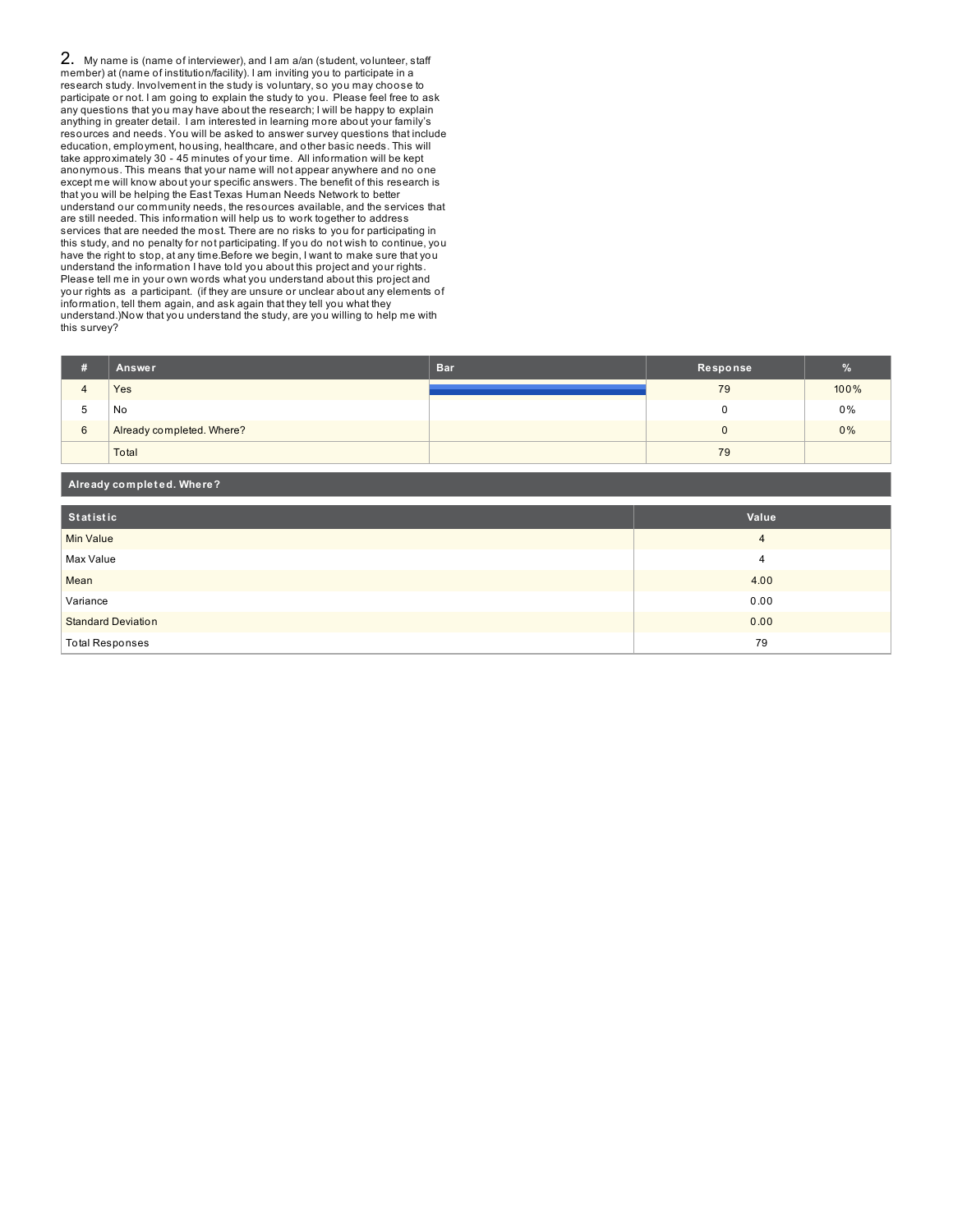| 3. |  | Today's date? |
|----|--|---------------|
|----|--|---------------|

| <b>Text Response</b> |
|----------------------|
| 06/19/13             |
| 06/19/13             |
| 06/20/13             |
| 06/20/13             |
| 06/21/13             |
| 06/21/13             |
| 06/21/13             |
| 06/24/13             |
| 06/24/13             |
| 06/25/13             |
| 06/25/13             |
| 06/26/13             |
| 06/26/13             |
| 06/26/13             |
| 06/27/13             |
| 06/27/13             |
| 06/27/13             |
| 06/29/13             |
| 07/01/13             |
| 07/02/13             |
| 07/02/13             |
| 07/03/13             |
| 07/04/13             |
| 07/05/13             |
| 07/05/13             |
| 07/08/13             |
| 07/08/13             |
| 07/08/13             |
| 07/08/13             |
| 07/09/13             |
| 07/09/13             |
| 07/09/13             |
| 07/09/13             |
| 07/10/13             |
| 07/10/13             |
| 07/10/13             |
| 07/10/13             |
| 07/11/13             |
| 07/10/13             |
| 07/11/13             |
| 07/11/13             |
| 07/11/13             |
| 07/11/13             |
| 07/12/13             |
| 07/12/13             |
| 07/12/13             |
| 07/12/13             |
| 07/12/13             |
| 07/13/13             |
| 07/13/13             |
| 07/15/13             |
| 07/15/13             |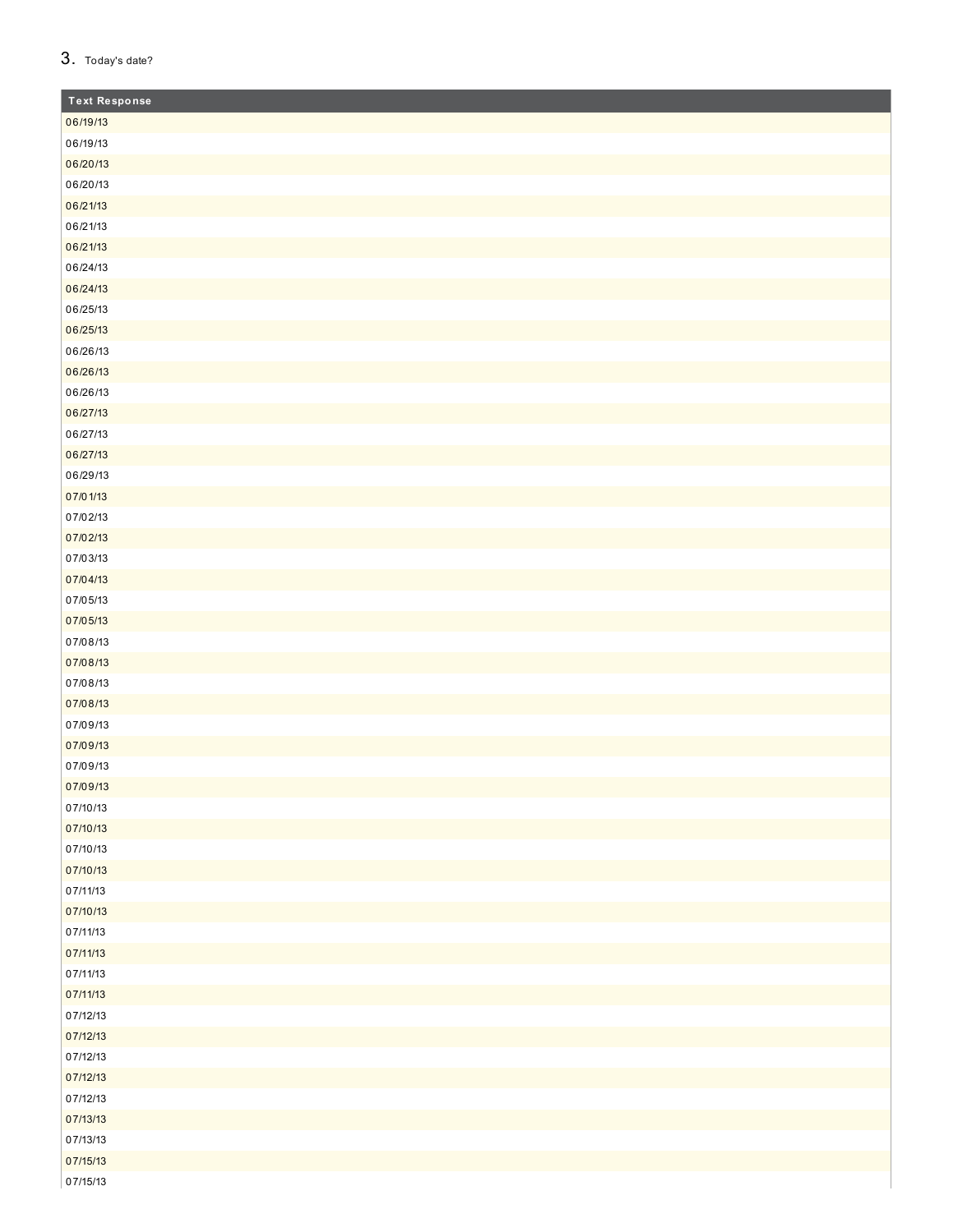| 07/15/13               |       |
|------------------------|-------|
| 07/16/13               |       |
| 07/16/13               |       |
| 07/17/13               |       |
| 07/18/13               |       |
| 07/19/13               |       |
| 07/19/13               |       |
| 07/19/13               |       |
| 07/22/13               |       |
| 07/22/13               |       |
| 07/23/13               |       |
| 07/23/13               |       |
| 07/23/13               |       |
| 07/23/13               |       |
| 07/24/13               |       |
| 07/24/13               |       |
| 07/24/13               |       |
| 08/24/13               |       |
| 07/26/13               |       |
| 07/26/13               |       |
| 07/27/13               |       |
| 07/27/13               |       |
| 07/27/13               |       |
| 07/31/13               |       |
| 07/31/13               |       |
| 07/31/13               |       |
|                        |       |
| Statistic              | Value |
| <b>Total Responses</b> | 78    |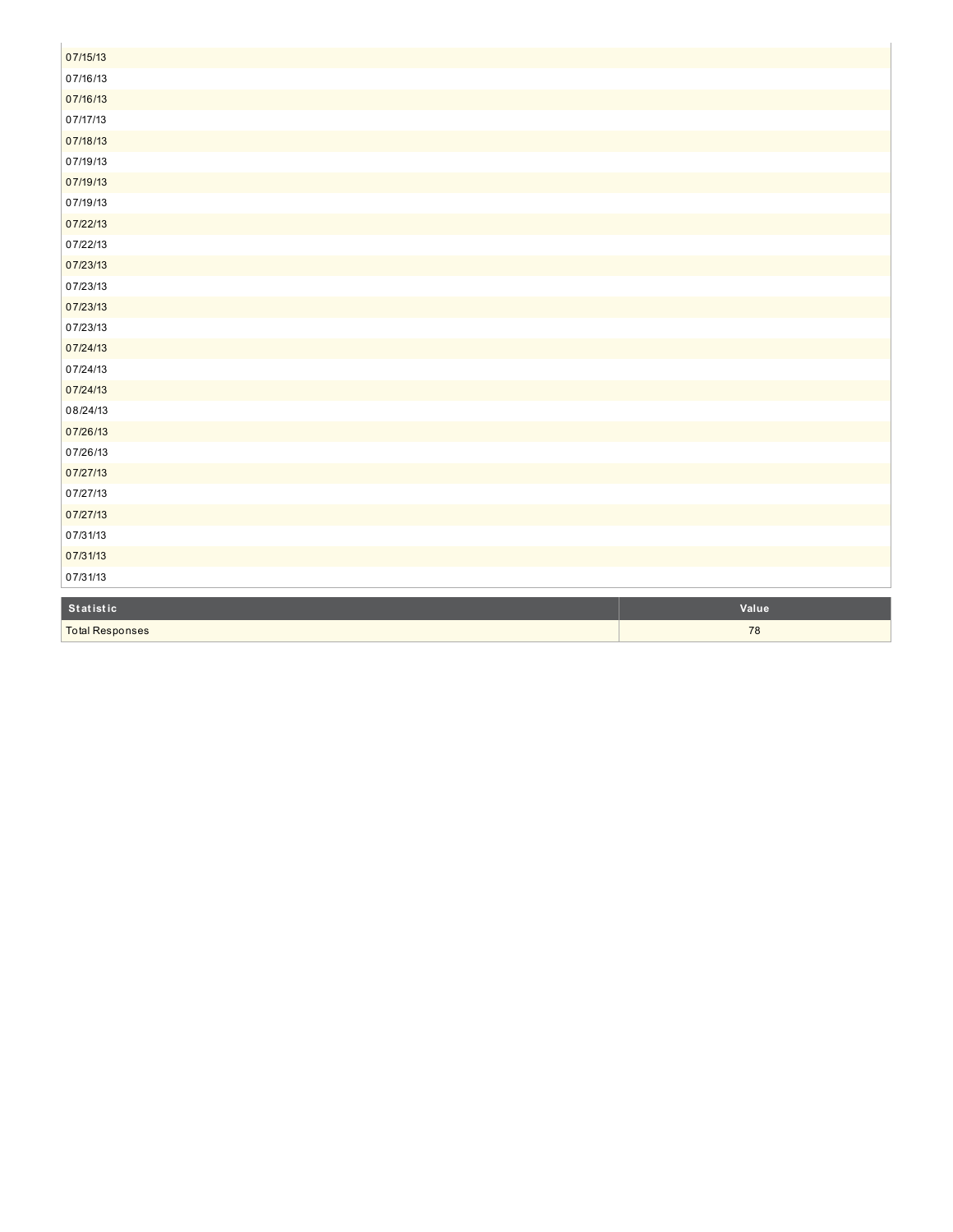#### 4. Location of interview:

| #              | Answer                            | <b>Bar</b> | Response        | %     |
|----------------|-----------------------------------|------------|-----------------|-------|
| $\mathbf{1}$   | Allegiance Home Health            |            | $5\phantom{.0}$ | 6%    |
| $\overline{2}$ | Andrews Center                    |            | 12              | 15%   |
| 3              | <b>ETCADA</b>                     |            | $\mathbf{1}$    | $1\%$ |
| $\overline{4}$ | <b>ETCIL</b>                      |            | $\mathbf 0$     | 0%    |
| 5              | <b>ETMC</b>                       |            | 3               | 4%    |
| 6              | Gateway to Hope                   |            | 14              | 18%   |
| $\overline{7}$ | <b>Literacy Council of Tyler</b>  |            | 6               | 8%    |
| 8              | Mission Tyler / Hunger for Love   |            | 6               | 8%    |
| 9              | New Creation Foundation           |            | $\mathbf 0$     | 0%    |
| 10             | PATH                              |            | 13              | 16%   |
| 11             | <b>Salvation Army</b>             |            | $\mathbf 0$     | 0%    |
| 12             | <b>Total Healthcare Center</b>    |            | $\mathbf 0$     | 0%    |
| 13             | <b>UT Health Northeast</b>        |            | 10              | 13%   |
| 14             | Veterans and Community Roundtable |            | 0               | 0%    |
| 15             | Other                             |            | 9               | 11%   |
|                | Total                             |            | 79              |       |

**O t h e r**

East Texas Crisis Center East Texas Crisis Center **ETCC** E T C C Veteran's Home on Pegues E T C C **ETCC** Fresh Start veterans group home **ETCC** 

| Statistic                 | Value |
|---------------------------|-------|
| Min Value                 |       |
| Max Value                 | 15    |
| Mean                      | 7.80  |
| Variance                  | 19.63 |
| <b>Standard Deviation</b> | 4.43  |
| <b>Total Responses</b>    | 79    |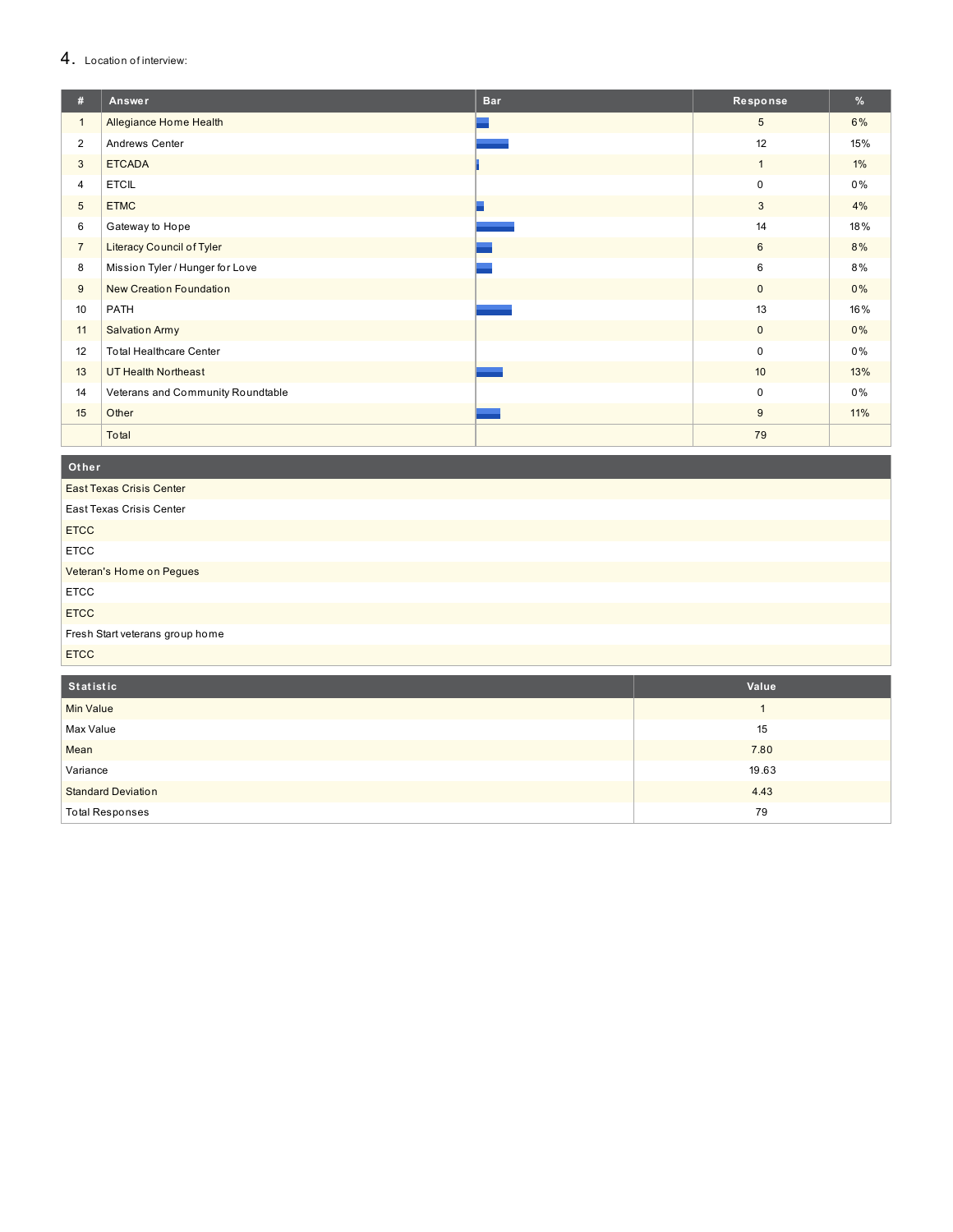### 5. What is your age?

| Text Response |  |
|---------------|--|
| $37\,$        |  |
| $43\,$        |  |
| $19$          |  |
| 69            |  |
| 41            |  |
| 59            |  |
| 51            |  |
| 65            |  |
| 51            |  |
| 75            |  |
| $27\,$        |  |
| $\bf 45$      |  |
| 35            |  |
| 55            |  |
| 46            |  |
| $54\,$        |  |
| 49            |  |
| 60            |  |
| $22$<br>63    |  |
| 84            |  |
| $\bf 48$      |  |
| 56            |  |
| $32\,$        |  |
| 50            |  |
| 39            |  |
| 54            |  |
| 58            |  |
| 42            |  |
| $\bf 49$      |  |
| $71$          |  |
| 53            |  |
| 69            |  |
| 49            |  |
| 43            |  |
| $35\,$        |  |
| 51            |  |
| 86            |  |
| $\mathbf{71}$ |  |
| 49            |  |
| 55            |  |
| 68            |  |
| $50\,$        |  |
| 68            |  |
| 47            |  |
| 29            |  |
| 29            |  |
| 56            |  |
| 56            |  |
| 53            |  |
| 53            |  |
| $17\,$        |  |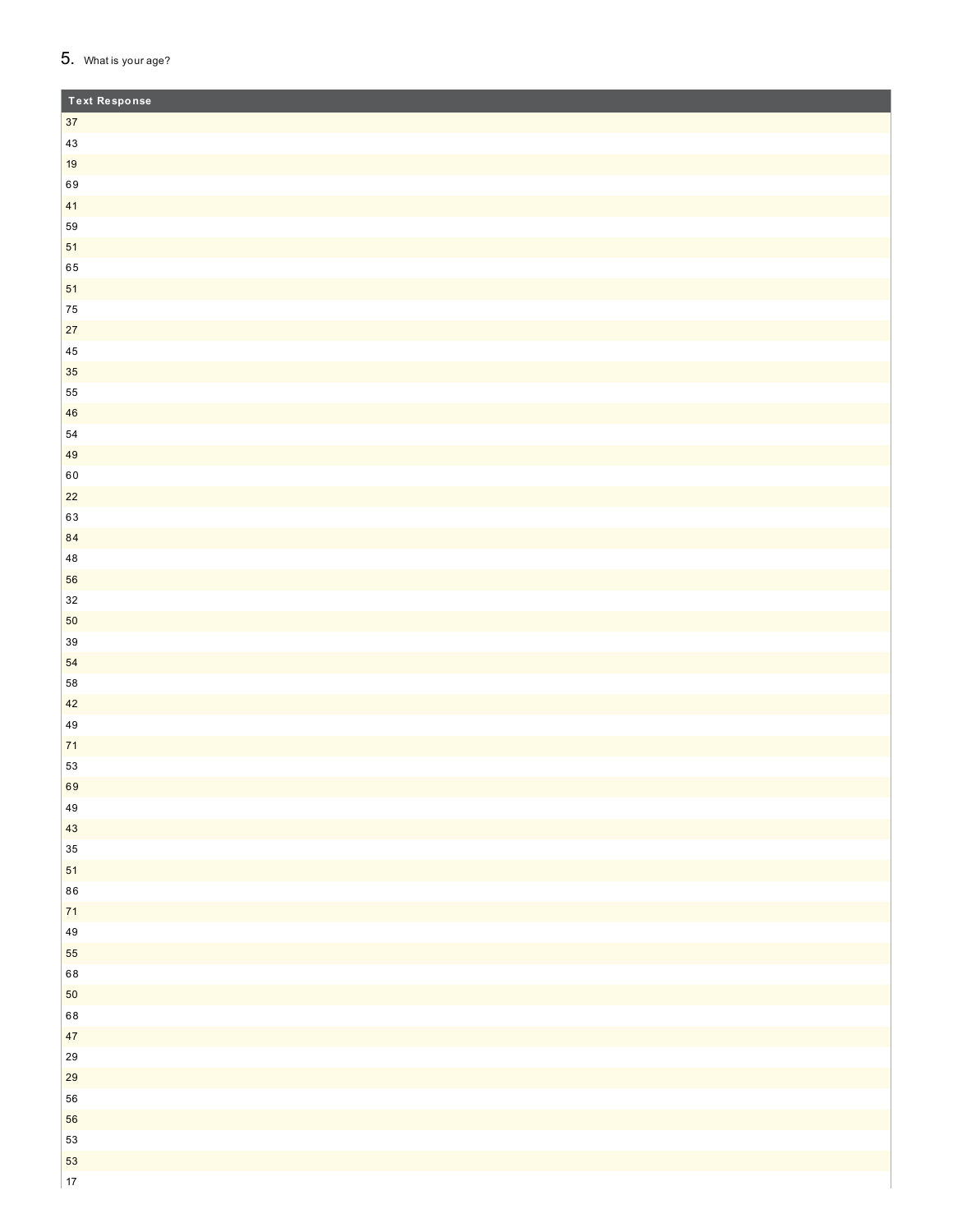| 51                     |       |
|------------------------|-------|
| $34\,$                 |       |
| 29                     |       |
| 41                     |       |
| $30\,$                 |       |
| 33                     |       |
| 68                     |       |
| 43                     |       |
| 55                     |       |
| 33                     |       |
| 59                     |       |
| $\bf 48$               |       |
| 44                     |       |
| $\bf 48$               |       |
| 66                     |       |
| $41\,$                 |       |
| 62                     |       |
| $24\,$                 |       |
| 47                     |       |
| 52                     |       |
| $74$                   |       |
| $50\,$                 |       |
| 54                     |       |
| 56                     |       |
| 35                     |       |
| 57                     |       |
| 60                     |       |
| Statistic              | Value |
| <b>Total Responses</b> | 79    |
|                        |       |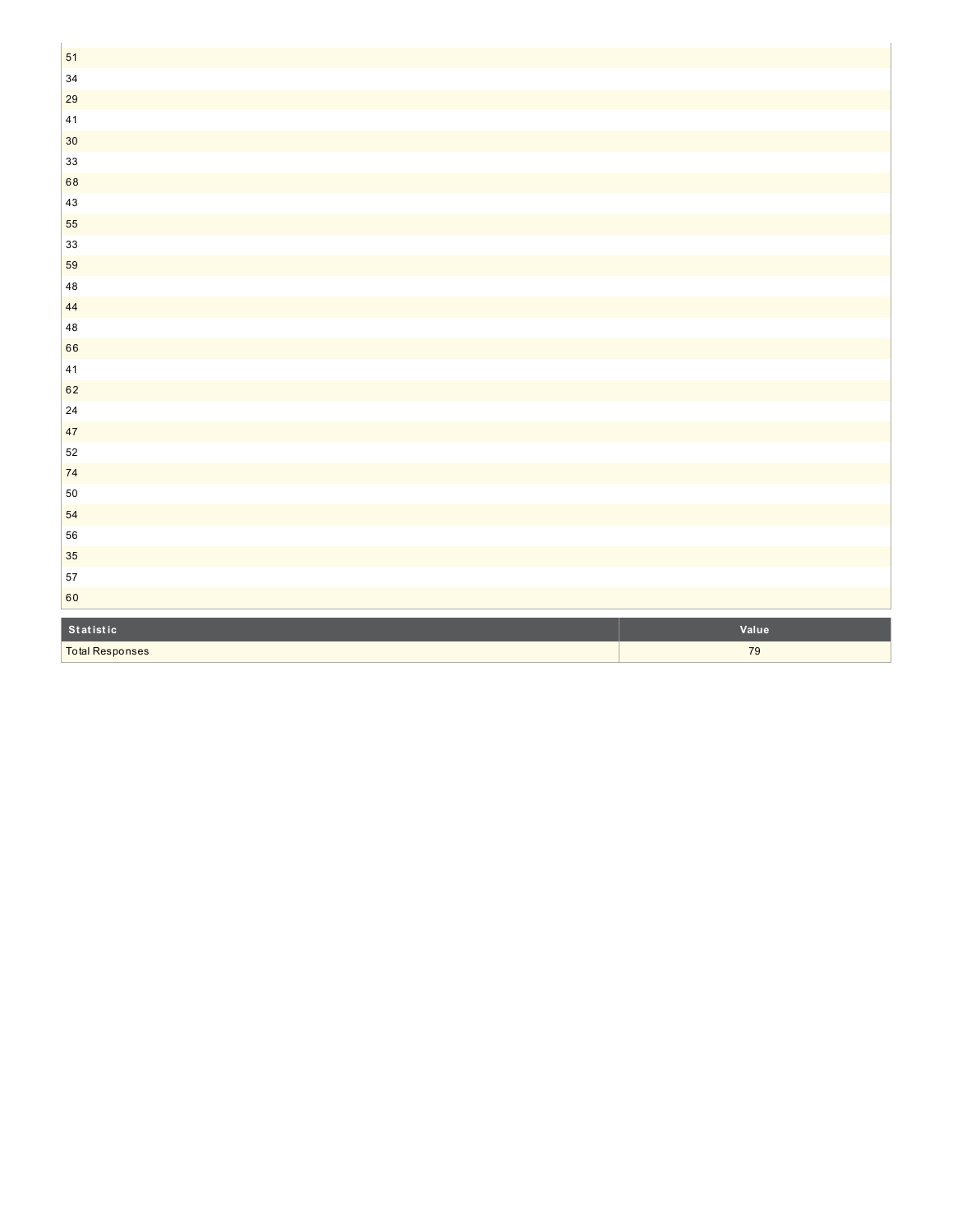#### $6.$  How far did you go in School?

| #               | Answer                     | <b>Bar</b> | Response       | %     |
|-----------------|----------------------------|------------|----------------|-------|
| $\mathbf{1}$    | 8th grade or less          |            | $6\phantom{1}$ | 8%    |
| $\overline{2}$  | Associate's Degree         |            | 5              | 6%    |
| 3               | <b>Bachelor's Degree</b>   |            | 3              | 4%    |
| 4               | Did not attend school      |            | 0              | $0\%$ |
| $5\phantom{.0}$ | Doctoral Degree            |            | 0              | $0\%$ |
| 6               | GED                        |            | 9              | 11%   |
| $\overline{7}$  | High School Diploma        |            | 19             | 24%   |
| 8               | Master's Degree            |            | $\mathbf{1}$   | 1%    |
| 9               | Other?                     |            | $\overline{2}$ | 3%    |
| 10              | Professional Certification |            | 1              | 1%    |
| 11              | Some College               |            | 9              | 11%   |
| 12              | Some High School           |            | 23             | 29%   |
| 13              | <b>Trade School</b>        |            | $\mathbf{1}$   | $1\%$ |
|                 | Total                      |            | 79             |       |

#### **O t h e r ?**

#### 11th grade

graduated and 2 years of nursing LVN

| Statistic                 | Value |
|---------------------------|-------|
| <b>Min Value</b>          |       |
| Max Value                 | 13    |
| Mean                      | 8.05  |
| Variance                  | 13.89 |
| <b>Standard Deviation</b> | 3.73  |
| <b>Total Responses</b>    | 79    |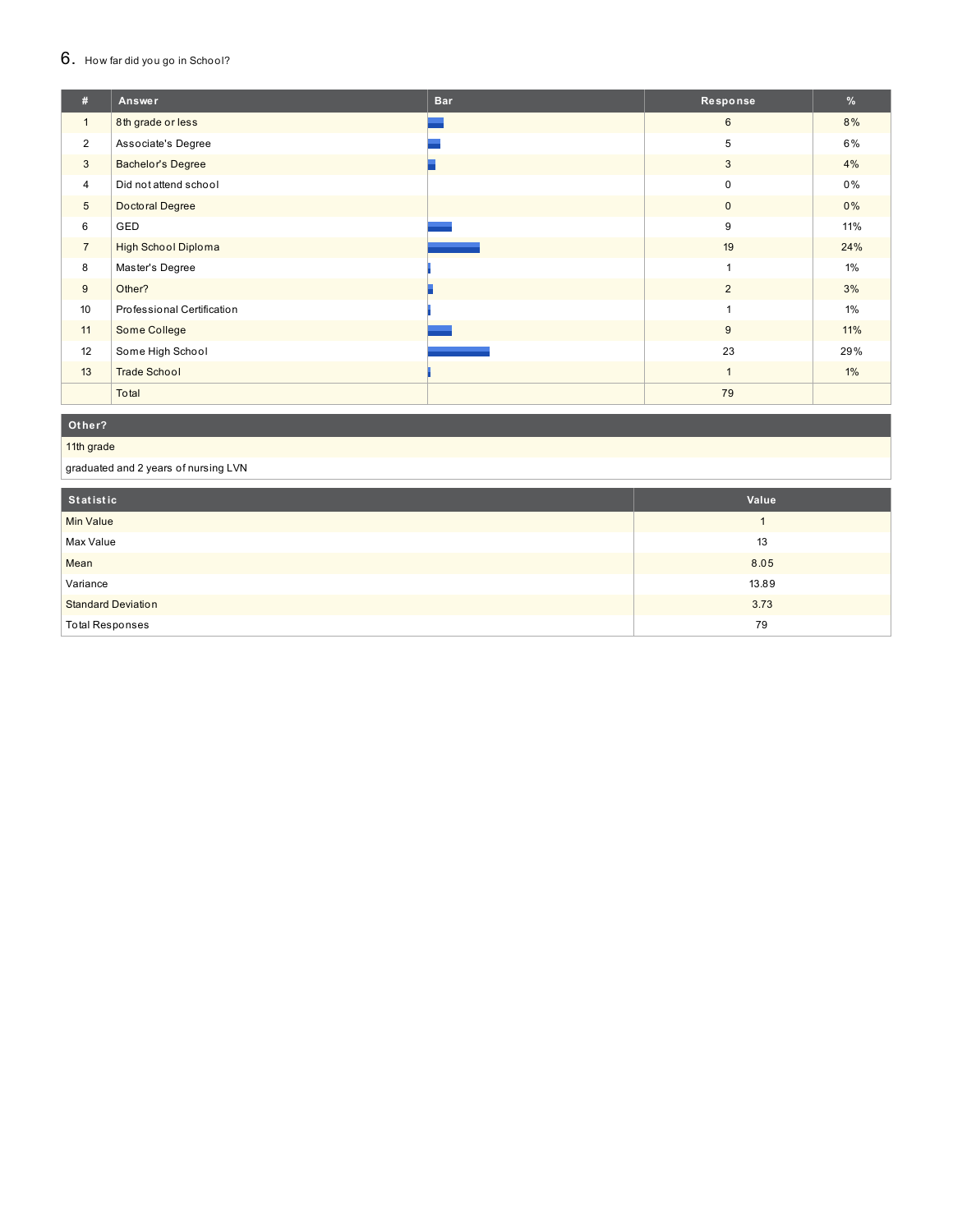# 7. <sup>I</sup> am going to read you <sup>a</sup> list of agencies in our community. Please tell me if each one is providing you and your family with help?

I

| #               | Answer                                   | <b>Bar</b> | Response       | $\frac{9}{6}$ |
|-----------------|------------------------------------------|------------|----------------|---------------|
| $\mathbf{1}$    | <b>Andrew's Center</b>                   |            | 26             | 34%           |
| $\overline{2}$  | Benevolence Center (East Erwin Church)   |            | 8              | 10%           |
| 3               | <b>Bethesda Clinic</b>                   |            | 13             | 17%           |
| 4               | Community Health Clinic (Glenwood)       |            | 5              | 6%            |
| $5\phantom{.0}$ | <b>Cornerstone Assistance Network</b>    |            | 3              | 4%            |
| 6               | East Texas Center for Independent Living |            | $\overline{1}$ | $1\%$         |
| $\overline{7}$  | <b>East Texas Crisis Center</b>          |            | 11             | 14%           |
| 8               | Goodwill                                 |            | 13             | 17%           |
| 9               | <b>Literacy Council</b>                  |            | $\overline{2}$ | 3%            |
| 10              | Loaves & Fishes (Christ Episcopal)       |            | 6              | 8%            |
| 11              | <b>Meals on Wheels</b>                   |            | 10             | 13%           |
| 12              | <b>Parents Services</b>                  |            | $\overline{1}$ | $1\%$         |
| 13              | <b>PATH</b>                              |            | 40             | 52%           |
| 14              | Salvation Army                           |            | 29             | 38%           |
| 15              | St. Paul Children's Foundation           |            | 13             | 17%           |
| 16              | St. Vincent de Paul (Cathedral)          |            | 16             | 21%           |
| 17              | <b>Tyler AIDS Services</b>               |            | $\mathbf{1}$   | $1\%$         |
| 18              | <b>Transportation Agency</b>             |            | 16             | 21%           |
| 19              | Other (please specify)                   |            | 11             | 14%           |
| 20              | <b>NONE</b>                              |            | 6              | 8%            |

| <b>Transportation Agency</b>                                                                                    |                             | Other (please specify)                                           |
|-----------------------------------------------------------------------------------------------------------------|-----------------------------|------------------------------------------------------------------|
|                                                                                                                 | etcada                      |                                                                  |
|                                                                                                                 | from PATH                   | a church but I can't think of the name, it's right down the road |
|                                                                                                                 | <b>First Baptist Church</b> |                                                                  |
|                                                                                                                 | Aldridge center             |                                                                  |
|                                                                                                                 |                             | <b>UT Health Northeast</b>                                       |
| bus                                                                                                             |                             | crc county rehab center                                          |
|                                                                                                                 | Home Health Care            |                                                                  |
|                                                                                                                 | The VA                      |                                                                  |
| Medicaid transportation through Andrews center                                                                  |                             | Ut tyler family practice                                         |
|                                                                                                                 |                             | St. Marys Catholic church in Gresham                             |
|                                                                                                                 | food stamps                 |                                                                  |
| Andrew's Center and Medical Trans in Canton (Angela)                                                            |                             |                                                                  |
| Andrew's Center Transportation                                                                                  |                             |                                                                  |
| <b>Tyler Paratransit</b>                                                                                        |                             |                                                                  |
| Yellow Cab gives me a discount, Andrew's Center helps me get to doctor's appointments and psych<br>appointments |                             |                                                                  |
| <b>Tyler Transit</b>                                                                                            |                             |                                                                  |
| <b>JCC Transportation</b>                                                                                       |                             |                                                                  |
| Medicaid Transportation                                                                                         |                             |                                                                  |
| <b>Tyler transit</b>                                                                                            |                             |                                                                  |
| GoBus                                                                                                           |                             |                                                                  |
| Tyler Transit, cab                                                                                              |                             |                                                                  |
| Togo bus for royal transit                                                                                      |                             |                                                                  |
| Van in group home                                                                                               |                             |                                                                  |
| Andrew's center transport                                                                                       |                             |                                                                  |
| <b>Medical Transportation</b>                                                                                   |                             |                                                                  |
| <b>Statistic</b>                                                                                                |                             | Value                                                            |
| Min Value                                                                                                       |                             | $\mathbf{1}$                                                     |
| Max Value                                                                                                       |                             | 20                                                               |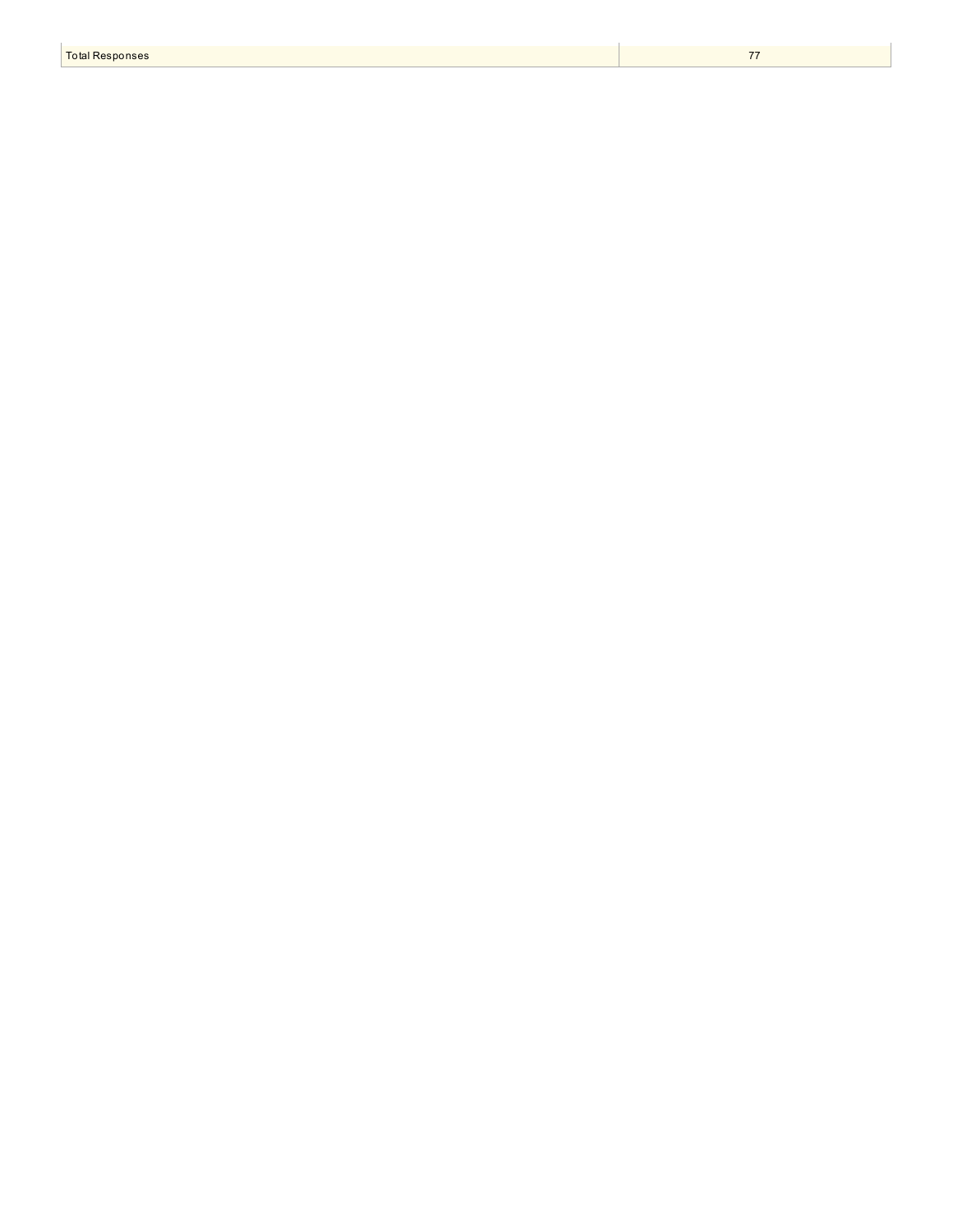### 8. Are you able to work?

| #                         | Answer | <b>Bar</b> |                | Response | %   |
|---------------------------|--------|------------|----------------|----------|-----|
| $\mathbf{1}$              | Yes    |            |                | 40       | 51% |
| 2                         | No     |            |                | 39       | 49% |
|                           | Total  |            |                | 79       |     |
|                           |        |            |                |          |     |
| Statistic                 |        |            | Value          |          |     |
| <b>Min Value</b>          |        |            |                |          |     |
| Max Value                 |        |            | $\overline{2}$ |          |     |
| Mean                      |        |            | 1.49           |          |     |
| Variance                  |        |            | 0.25           |          |     |
| <b>Standard Deviation</b> |        |            | 0.50           |          |     |
| <b>Total Responses</b>    |        |            | 79             |          |     |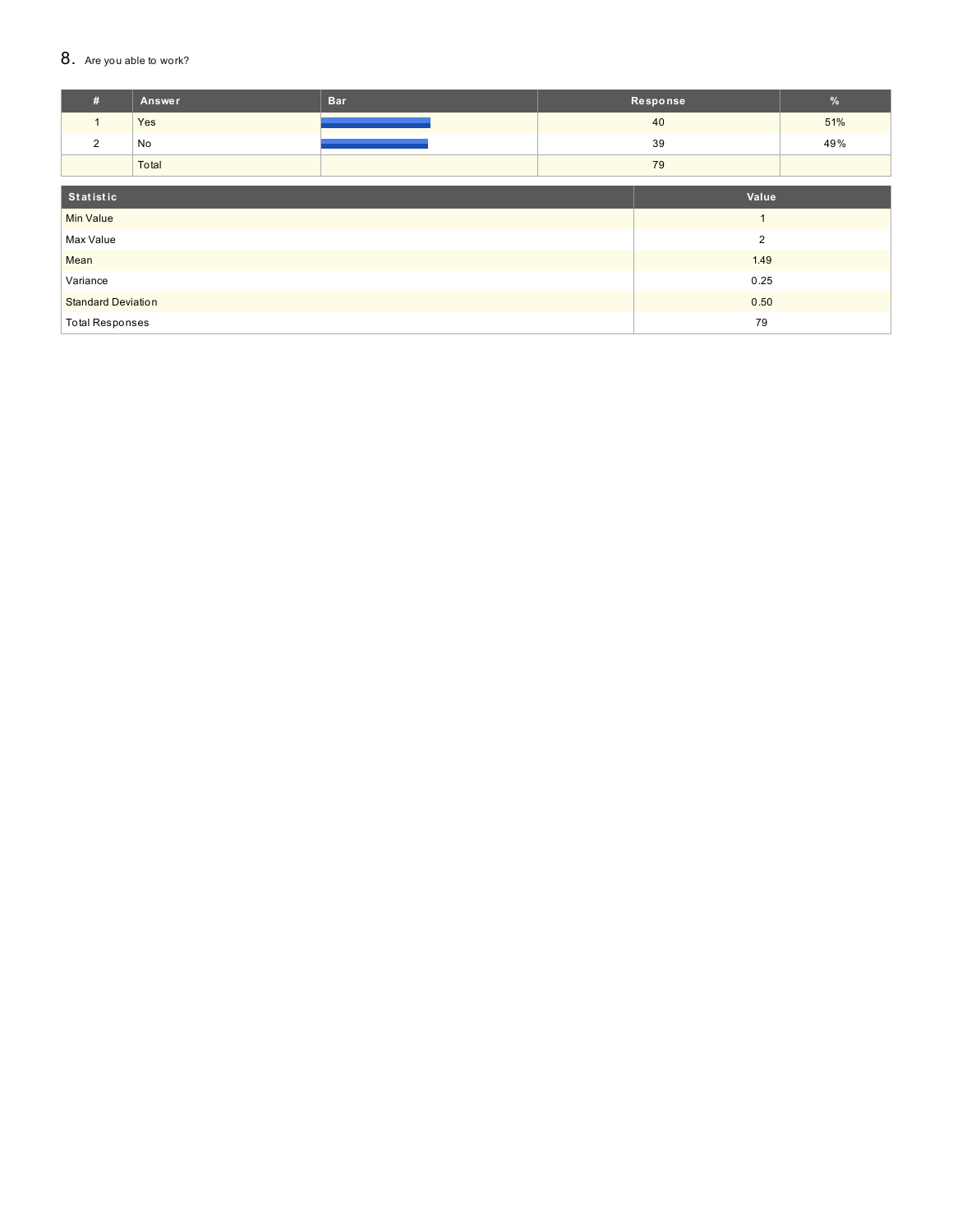### 9. What is your employment status?

| Ħ. | Answer               | <b>Bar</b> | Response | $\frac{9}{6}$ |
|----|----------------------|------------|----------|---------------|
|    | Full time            |            | 6        | 15%           |
| 2  | Part time            |            | 11       | 28%           |
| 3  | Seasonal             |            |          | 3%            |
| 4  | Unemployed           |            | 20       | 50%           |
| 5  | Not working, retired |            | っ        | 5%            |
|    | Total                |            | 40       |               |
|    |                      |            |          |               |

| Statistic                 | Value |
|---------------------------|-------|
| <b>Min Value</b>          |       |
| Max Value                 | b     |
| Mean                      | 3.03  |
| Variance                  | 1.61  |
| <b>Standard Deviation</b> | 1.27  |
| Total Responses           | 40    |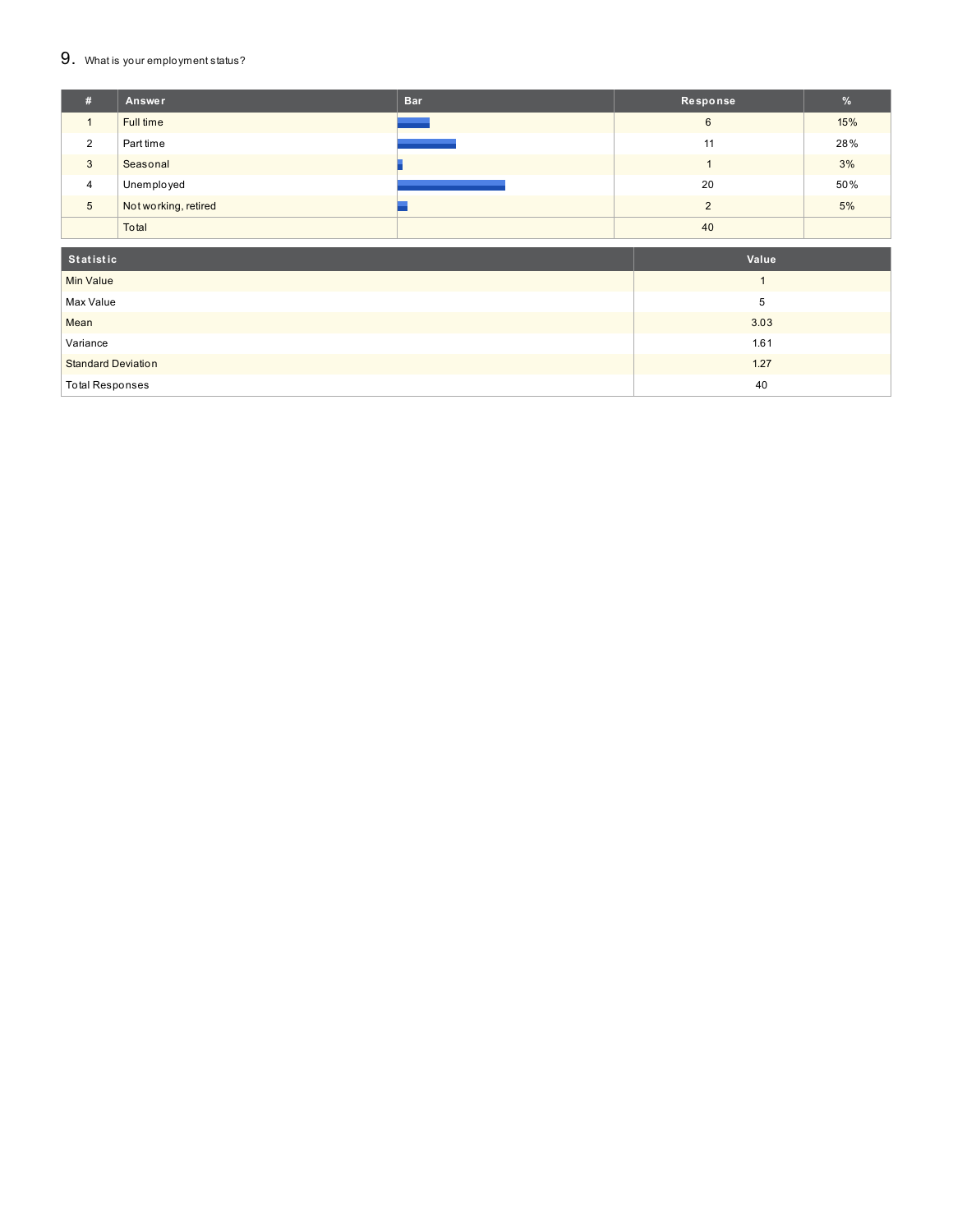### 10. Are you satisfied with your job?

| #                         | <b>Answer</b> | <b>Bar</b> |                | Response       | $\frac{9}{6}$ |
|---------------------------|---------------|------------|----------------|----------------|---------------|
| $\mathbf{1}$              | Yes           |            |                | 12             | 63%           |
| 2                         | No            |            |                | $\overline{7}$ | 37%           |
|                           | Total         |            |                | 19             |               |
|                           |               |            |                |                |               |
| Statistic                 |               |            | Value          |                |               |
| <b>Min Value</b>          |               |            |                |                |               |
| Max Value                 |               |            | $\overline{2}$ |                |               |
| Mean                      |               |            | 1.37           |                |               |
| Variance                  |               |            | 0.25           |                |               |
| <b>Standard Deviation</b> |               |            | 0.50           |                |               |
| <b>Total Responses</b>    |               |            | 19             |                |               |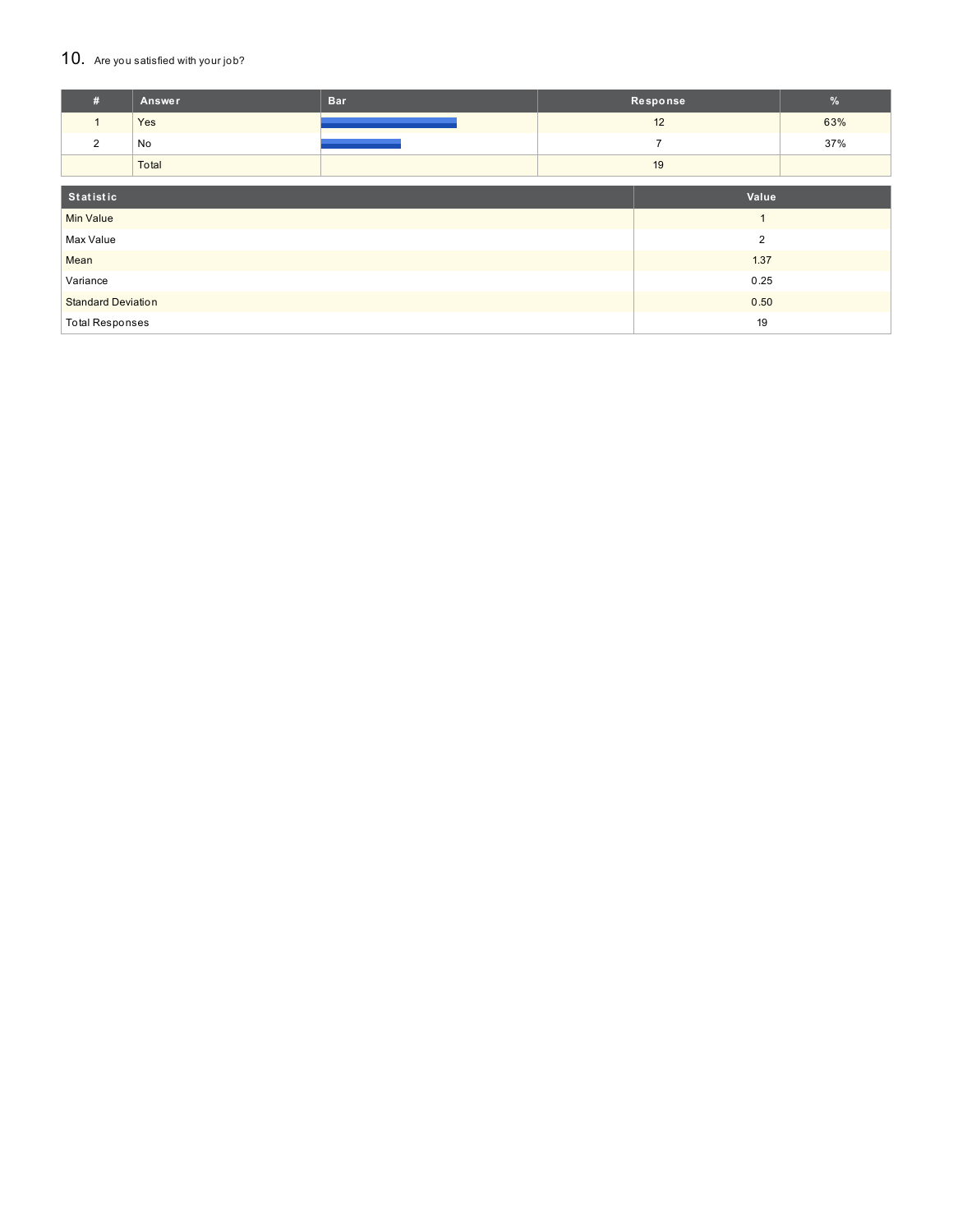### 11. Are you currently looking for work?

| #                         | Answer | <b>Bar</b>     |                | Response | $\%$ |
|---------------------------|--------|----------------|----------------|----------|------|
|                           | Yes    |                |                | 17       | 81%  |
| $\overline{2}$            | No     |                |                | 4        | 19%  |
|                           | Total  |                |                | 21       |      |
| Statistic                 |        |                | Value          |          |      |
| <b>Min Value</b>          |        | $\overline{A}$ |                |          |      |
| Max Value                 |        |                | $\overline{2}$ |          |      |
| Mean                      |        |                | 1.19           |          |      |
| Variance                  |        |                | 0.16           |          |      |
| <b>Standard Deviation</b> |        |                | 0.40           |          |      |
| <b>Total Responses</b>    |        |                | 21             |          |      |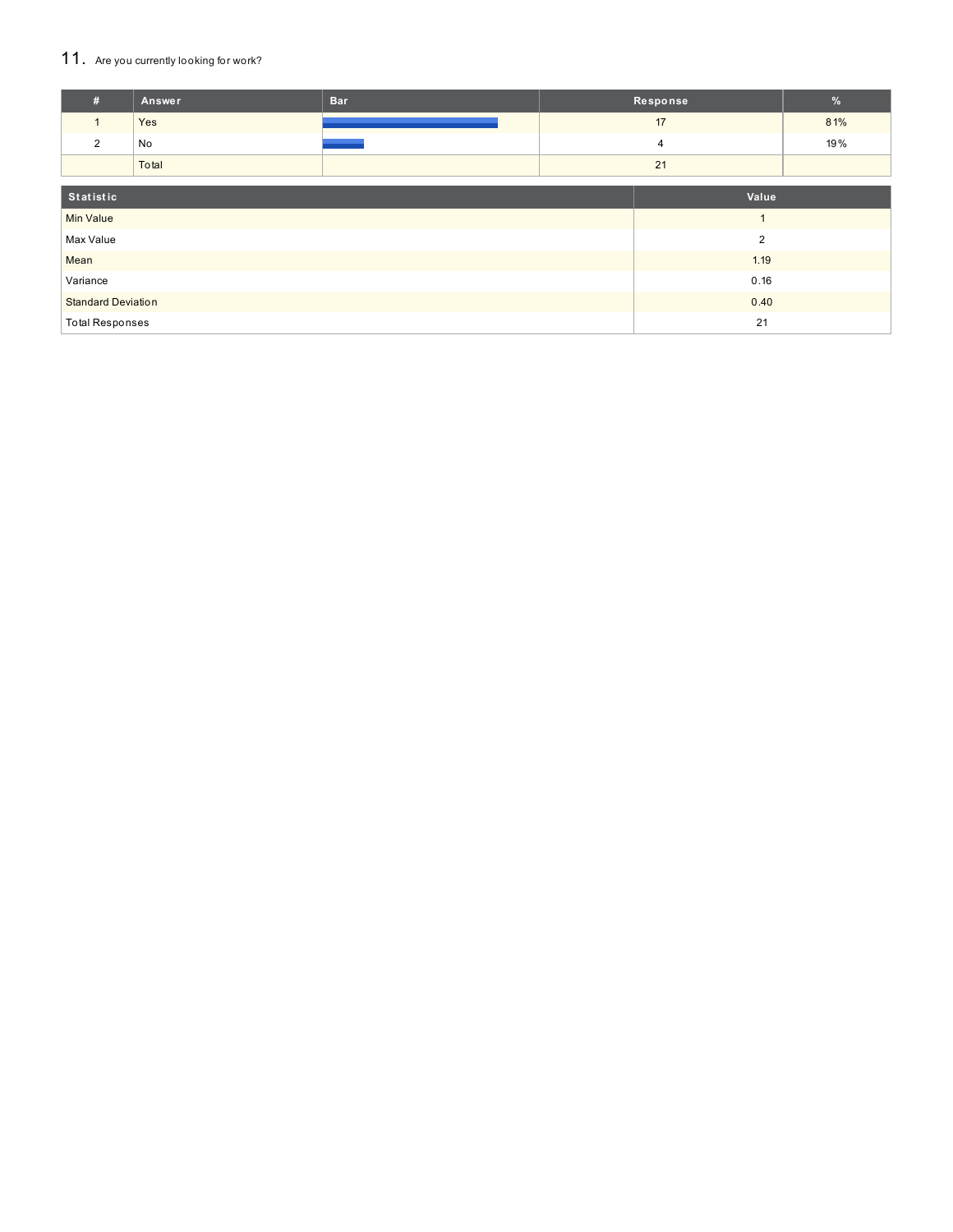**12.** If you are unemployed, please tell me about the reasons that you are unemployed. (Don't read the list, just check all that apply based on what they tell you. If legal difficulties are mentioned, ask if you can read a

| #              | Answer                                              | <b>Bar</b> | Response       | %     |
|----------------|-----------------------------------------------------|------------|----------------|-------|
| $\mathbf{1}$   | Attempting to flee domestic abuse or sexual assault |            | $\mathbf{1}$   | 5%    |
| 2              | Criminal Background                                 |            | 0              | 0%    |
| 3              | Criminal background: Misdemeanor                    |            | $\mathbf{1}$   | 5%    |
| 4              | Criminal background: felony                         |            | $\Omega$       | 0%    |
| 5              | Criminal background: deferred adjudication          |            | $\mathbf 0$    | 0%    |
| 6              | Criminal background: probation                      |            | 0              | 0%    |
| $\overline{7}$ | Criminal background: awaiting outcome               |            | $\mathbf{0}$   | 0%    |
| 8              | Domestic violence/sexual assault victim             |            | 2              | 10%   |
| 9              | Drug/alcohol problem                                |            | $\mathbf{0}$   | 0%    |
| 10             | Lack childcare                                      |            | $\Omega$       | $0\%$ |
| 11             | Lack permanent address                              |            | $\mathbf{0}$   | 0%    |
| 12             | Lack proper clothing                                |            | $\overline{1}$ | 5%    |
| 13             | Lack skills/education                               |            | 3              | 14%   |
| 14             | Lack transportation                                 |            | 5              | 24%   |
| 15             | <b>Lack US documents</b>                            |            | $\mathbf{0}$   | 0%    |
| 16             | Language barrier                                    |            | $\mathbf 0$    | 0%    |
| 17             | <b>Layoff or Downsizing</b>                         |            | $\mathbf{1}$   | 5%    |
| 18             | Learning/developmental disability                   |            | 0              | 0%    |
| 19             | Mental health problem                               |            | 2              | 10%   |
| 20             | Other health issues                                 |            | $\mathbf 0$    | 0%    |
| 21             | Permanent physical disability                       |            | $\mathbf{0}$   | 0%    |
| 22             | Sexual orientation or gender identity               |            | $\mathbf 0$    | 0%    |
| 23             | Temporary physical disability                       |            | $\mathbf{0}$   | 0%    |
| 24             | Unaccompanied youth                                 |            | $\mathbf 0$    | 0%    |
| 25             | Other (please specify)                              |            | 13             | 62%   |

#### **Ot her (please specif y)**

| Laid Off                     |  |  |  |  |
|------------------------------|--|--|--|--|
| Applying but not being hired |  |  |  |  |
| not able to find anything    |  |  |  |  |
| scheduling conflicts         |  |  |  |  |
| Transportation               |  |  |  |  |
| Looking for job              |  |  |  |  |
| o worker's comp right now    |  |  |  |  |
| Looking for job              |  |  |  |  |
| Retired                      |  |  |  |  |
| looking for job              |  |  |  |  |
| Health reasons               |  |  |  |  |

Ex wife took my baby girl from me and I haven't been able to get myself back together since then.

| Statistic              | Value |
|------------------------|-------|
| <b>Min Value</b>       |       |
| Max Value              | 25    |
| <b>Total Responses</b> | 21    |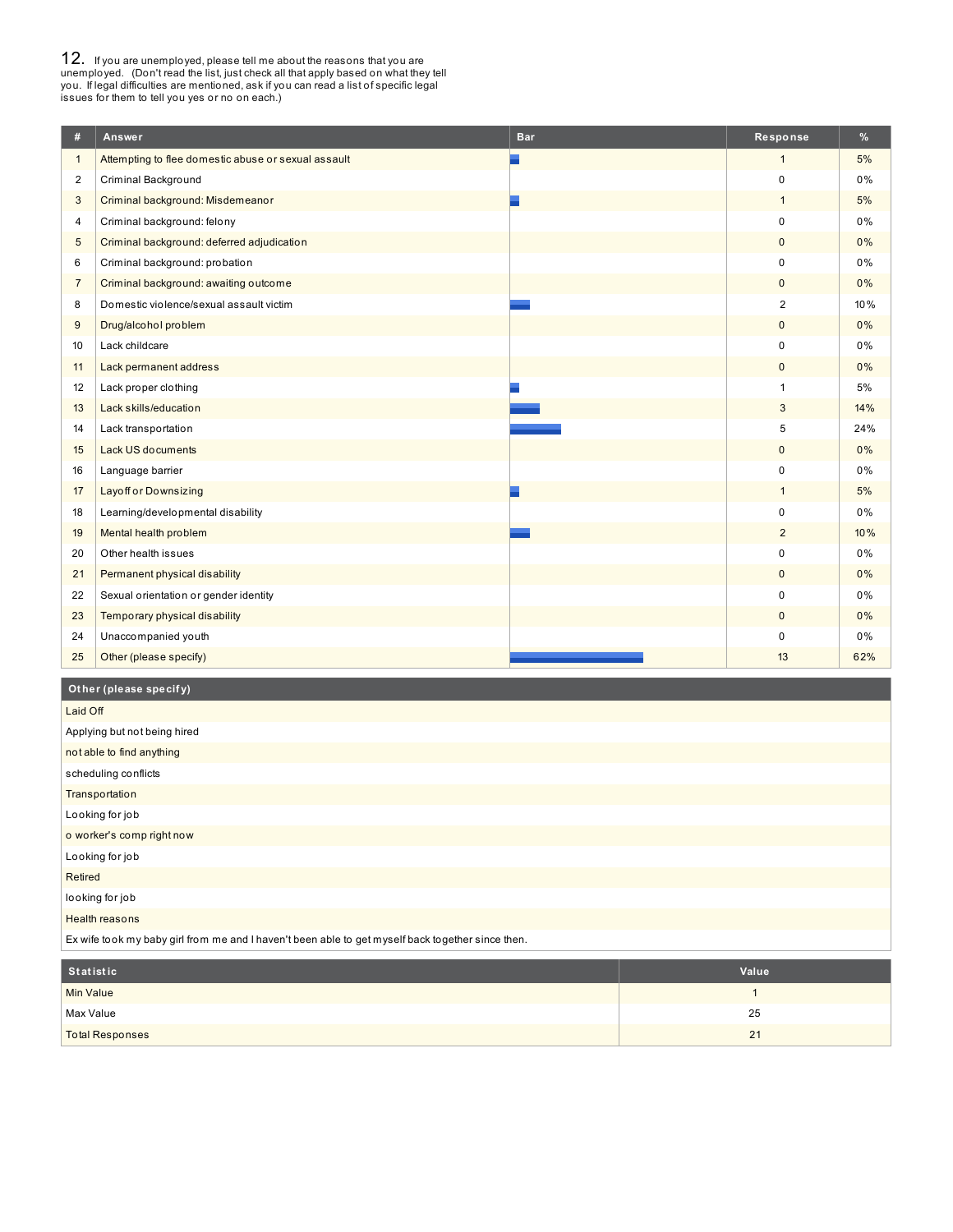# $13_\cdot$  Please tell me if you would like help with any of these job related<br>activities? (Read list and check all that apply)

| #                | Answer                     | <b>Bar</b> | Response | %   |
|------------------|----------------------------|------------|----------|-----|
| $\overline{1}$   | Career assessment          |            | 12       | 32% |
| $\overline{2}$   | Career/job training        |            | 19       | 50% |
| 3                | Job search strategies      |            | 15       | 39% |
| 4                | Job Interviewing skills    |            | 14       | 37% |
| 5                | <b>Resume writing</b>      |            | 16       | 42% |
| 6                | Career Information options |            | 16       | 42% |
| $\overline{7}$   | Work clothes               |            | 18       | 47% |
| 8                | None                       |            | 8        | 21% |
| <b>Statistic</b> |                            |            | Value    |     |

| otatistic              | value |
|------------------------|-------|
| <b>Min Value</b>       |       |
| Max Value              |       |
| <b>Total Responses</b> | 38    |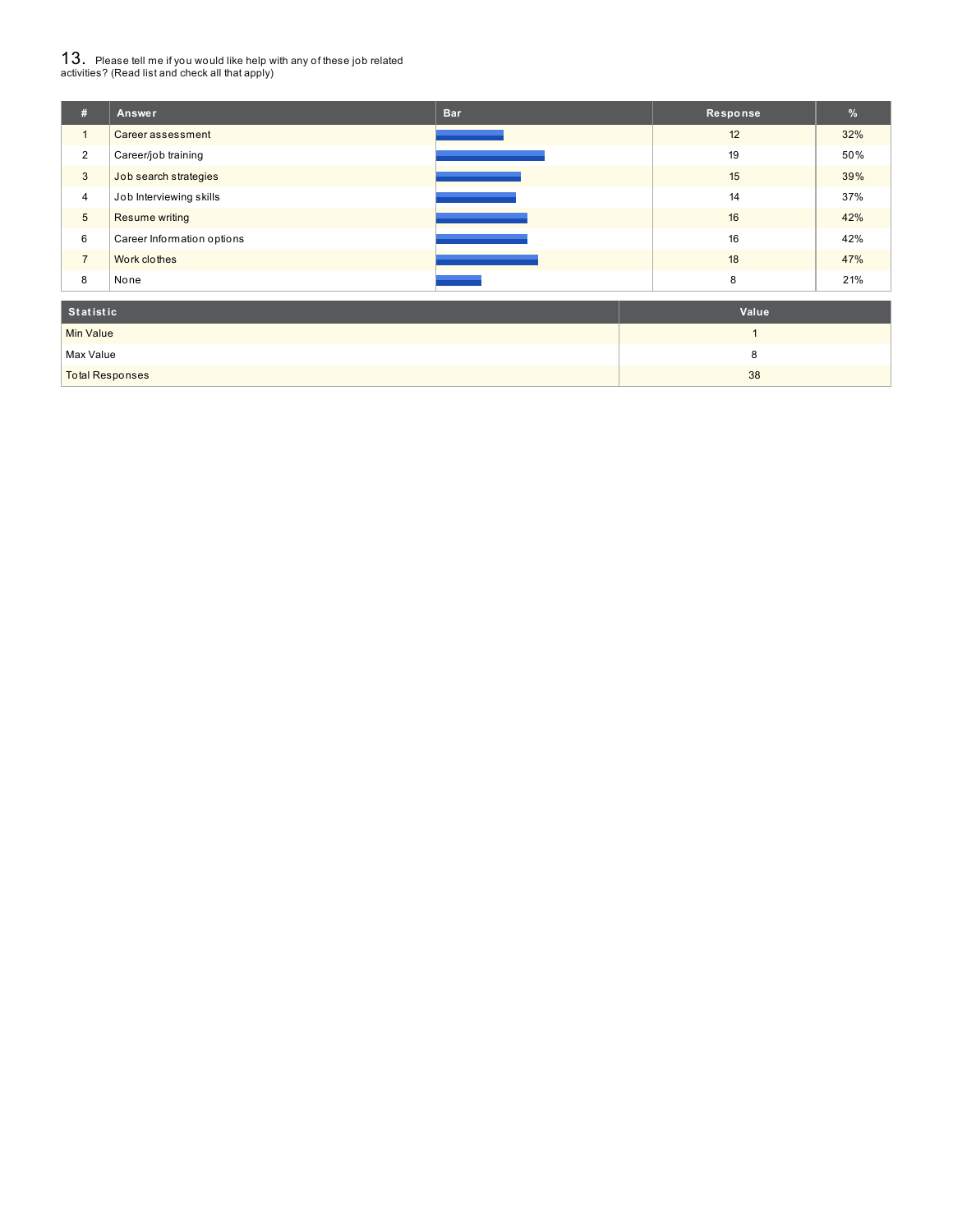### 14. Do you have reliable telephone access?

| #                         | Answer | <b>Bar</b>     |       | Response | $\%$ |
|---------------------------|--------|----------------|-------|----------|------|
| $\mathbf{1}$              | Yes    |                |       | 71       | 90%  |
| 2                         | No     |                |       | 8        | 10%  |
|                           | Total  |                |       | 79       |      |
|                           |        |                |       |          |      |
| Statistic                 |        |                | Value |          |      |
| <b>Min Value</b>          |        | $\overline{A}$ |       |          |      |
| Max Value                 |        | $\overline{2}$ |       |          |      |
| Mean                      |        | 1.10           |       |          |      |
| Variance                  |        |                | 0.09  |          |      |
| <b>Standard Deviation</b> |        |                | 0.30  |          |      |
| <b>Total Responses</b>    |        |                | 79    |          |      |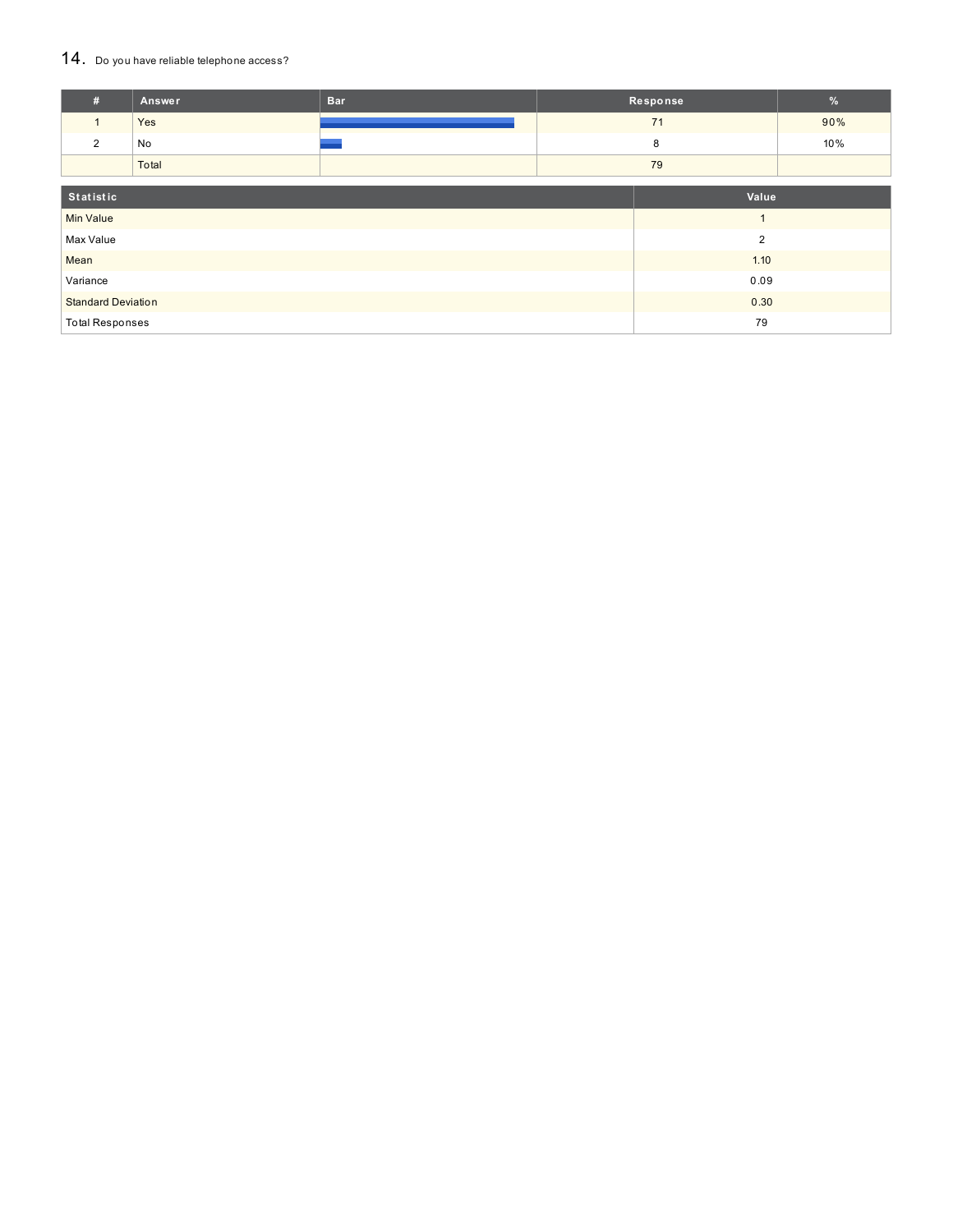### 15. Which kinds of telephones do you have? (Mark all that apply)

| #                      | Answer     | <b>Bar</b> |   | Response | $\frac{9}{6}$ |
|------------------------|------------|------------|---|----------|---------------|
|                        | Home phone |            |   | 32       | 46%           |
| 2                      | Cell phone |            |   | 59       | 84%           |
| 3                      | Work phone |            |   | 5        | 7%            |
| Statistic<br>Value     |            |            |   |          |               |
| <b>Min Value</b>       |            |            |   |          |               |
| Max Value              |            |            | 3 |          |               |
| <b>Total Responses</b> |            |            |   | 70       |               |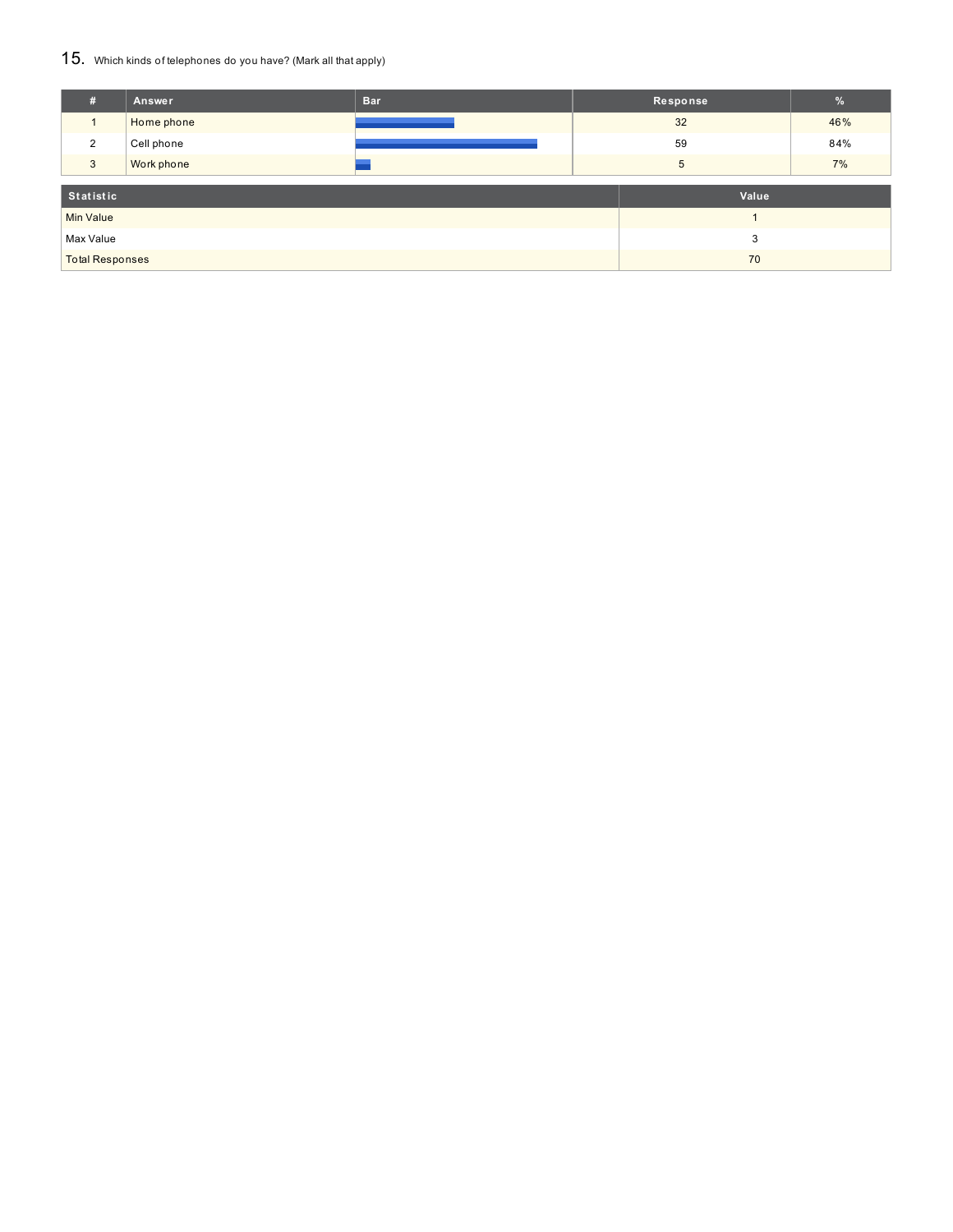### 16. Do you have access to the Internet?

| #                         | <b>Answer</b> | <b>Bar</b> |                | Response | $\frac{9}{6}$ |
|---------------------------|---------------|------------|----------------|----------|---------------|
| $\mathbf{1}$              | Yes           |            |                | 43       | 54%           |
| $\overline{2}$            | No            |            |                | 36       | 46%           |
|                           | Total         |            |                | 79       |               |
| Statistic                 |               |            |                | Value    |               |
| <b>Min Value</b>          |               |            | $\overline{ }$ |          |               |
| Max Value                 |               |            | $\overline{2}$ |          |               |
| Mean                      |               | 1.46       |                |          |               |
| Variance                  |               |            | 0.25           |          |               |
| <b>Standard Deviation</b> |               |            |                | 0.50     |               |
| <b>Total Responses</b>    |               |            |                | 79       |               |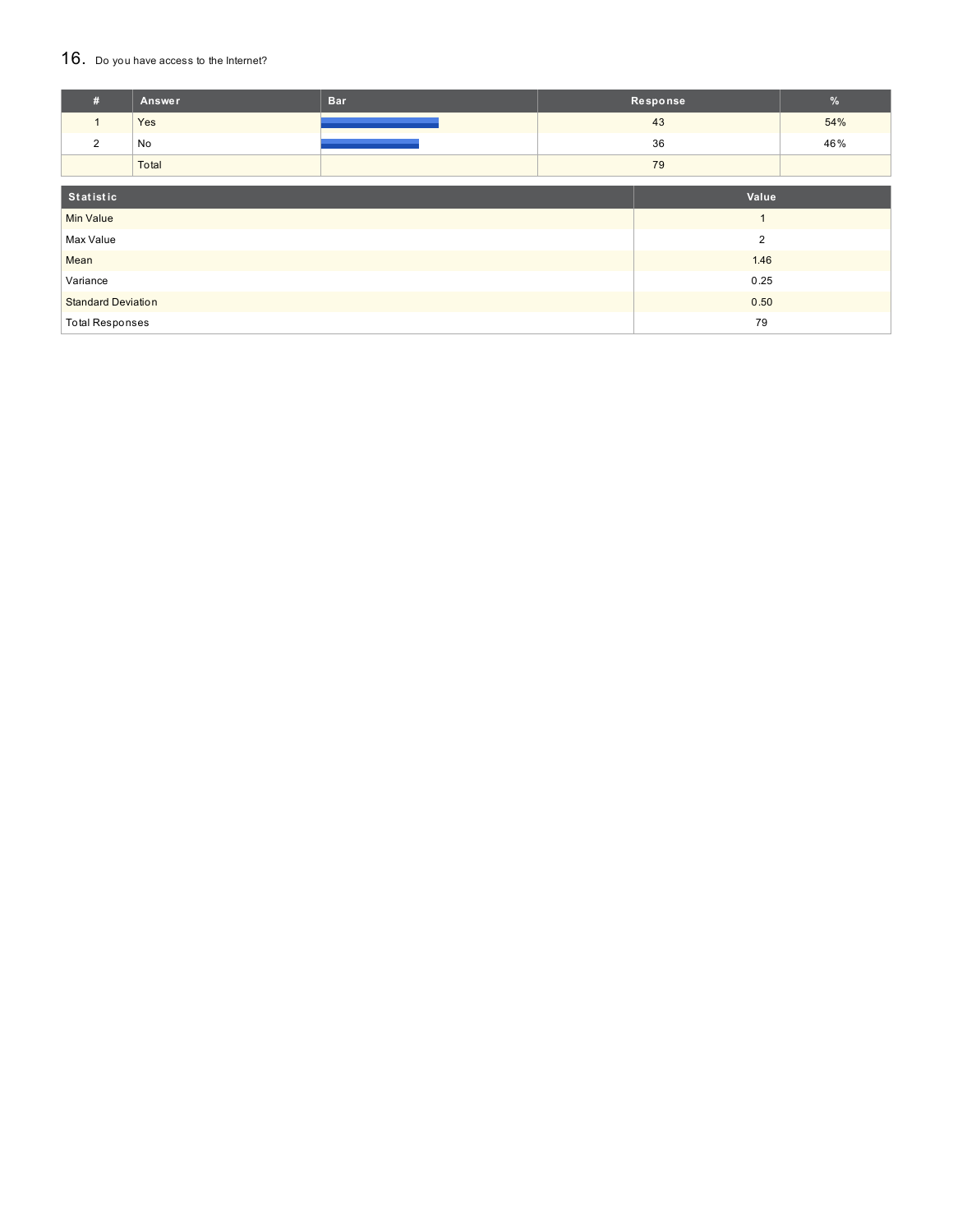### 17. Where do you usually check the internet? (Read List, check all that apply)

| #              | Answer                    | <b>Bar</b> | Response | %   |
|----------------|---------------------------|------------|----------|-----|
|                | At home                   |            | 24       | 56% |
| 2              | At work                   |            |          | 5%  |
| 3              | At the library            |            | 9        | 21% |
| $\overline{4}$ | At a friend's home        |            |          | 5%  |
| $\sqrt{5}$     | At a family member's home |            |          | 7%  |
| 6              | Other                     |            | 20       | 47% |

## **Ot her**

| <b>LCOT</b>                                 |              |
|---------------------------------------------|--------------|
| on cell phone                               |              |
| gateway to hope                             |              |
| atschool                                    |              |
| Gateway to Hope                             |              |
| Gateway to Hope                             |              |
| Texas Workforce Commission, Gateway to Hope |              |
| the workforce center                        |              |
| Gateway to hope                             |              |
| cell phone                                  |              |
| Gateway to Hope                             |              |
| Gateway to Hope                             |              |
| Veterans home                               |              |
| On cell phone                               |              |
| gateway to hope                             |              |
| Cell phone                                  |              |
| cell                                        |              |
| Gateway to Hope                             |              |
| Gateway to Hope                             |              |
| Statistic                                   | Value        |
| <b>Min Value</b>                            | $\mathbf{1}$ |

 $\blacksquare$ Max Value 6 Total Responses 43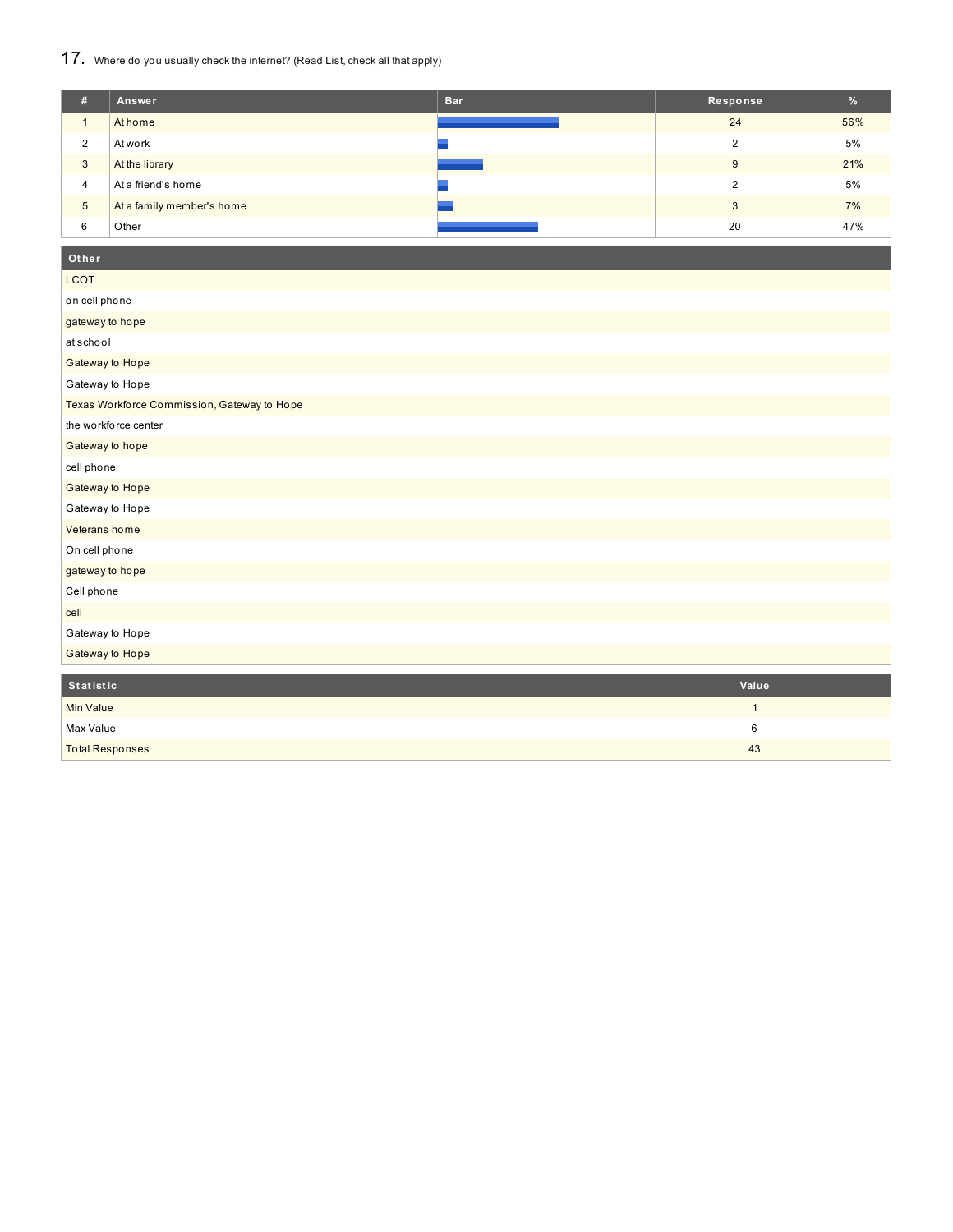### 18. What is your Zip code?

| <b>Text Response</b> |  |
|----------------------|--|
| 75702                |  |
| 75701                |  |
| 75754                |  |
| 75702                |  |
| 75704                |  |
| 75701                |  |
| 75711                |  |
| 75702                |  |
| 75702                |  |
| 75702                |  |
| 75701                |  |
| 75702                |  |
| 75701                |  |
| 75704                |  |
| 75701                |  |
| 75756                |  |
| 75707                |  |
| 75701                |  |
| 75702                |  |
| 75702                |  |
| 75702                |  |
| 75704                |  |
| 75702                |  |
| 75703                |  |
| 75702                |  |
| 75701                |  |
| 75701                |  |
| 75702                |  |
| 75701                |  |
| 75702                |  |
| 75703                |  |
| 75454                |  |
| 75652                |  |
| 75771                |  |
| 75707                |  |
| 75703                |  |
| 75702                |  |
| 75703                |  |
| 75762                |  |
| 75702                |  |
| 75701                |  |
| 75704                |  |
| 75701                |  |
| 75708                |  |
| 75771                |  |
| 75708                |  |
| 75702                |  |
| 75702                |  |
| 75702                |  |
| 75702                |  |
| 75713                |  |
| 75702                |  |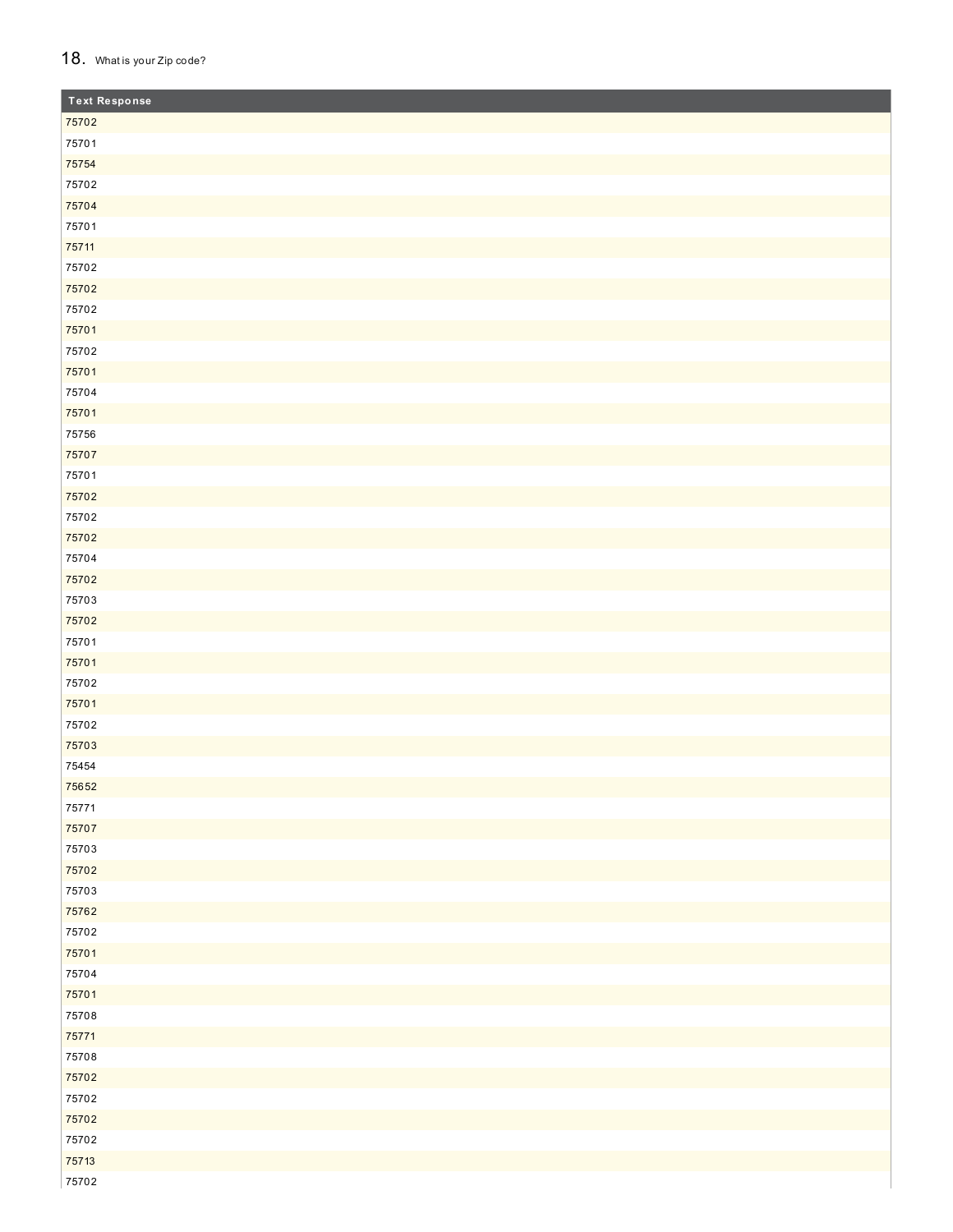| 75702                  |       |
|------------------------|-------|
| 75702                  |       |
| 70924                  |       |
| 75706                  |       |
| 75707                  |       |
| 75792                  |       |
| 75758                  |       |
| 75707                  |       |
| 75701                  |       |
| 75702                  |       |
| 75707                  |       |
| 75701                  |       |
| 75791                  |       |
| 75791                  |       |
| 75701                  |       |
| 75703                  |       |
| 75762                  |       |
| 75701                  |       |
| 75704                  |       |
| 75702                  |       |
| 75410-6463             |       |
| 75702                  |       |
| 75702                  |       |
| 75702                  |       |
| 75702                  |       |
|                        |       |
| Statistic              | Value |
| <b>Total Responses</b> | $77$  |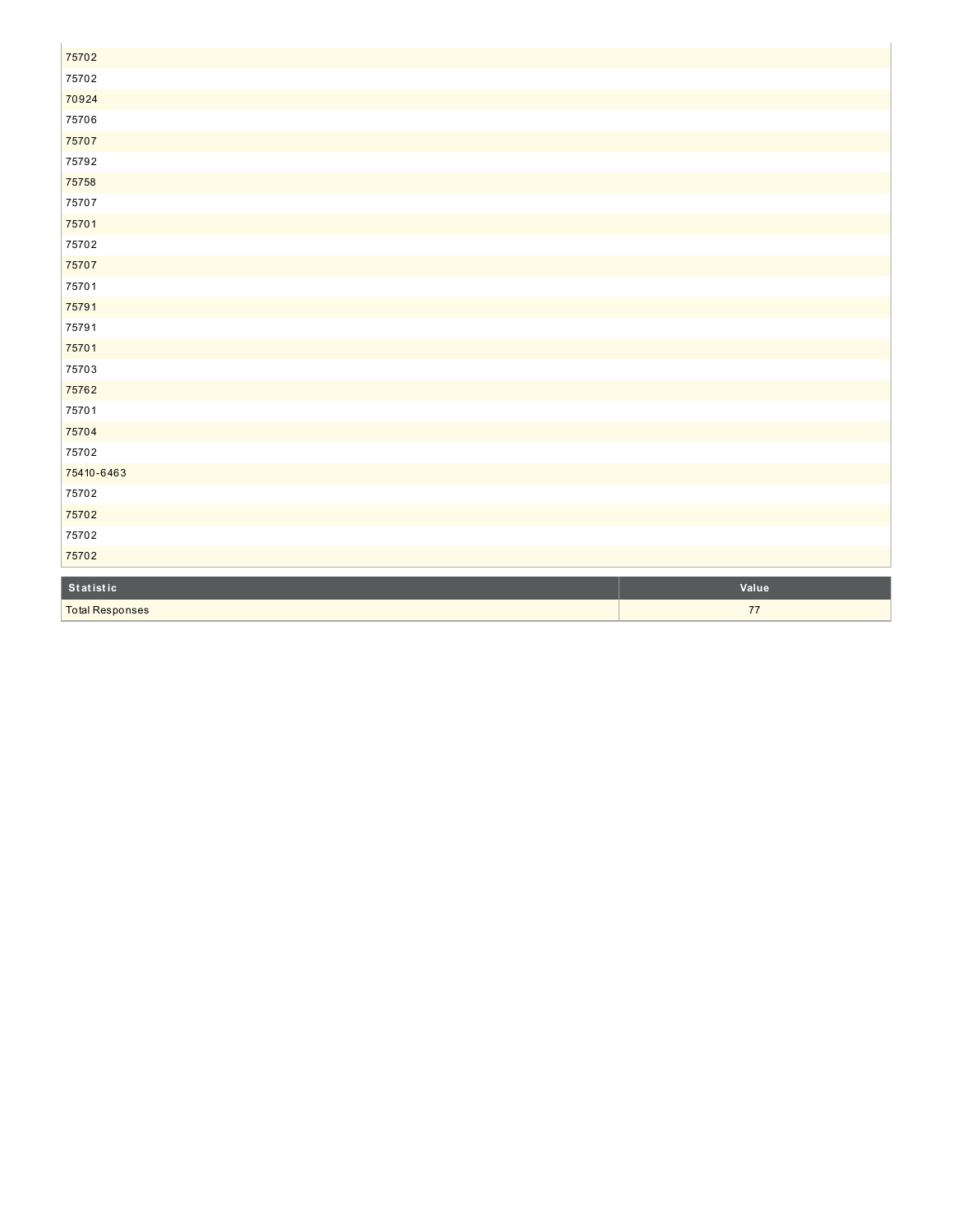### 19. In what town do you usually stay?

| #               | Answer                    | <b>Bar</b> | Response       | %        |
|-----------------|---------------------------|------------|----------------|----------|
| $\mathbf{1}$    | Arp                       |            | $\mathbf 0$    | 0%       |
| $\overline{2}$  | <b>Bullard</b>            |            | $\pmb{0}$      | 0%       |
| 3               | <b>Chapel Hill</b>        |            | $\mathbf{1}$   | $1\%$    |
| $\overline{4}$  | Flint                     |            | $\mathbf{1}$   | 1%       |
| $5\phantom{.0}$ | Gladewater                |            | $\mathbf 0$    | $0\%$    |
| 6               | Gresham                   |            | $\mathbf 0$    | 0%       |
| $7\overline{ }$ | Lindale                   |            | $\overline{2}$ | 3%       |
| 8               | Mineola                   |            | $\mathbf 0$    | 0%       |
| 9               | Noonday                   |            | $\mathbf 0$    | $0\%$    |
| 10              | Outside of Smith County   |            | $\mathbf{1}$   | $1\%$    |
| 11              | <b>Rural Smith County</b> |            | $\overline{1}$ | $1\%$    |
| 12              | Smith County              |            | $\mathbf 0$    | $0\%$    |
| 13              | Troup                     |            | $\mathbf{0}$   | 0%       |
| 14              | Tyler                     |            | 63             | $80\,\%$ |
| 15              | Whitehouse                |            | $\overline{2}$ | 3%       |
| 16              | Winona                    |            | $\overline{1}$ | 1%       |
| 17              | Other                     |            | $\overline{7}$ | 9%       |
|                 | Total                     |            | 79             |          |

| Other        |       |
|--------------|-------|
| Brownsboro   |       |
| Melissa      |       |
| Glenwood     |       |
| Chanler      |       |
| Chapel hill  |       |
| Dogwood City |       |
| Alba         |       |
|              |       |
| Statistic    | Value |
| Min Value    | 3     |
| Max Value    | 17    |

| Mean                      | 13.78 |
|---------------------------|-------|
| Variance                  | 5.25  |
| <b>Standard Deviation</b> | 2.29  |
| <b>Total Responses</b>    | 79    |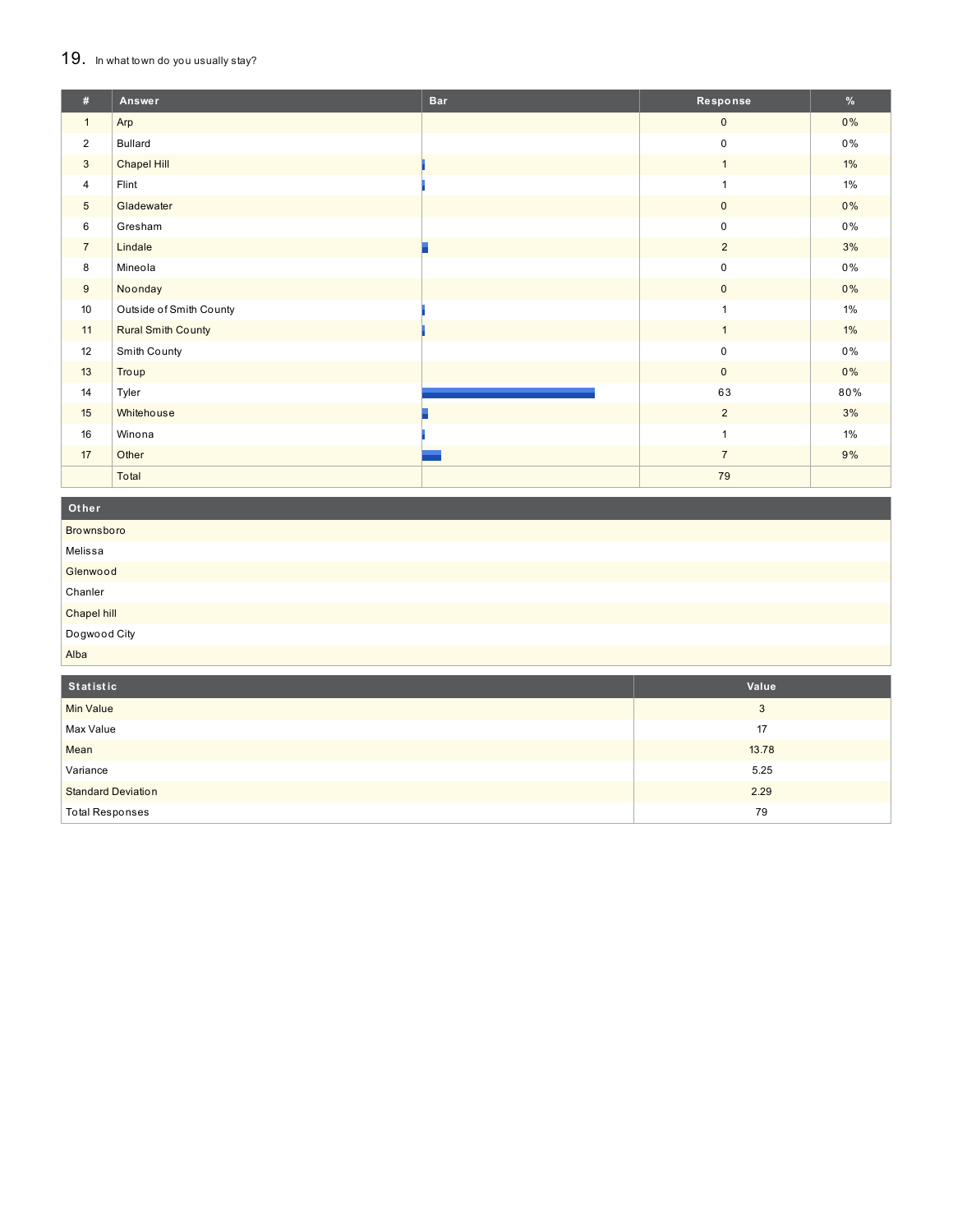### 20. What is your housing status?

| #               | Answer                                          | <b>Bar</b> | Response       | %     |
|-----------------|-------------------------------------------------|------------|----------------|-------|
|                 | Own                                             |            | 21             | 27%   |
| 2               | Rent                                            |            | 28             | 35%   |
| 3               | Staying with friends or family                  |            | 10             | 13%   |
| 4               | Homeless-streets/car                            |            | 3              | 4%    |
| $5\phantom{.0}$ | Homeless - shelter                              |            | $\overline{7}$ | 9%    |
| 6               | Homeless - transitional housing (HUD temporary) |            | 3              | 4%    |
| $\overline{7}$  | Hotel/motel                                     |            | $\mathbf{1}$   | 1%    |
| 8               | Nursing/long term care                          |            | $\Omega$       | 0%    |
| 9               | Assisted living                                 |            | $\overline{1}$ | $1\%$ |
| 10              | Group home                                      |            |                | $1\%$ |
| 12              | Halfway house                                   |            | $\mathbf{0}$   | 0%    |
| 11              | Other                                           |            | $\overline{4}$ | 5%    |
|                 | Total                                           |            | 79             |       |

**Ot her**

homeless--stays in an empty storefront that has a/c and restroom at nighttime

Relatives Own the home

Tent

Family-owned home in which he lives alone (does not own it himself or live with other relatives)

| Statistic                 | Value |
|---------------------------|-------|
| <b>Min Value</b>          |       |
| Max Value                 | 11    |
| Mean                      | 3.06  |
| Variance                  | 6.75  |
| <b>Standard Deviation</b> | 2.60  |
| <b>Total Responses</b>    | 79    |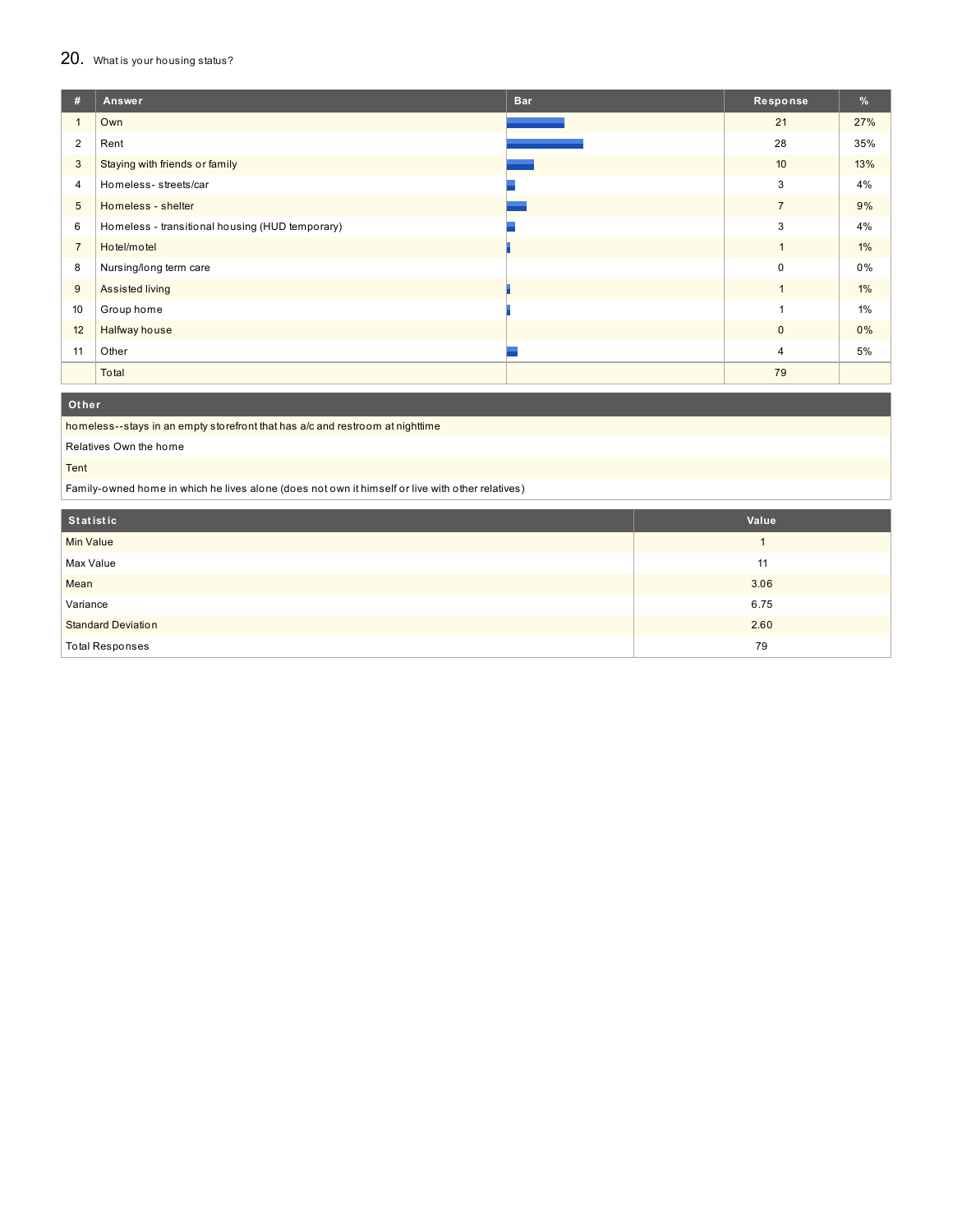### 21. Are you Hispanic or Latino

| #                         | <b>Answer</b> | <b>Bar</b> |                | Response       | $\frac{9}{6}$ |
|---------------------------|---------------|------------|----------------|----------------|---------------|
| $\mathbf{1}$              | Yes           |            |                | 5 <sup>5</sup> | 6%            |
| 2                         | No            |            |                | 72             | 94%           |
|                           | Total         |            |                | 77             |               |
| Statistic                 |               |            |                | Value          |               |
| <b>Min Value</b>          |               |            |                | $\overline{ }$ |               |
| Max Value                 |               |            | $\overline{2}$ |                |               |
| Mean                      |               |            | 1.94           |                |               |
| Variance                  |               |            | 0.06           |                |               |
| <b>Standard Deviation</b> |               |            |                | 0.25           |               |
| <b>Total Responses</b>    |               |            |                | 77             |               |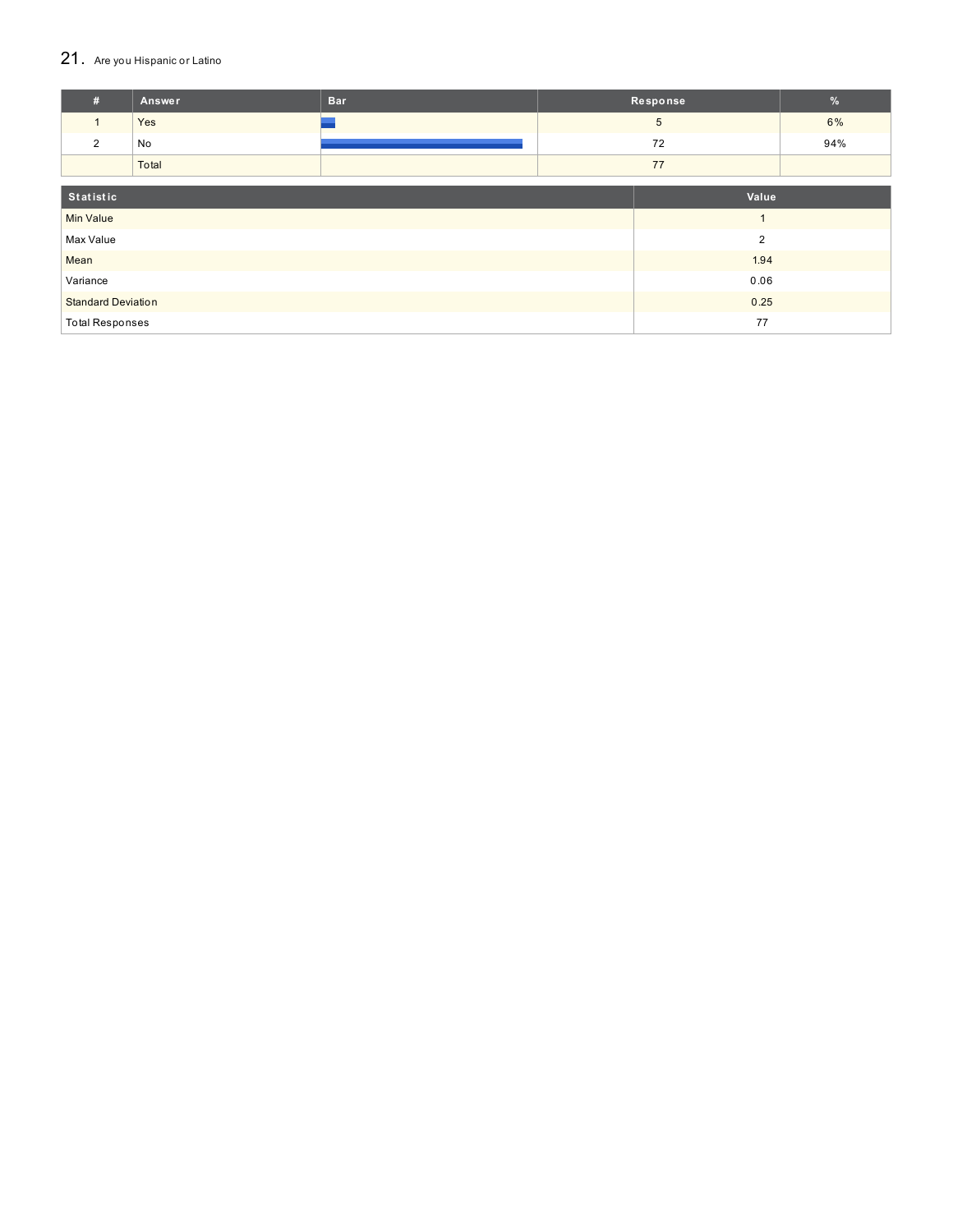### 22. What is your race

| #              | Answer                                                         | <b>Bar</b> | Response       | $\%$  |
|----------------|----------------------------------------------------------------|------------|----------------|-------|
|                | American Indian or Alaska Native                               |            | $\mathbf{0}$   | 0%    |
| 2              | Asian                                                          |            | $\mathbf 0$    | $0\%$ |
| 3              | <b>Black or African American</b>                               |            | 32             | 41%   |
| 4              | Native Hawaiian or Other Pacific Islander                      |            | $\mathbf 0$    | 0%    |
| 5              | White                                                          |            | 39             | 49%   |
| 6              | American Indian or Alaska Native and White                     |            | $\overline{2}$ | 3%    |
| $\overline{7}$ | Asian and White                                                |            |                | $1\%$ |
| 8              | Black or African American and White                            |            | $\mathbf 0$    | 0%    |
| 9              | American Indian or Alaska Native and Black or African American |            | $\overline{2}$ | 3%    |
| 10             | Other Multiple race combinations greater than one percent      |            | 3              | 4%    |
|                | Total                                                          |            | 79             |       |

### Other Multiple race combinations greater than one percent

hispanic and white

Mexican born in texas

| Statistic                 | Value |
|---------------------------|-------|
| <b>Min Value</b>          | 3     |
| Max Value                 | 10    |
| Mean                      | 4.53  |
| Variance                  | 2.87  |
| <b>Standard Deviation</b> | 1.69  |
| <b>Total Responses</b>    | 79    |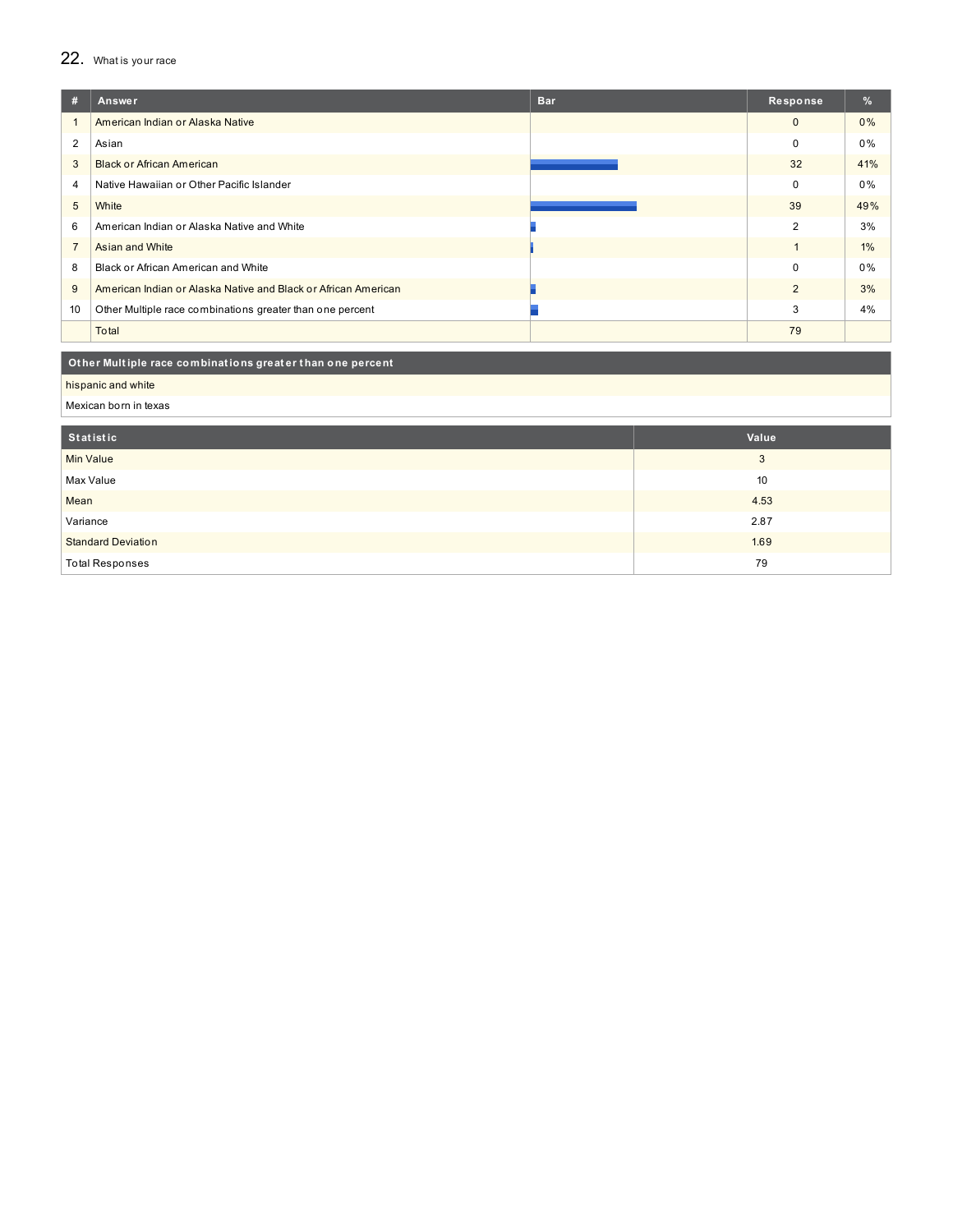## 23. What language do you speak at home?

| #                        | Answer                     | <b>Bar</b> | Response |       |
|--------------------------|----------------------------|------------|----------|-------|
|                          | English                    |            | 73       | 92%   |
| $\sqrt{2}$<br>$\epsilon$ | Spanish                    |            |          | 1%    |
| $\overline{4}$           | <b>Spanish and English</b> |            |          | 5%    |
| 3                        | Other (please specify)     |            |          | $1\%$ |
|                          | Total                      |            | 79       |       |

### **Ot her (please specif y)**

| Statistic                 | Value |
|---------------------------|-------|
| <b>Min Value</b>          |       |
| Max Value                 | 4     |
| Mean                      | 1.19  |
| Variance                  | 0.49  |
| <b>Standard Deviation</b> | 0.70  |
| <b>Total Responses</b>    | 79    |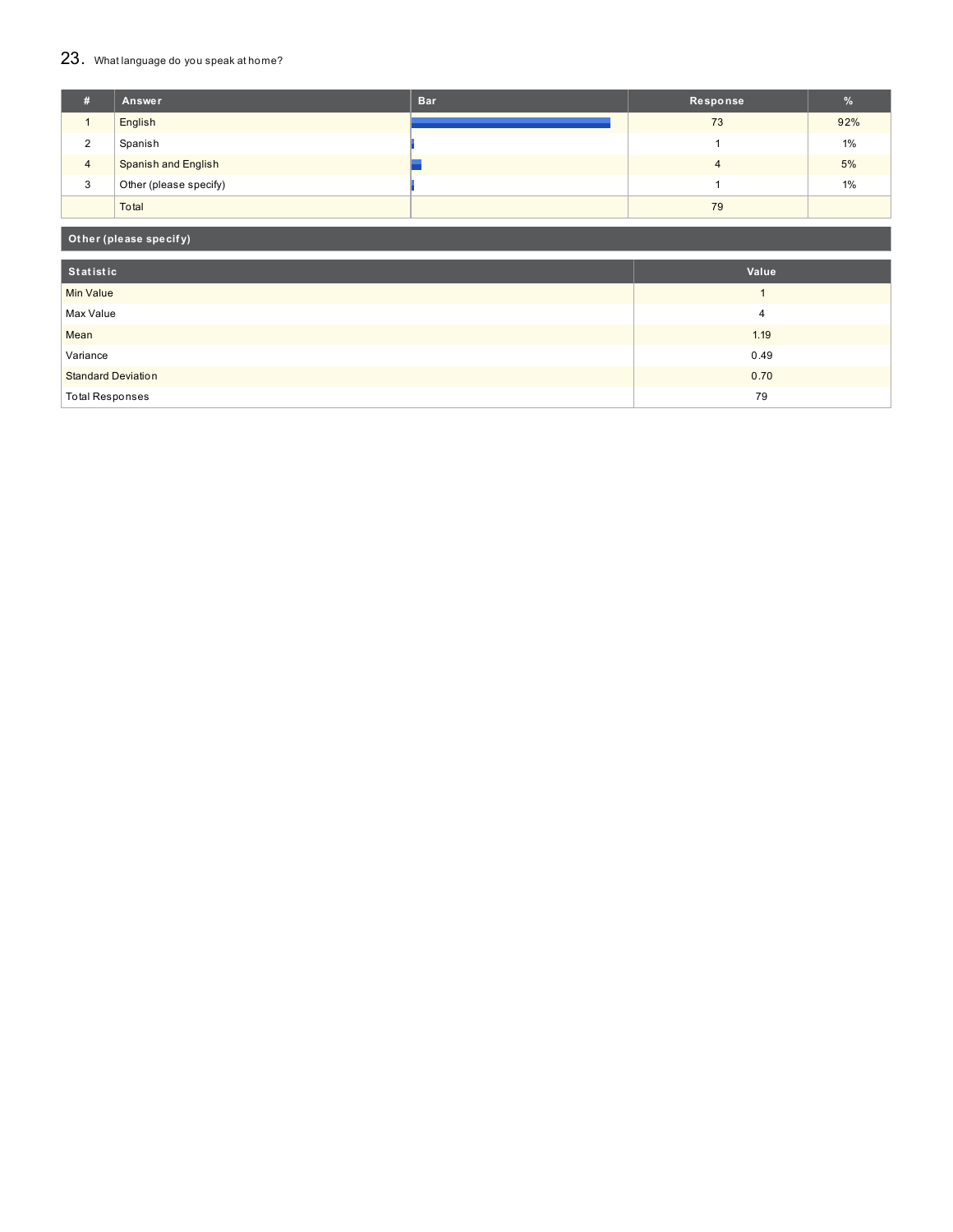#### $24.$  What is your marital status?

| # | Answer                       | <b>Bar</b> | Response | $\frac{9}{6}$ |
|---|------------------------------|------------|----------|---------------|
|   | Single                       |            | 27       | 34%           |
| 2 | Married                      |            | 12       | 15%           |
| 3 | Widowed                      |            | 9        | 11%           |
| 4 | Divorced                     |            | 21       | 27%           |
| 5 | Separated                    |            | 9        | 11%           |
| 6 | Living with romantic partner |            |          | 1%            |
|   | Total                        |            | 79       |               |

| Statistic                 | Value |
|---------------------------|-------|
| <b>Min Value</b>          |       |
| Max Value                 | 6     |
| Mean                      | 2.70  |
| Variance                  | 2.29  |
| <b>Standard Deviation</b> | 1.51  |
| <b>Total Responses</b>    | 79    |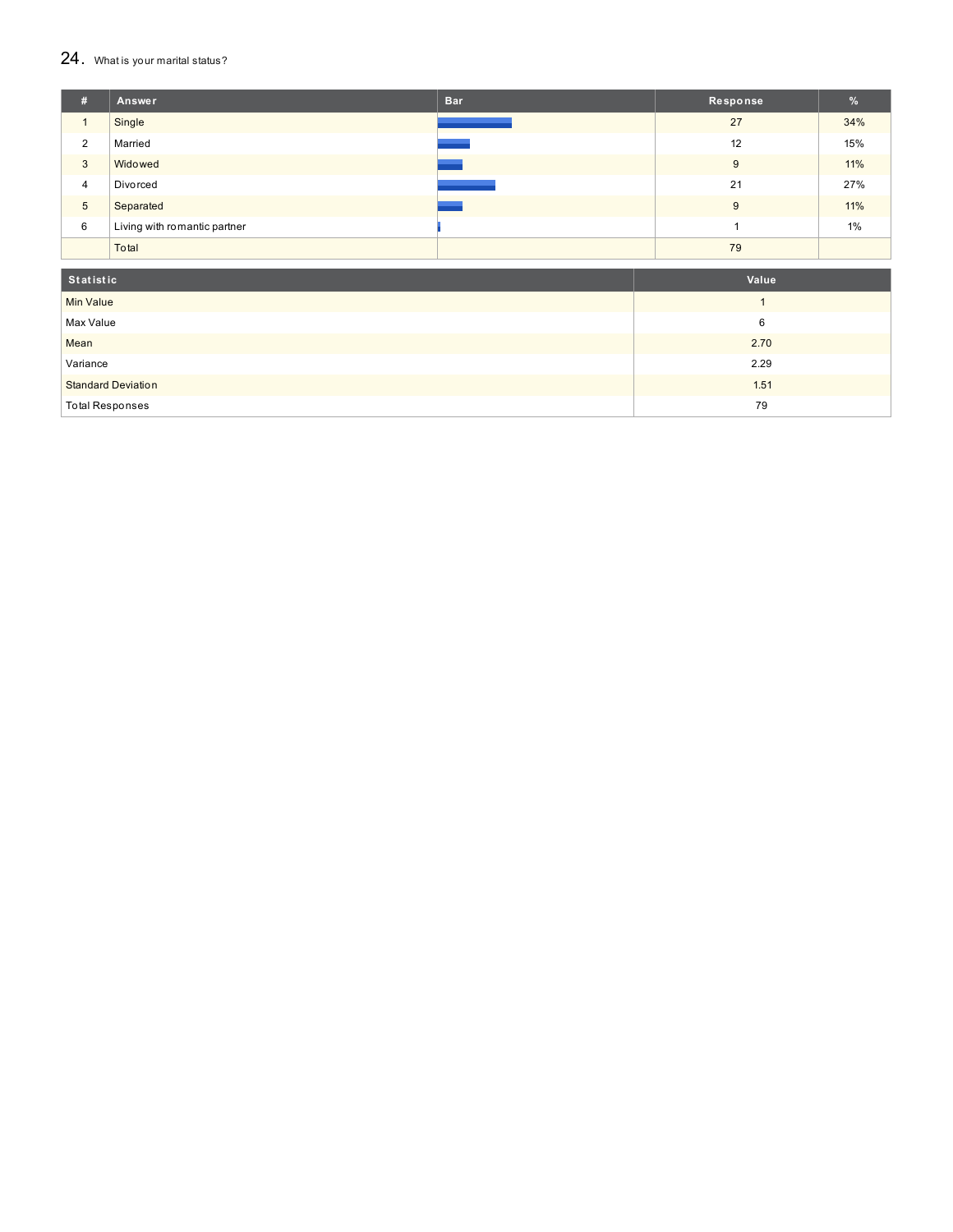### 25. Do you have minor children (under 18)?

| #                         | Answer | <b>Bar</b> | Response       | %   |
|---------------------------|--------|------------|----------------|-----|
| $\mathbf{1}$              | Yes    |            | 20             | 25% |
| $\overline{2}$            | No     |            | 59             | 75% |
|                           | Total  |            | 79             |     |
| Statistic                 |        |            | Value          |     |
| <b>Min Value</b>          |        |            | $\overline{1}$ |     |
| Max Value                 |        |            | $\overline{2}$ |     |
| Mean                      |        | 1.75       |                |     |
| Variance                  |        |            | 0.19           |     |
| <b>Standard Deviation</b> |        |            | 0.44           |     |
| <b>Total Responses</b>    |        |            | 79             |     |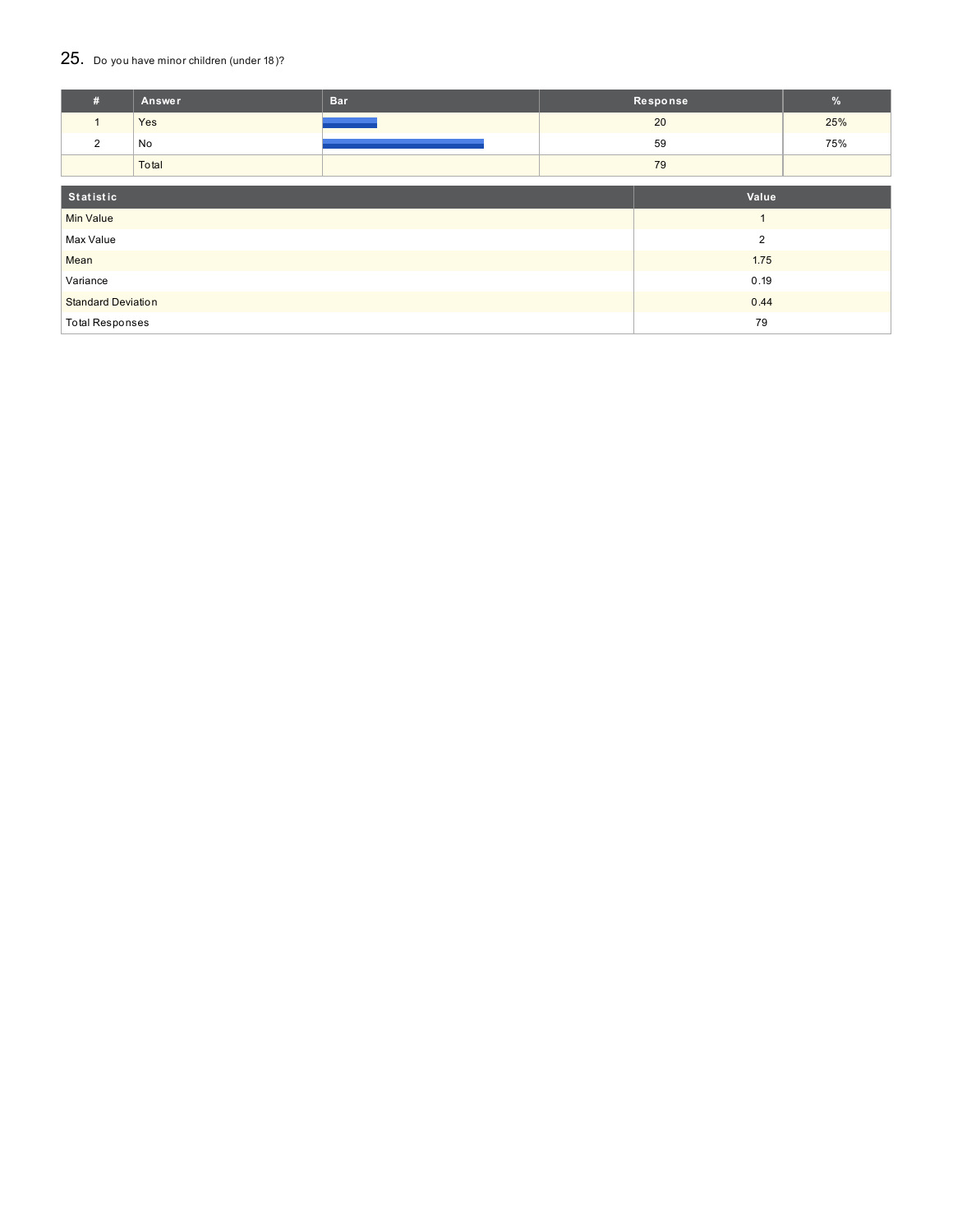### 26. Are you your child(ren)'s primary caretaker?

| #                         | Answer | <b>Bar</b> |                | Response       | $\%$ |
|---------------------------|--------|------------|----------------|----------------|------|
| $\mathbf{1}$              | Yes    |            |                | 11             | 55%  |
| $\overline{2}$            | No     |            |                | 9              | 45%  |
|                           | Total  |            |                | 20             |      |
| Statistic                 |        |            | Value          |                |      |
| <b>Min Value</b>          |        |            |                | $\overline{A}$ |      |
| Max Value                 |        |            | $\overline{2}$ |                |      |
| Mean                      |        |            | 1.45           |                |      |
| Variance                  |        |            | 0.26           |                |      |
| <b>Standard Deviation</b> |        |            |                | 0.51           |      |
| <b>Total Responses</b>    |        |            |                | 20             |      |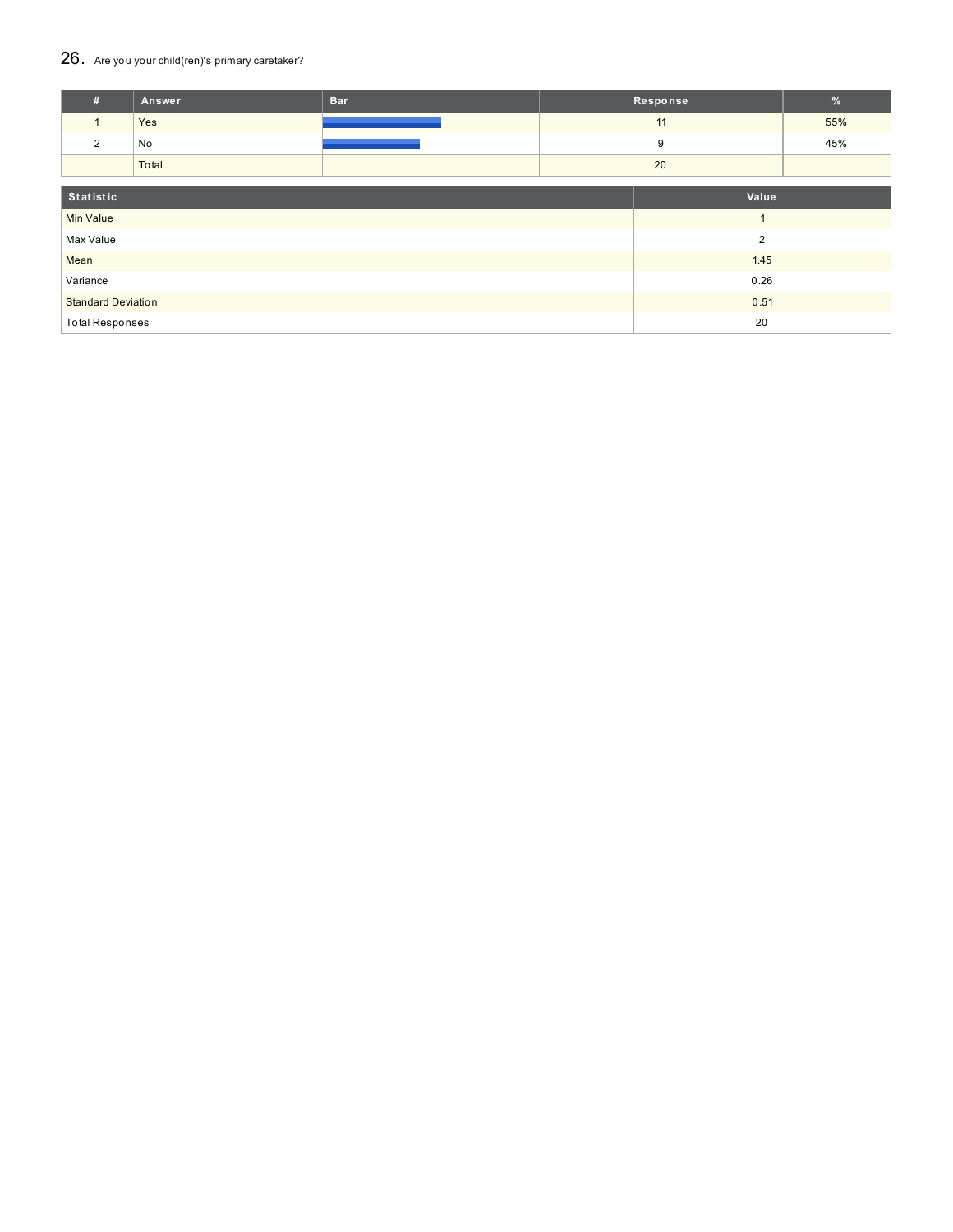27. If you have children or other dependents under your care: What is your family situation?

| #              | Answer                                                                    | <b>Bar</b> | Response       | $\frac{9}{6}$ |
|----------------|---------------------------------------------------------------------------|------------|----------------|---------------|
|                | Single mom                                                                |            | 9              | 16%           |
| 2              | Single dad                                                                |            | 0              | 0%            |
| 3              | Two parents                                                               |            | $\overline{4}$ | 7%            |
| 4              | Raising own children and children of others                               |            | 0              | 0%            |
| 5              | Raising children of other family members (I am a grandparent, aunt, etc.) |            | $\overline{4}$ | 7%            |
| 6              | Raising someone else's children, not family                               |            | $\Omega$       | 0%            |
| $\overline{7}$ | Foster parents                                                            |            | $\mathbf{0}$   | 0%            |
| 8              | Shared custody                                                            |            | 3              | 5%            |
| 9              | Other                                                                     |            | 13             | 23%           |
| 10             | No children                                                               |            | 24             | 42%           |
|                | Total                                                                     |            | 57             |               |

### aunt takes care of children right now Adult children Children over age of 18 not applicable No underage children (5 over age of 18) mother has child Child lives with grandmother children grown child is ward of the state with their mom No Minor Children > 20 years old **Ot her**

| Statistic                 | Value |
|---------------------------|-------|
| <b>Min Value</b>          |       |
| Max Value                 | 10    |
| Mean                      | 7.40  |
| Variance                  | 11.89 |
| <b>Standard Deviation</b> | 3.45  |
| <b>Total Responses</b>    | 57    |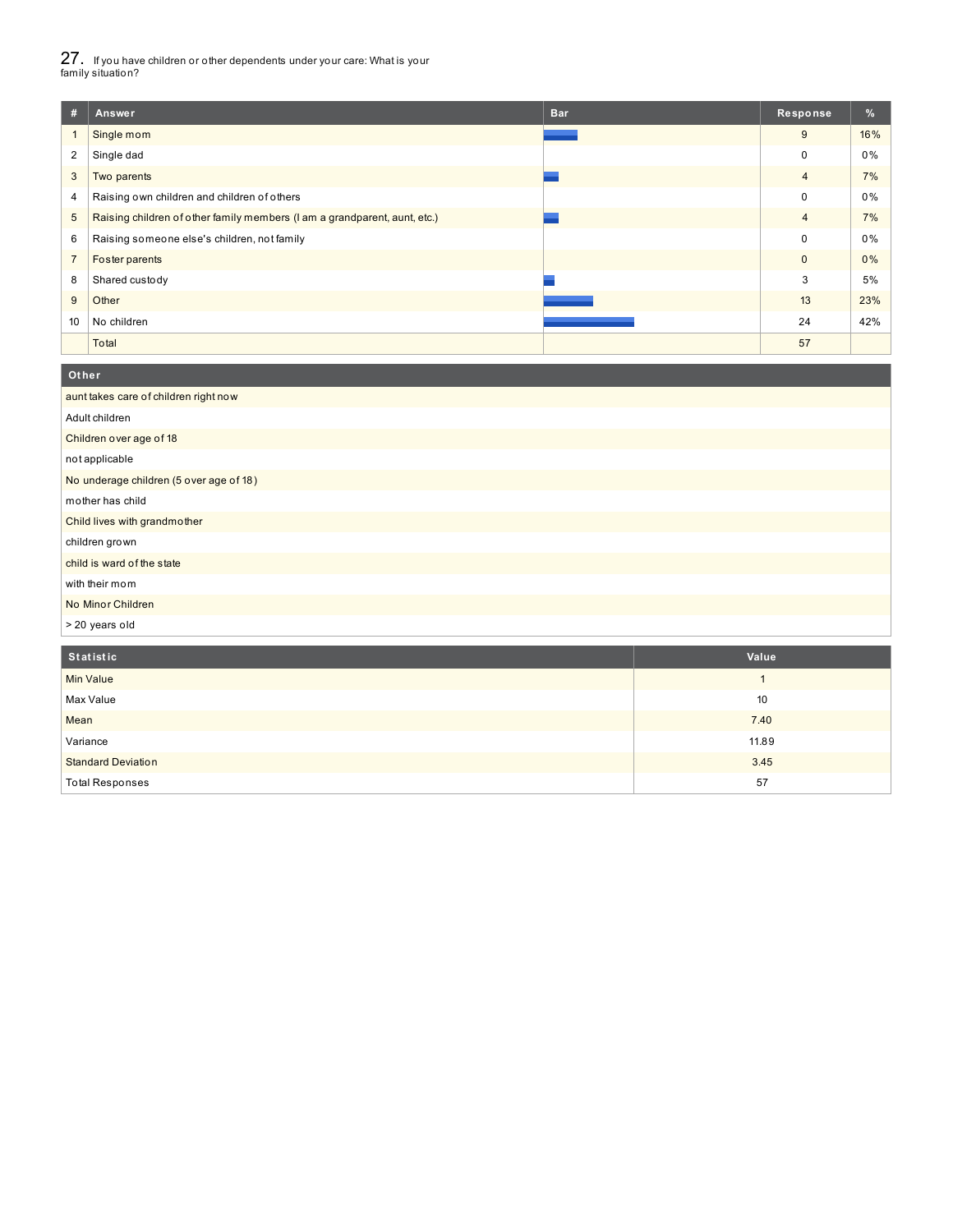### 28. Who provides your childcare? (or dependent care)? (Check all that apply)

| #               | <b>Bar</b><br>Answer                                  | Response     | $\frac{9}{6}$ |
|-----------------|-------------------------------------------------------|--------------|---------------|
|                 | Self                                                  | 10           | 48%           |
| $\overline{2}$  | Friends                                               | 3            | 14%           |
| 3               | Family                                                | 7            | 33%           |
| 4               | Church                                                | $\Omega$     | 0%            |
| $5\phantom{.0}$ | Daycare                                               | $\mathbf{0}$ | 0%            |
| 6               | Have to leave children alone                          | 10           | 48%           |
| $\overline{7}$  | Before and/or after school on campus                  | $\Omega$     | 0%            |
| 8               | Other                                                 | $\Omega$     | 0%            |
| 9               | Children/dependents are old enough to stay home alone | $\Omega$     | 0%            |

**Ot her**

| Statistic              | Value |
|------------------------|-------|
| <b>Min Value</b>       |       |
| Max Value              |       |
| <b>Total Responses</b> | 21    |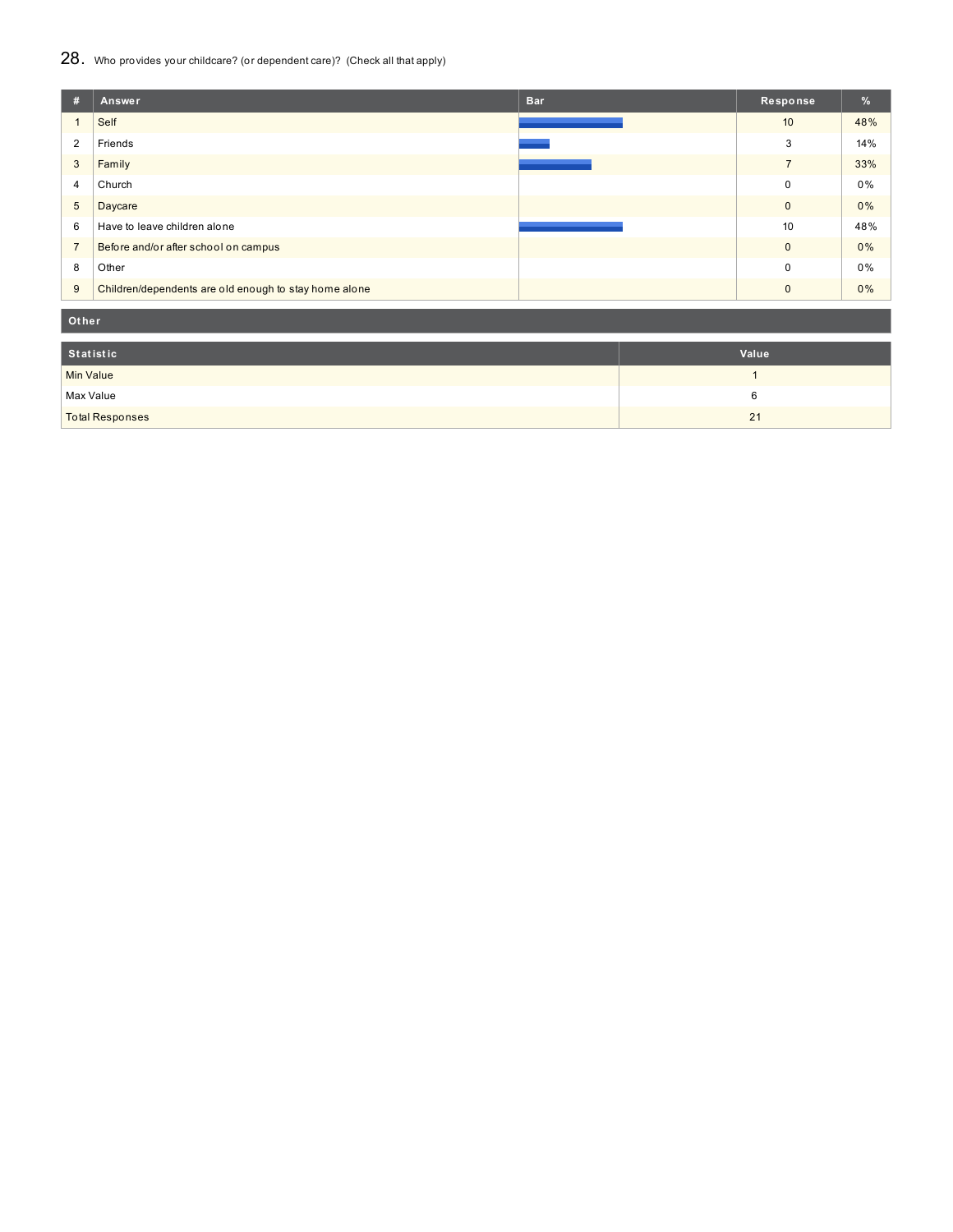### 29. Is your child (or dependent) care provider dependable?

| #                         | Answer | <b>Bar</b> |                | Response | $\%$ |
|---------------------------|--------|------------|----------------|----------|------|
|                           | Yes    |            | 8              |          | 57%  |
| $\overline{2}$            | No     |            | 6              |          | 43%  |
|                           | Total  |            | 14             |          |      |
| Statistic                 |        | Value      |                |          |      |
| <b>Min Value</b>          |        |            | $\overline{A}$ |          |      |
| Max Value                 |        |            | $\overline{2}$ |          |      |
| Mean                      |        |            | 1.43           |          |      |
| Variance                  |        | 0.26       |                |          |      |
| <b>Standard Deviation</b> |        |            | 0.51           |          |      |
| <b>Total Responses</b>    |        |            | 14             |          |      |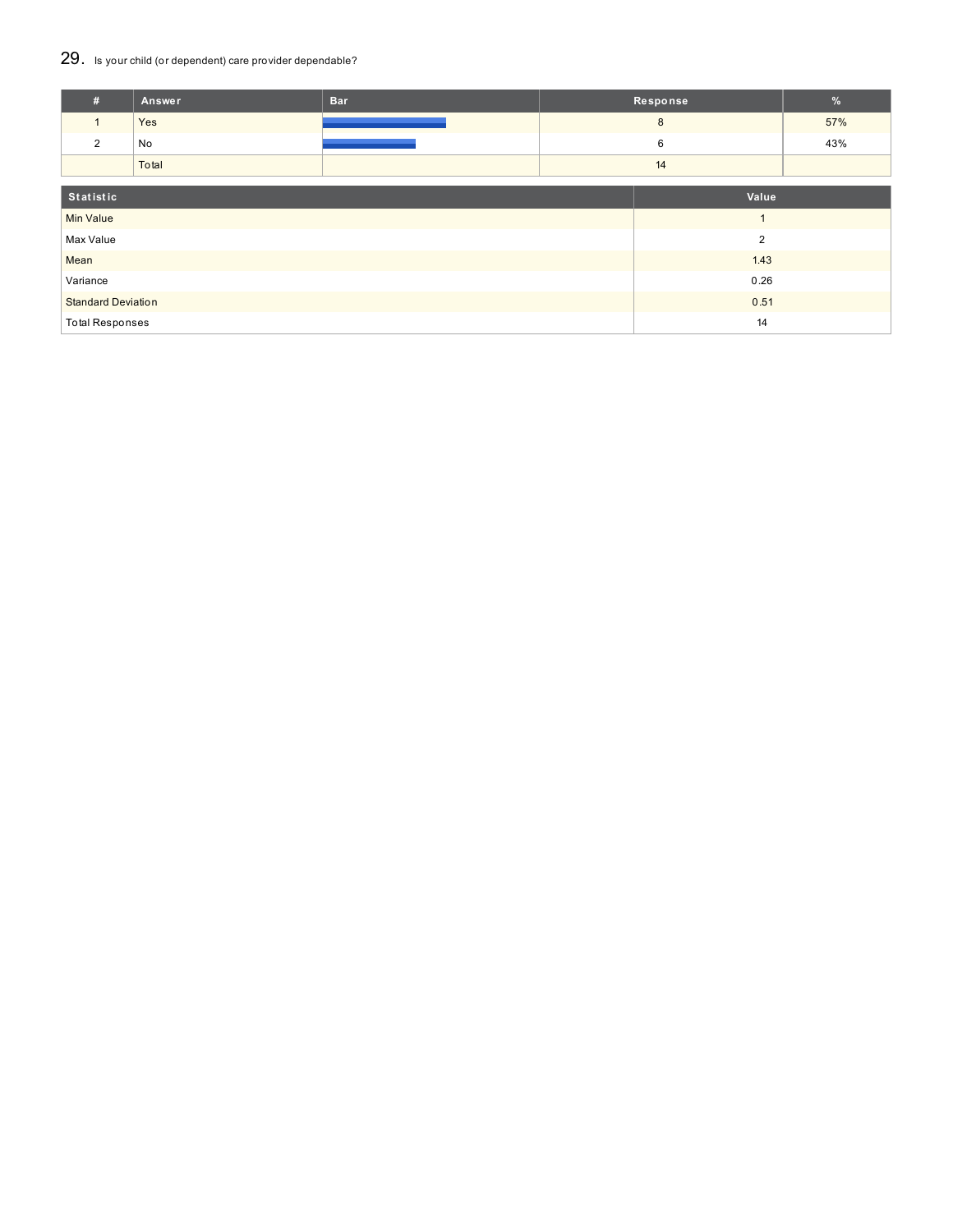### 30. Do you need different childcare (dependent care) help?

| #                         | Answer | <b>Bar</b> |                | Response | $\%$ |
|---------------------------|--------|------------|----------------|----------|------|
| $\mathbf{1}$              | Yes    |            |                | 5        | 19%  |
| $\overline{2}$            | No     |            | 21<br>26       |          | 81%  |
|                           | Total  |            |                |          |      |
|                           |        |            |                |          |      |
| Statistic                 |        |            | Value          |          |      |
| <b>Min Value</b>          |        |            |                |          |      |
| Max Value                 |        |            | $\overline{2}$ |          |      |
| Mean                      |        |            | 1.81           |          |      |
| Variance                  |        | 0.16       |                |          |      |
| <b>Standard Deviation</b> |        | 0.40       |                |          |      |
| <b>Total Responses</b>    |        |            | 26             |          |      |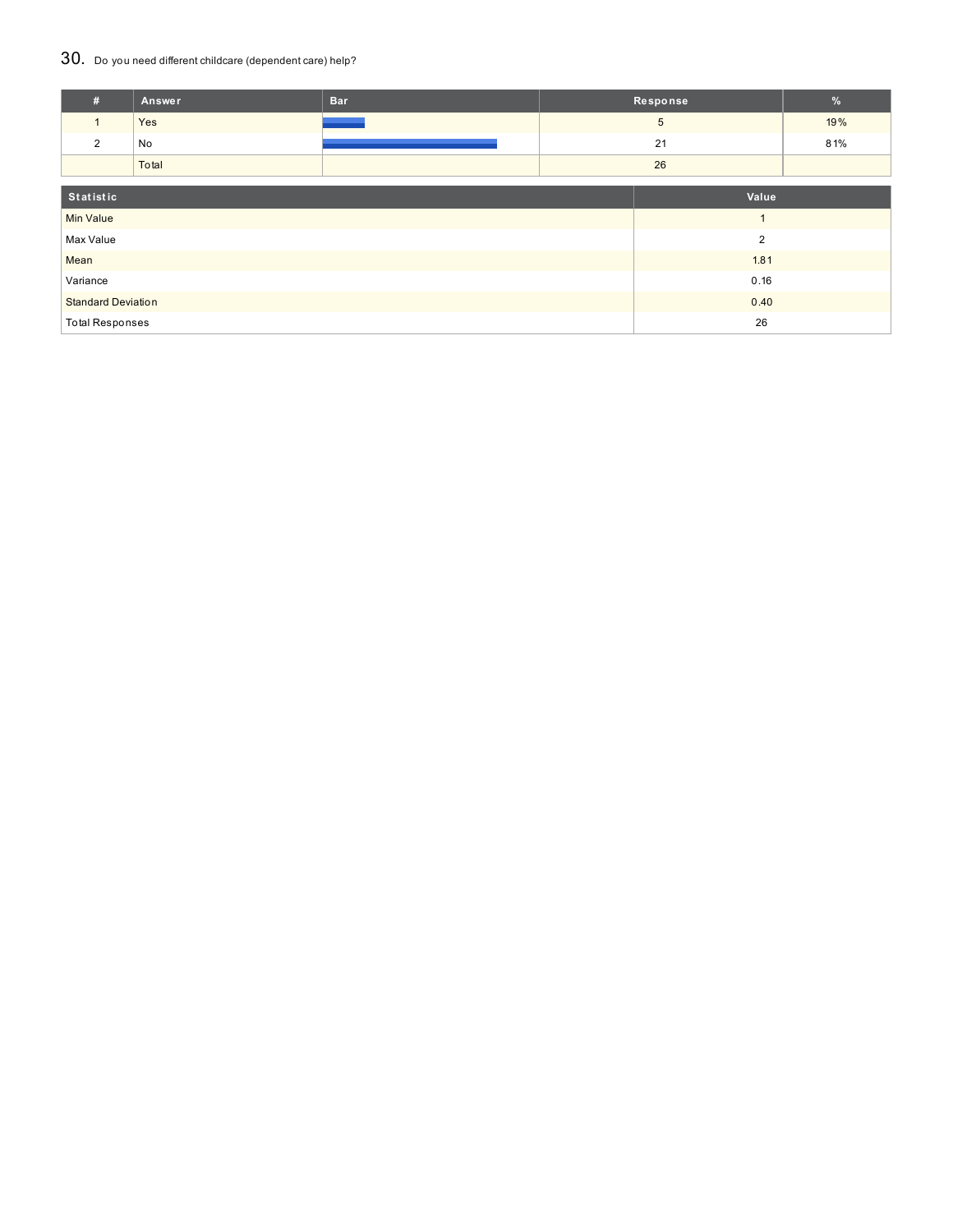### 31. What kind of childcare (dependent care) help do you need?

| #                      | Answer                                   | <b>Bar</b> | Response     | %   |  |
|------------------------|------------------------------------------|------------|--------------|-----|--|
|                        | Daycare center                           |            | 3            | 60% |  |
| 2                      | Before/ after school care                |            | 2            | 40% |  |
| 3                      | Care for child with special needs        |            |              | 20% |  |
| $\overline{4}$         | Other (please specify)                   |            | 2            | 40% |  |
| $\overline{5}$         | Evening hours due to work shift schedule |            | $\mathbf{0}$ | 0%  |  |
| Other (please specify) |                                          |            |              |     |  |
| <b>Statistic</b>       |                                          |            | Value        |     |  |
| <b>Min Value</b>       |                                          |            | 1            |     |  |
| Max Value              |                                          |            | 4            |     |  |
| <b>Total Responses</b> |                                          |            | 5            |     |  |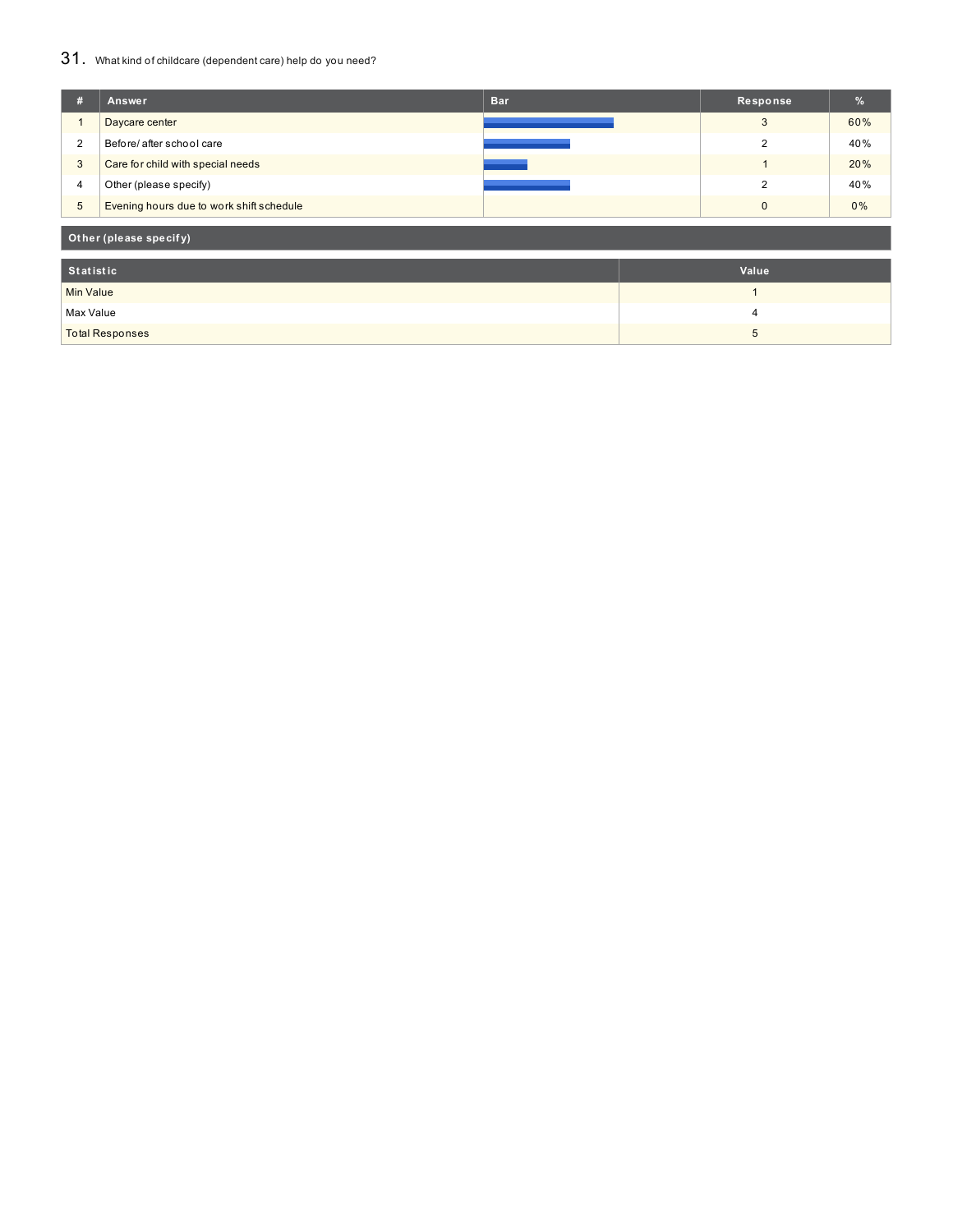# $32_\cdot\,$  Have you ever lost a job because you didn't have dependable child or<br>dependent care?

| #                | Answer | <b>Bar</b> | Response       | $\frac{9}{6}$ |
|------------------|--------|------------|----------------|---------------|
|                  | Yes    |            | 10             | 20%           |
| 2                | No     |            | 39             | 80%           |
|                  | Total  |            | 49             |               |
| Statistic        |        |            | Value          |               |
| <b>Min Value</b> |        |            |                |               |
| Max Value        |        |            | $\overline{2}$ |               |
| Mean             |        |            | 1.80           |               |
| Variance         |        |            | 0.17           |               |

**Standard Deviation 0.41 Contract Contract Contract Contract Contract Contract Contract Contract Contract Contract Contract Contract Contract Contract Contract Contract Contract Contract Contract Contract Contract Contra** Total Responses 49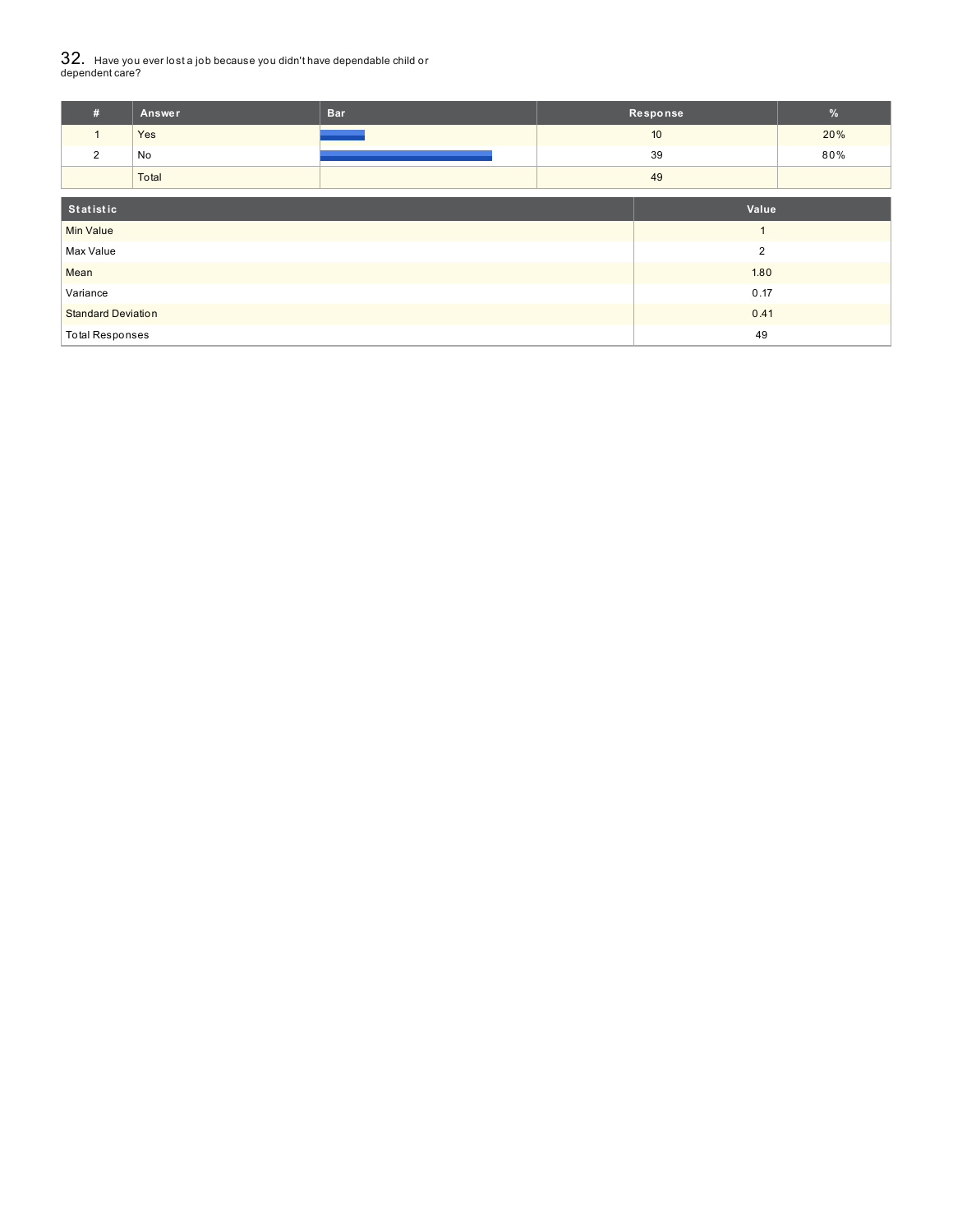# $33_\cdot$  Are you caring for adult children or adult dependents including seniors?<br>(Due to mental or physical disability)

| #          | Answer        | <b>Bar</b>        | Response | $\frac{9}{6}$ |  |  |
|------------|---------------|-------------------|----------|---------------|--|--|
|            | Yes (Specify) | <b>STATISTICS</b> | 20       | 26%           |  |  |
| $\sqrt{2}$ | No            |                   | 58       | 74%           |  |  |
|            | Total         |                   | 78       |               |  |  |
|            |               |                   |          |               |  |  |
|            | Yes (Specify) |                   |          |               |  |  |

| Mother                                                                                |                |
|---------------------------------------------------------------------------------------|----------------|
| mom and dad                                                                           |                |
| takes care of elderly man                                                             |                |
| My husband who has bipolar and rheumatoid arthritis                                   |                |
| Stepfather                                                                            |                |
| mother                                                                                |                |
| adult daughter                                                                        |                |
| Husband                                                                               |                |
| Daughter                                                                              |                |
| friend with disability                                                                |                |
| Husband                                                                               |                |
| a child with Autism mental retardation and soon to be brother with mental retardation |                |
| father figure                                                                         |                |
| mother                                                                                |                |
| Daughter                                                                              |                |
| mother                                                                                |                |
| My friend is real sick and he lives with me. He's dyslexic and bipolar.               |                |
| My mom-she's 83                                                                       |                |
| Help mom to bathroom and with cleaning                                                |                |
| Statistic                                                                             | Value          |
| <b>Min Value</b>                                                                      | $\mathbf{1}$   |
| Max Value                                                                             | $\overline{2}$ |
| Mean                                                                                  | 1.74           |
| Variance                                                                              | 0.19           |
| <b>Standard Deviation</b>                                                             | 0.44           |
| <b>Total Responses</b>                                                                | 78             |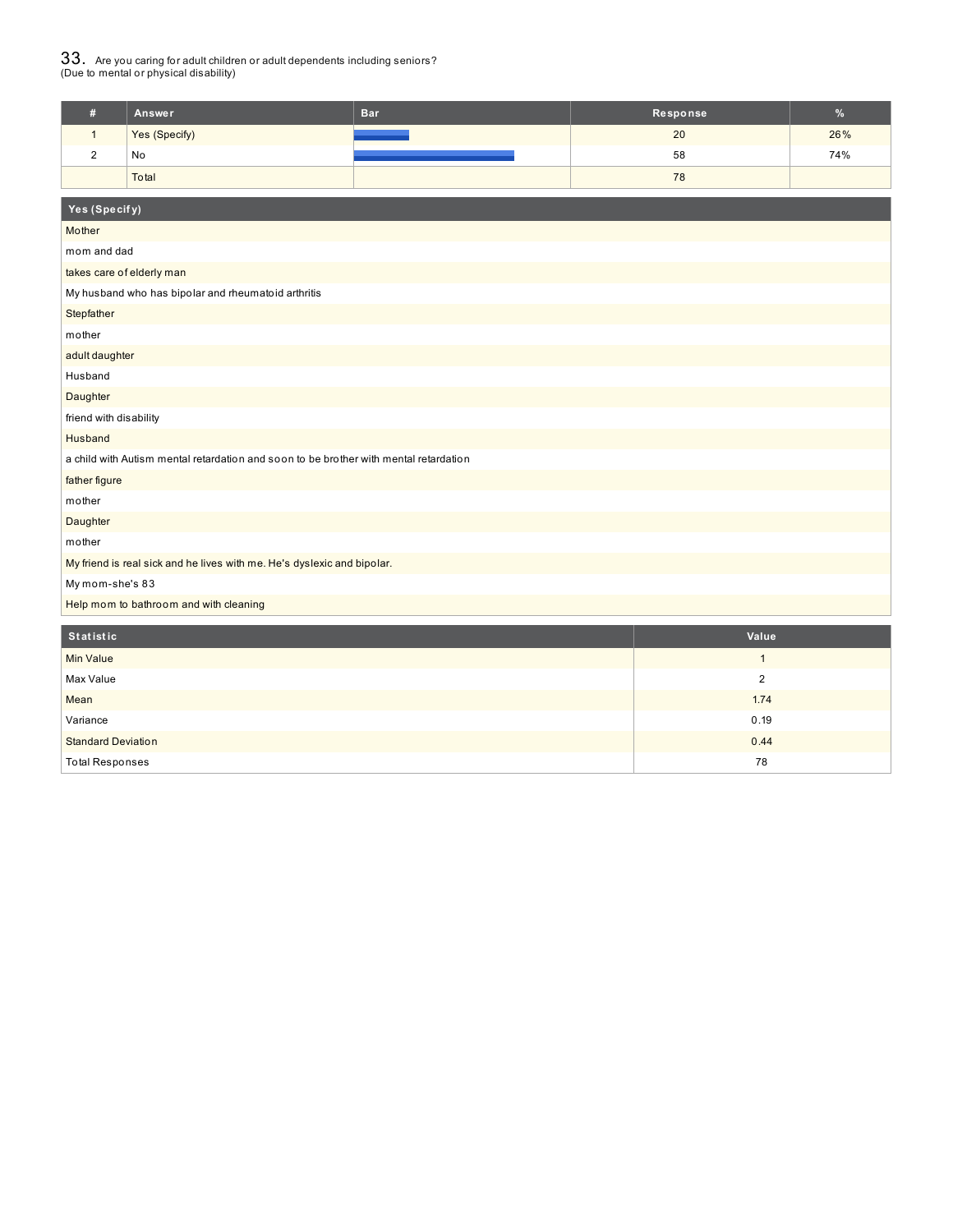${\bf 34}$  . Who provides care for the adult children or adult dependents? (Check all<br>that apply)

| #               | Answer                           | <b>Bar</b> | Response       | $\frac{9}{6}$ |
|-----------------|----------------------------------|------------|----------------|---------------|
|                 | Self                             |            | 16             | 80%           |
| 2               | Friends                          |            | 0              | $0\%$         |
| 3               | Family                           |            | 5              | 25%           |
| 4               | Church                           |            | 2              | 10%           |
| $5\phantom{.0}$ | Daycare                          |            | $\mathbf{0}$   | 0%            |
| 6               | Have to leave elder/senior alone |            | $\overline{4}$ | 20%           |
| 8               | Other                            |            |                | 35%           |
| 9               | Able to stay home alone          |            | 0              | $0\%$         |

| Other                  |       |
|------------------------|-------|
| Statistic              | Value |
| <b>Min Value</b>       |       |
| Max Value              |       |
| <b>Total Responses</b> | 20    |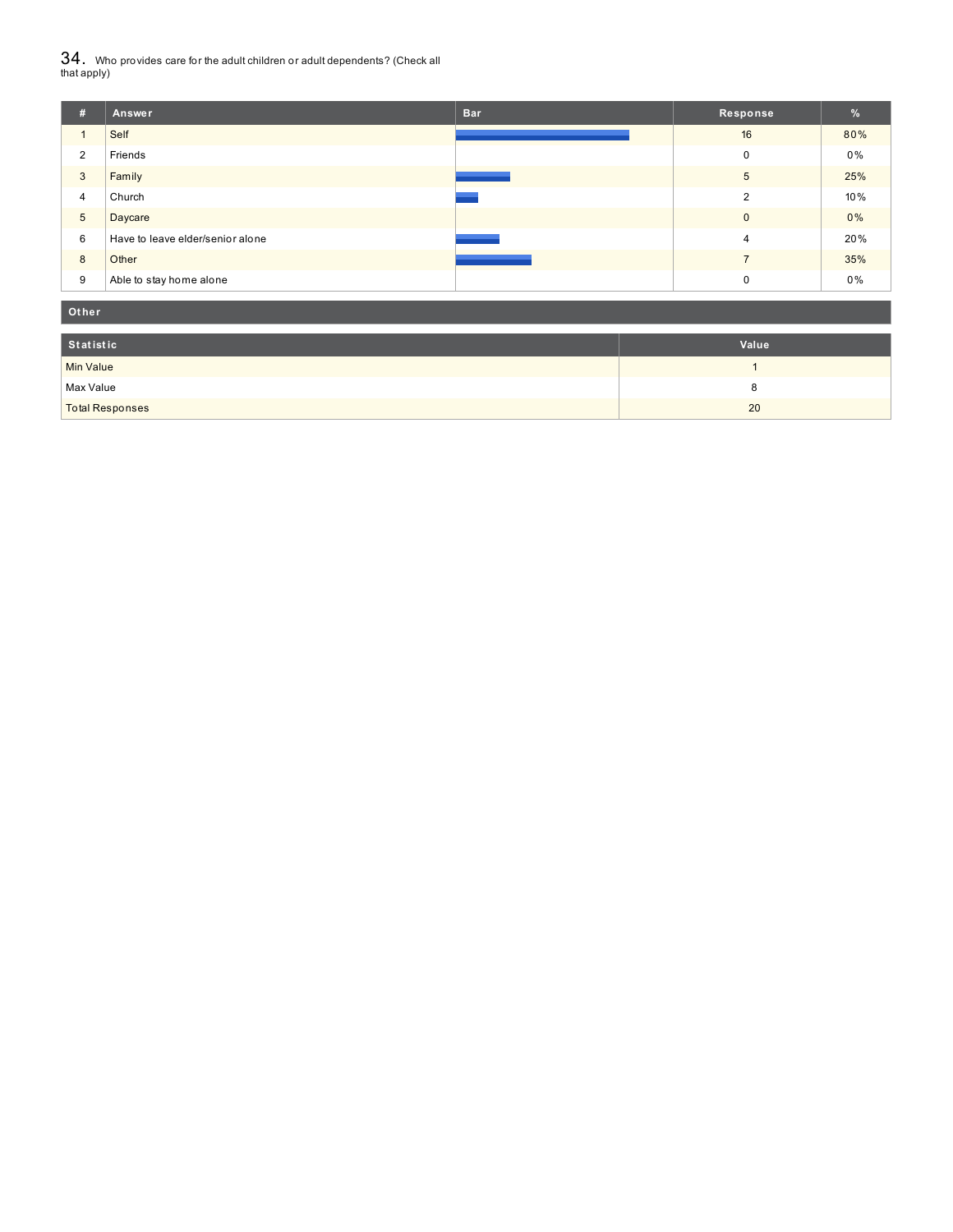## 35. How many people live where you stay?

| #              | Answer                 | <b>Bar</b> | Response       | $\frac{9}{6}$ |
|----------------|------------------------|------------|----------------|---------------|
| $\mathbf{1}$   | 1                      |            | 20             | 25%           |
| $\overline{2}$ | $\overline{2}$         |            | 24             | 30%           |
| 3              | $\mathbf{3}$           |            | 13             | 16%           |
| $\overline{4}$ | $\overline{4}$         |            | $\overline{ }$ | 9%            |
| $\overline{5}$ | 5                      |            | 2              | 3%            |
| 6              | 6                      |            | 5              | 6%            |
| $\overline{7}$ | $\overline{z}$         |            |                | $1\%$         |
| 8              | 8                      |            | $\mathbf 0$    | 0%            |
| 9              | 9                      |            | $\pmb{0}$      | $0\%$         |
| 10             | 10                     |            | 2              | 3%            |
| 11             | Other (please specify) |            | 5              | 6%            |
|                | Total                  |            | 79             |               |

## **Ot her (please specif y)**

13

Veteran's Group Home- No income

Group veterans home 6 max

150-200 Salv Army

Live at Salvation Army

| Statistic                 | Value |
|---------------------------|-------|
| Min Value                 |       |
| Max Value                 | 11    |
| Mean                      | 3.25  |
| Variance                  | 7.60  |
| <b>Standard Deviation</b> | 2.76  |
| <b>Total Responses</b>    | 79    |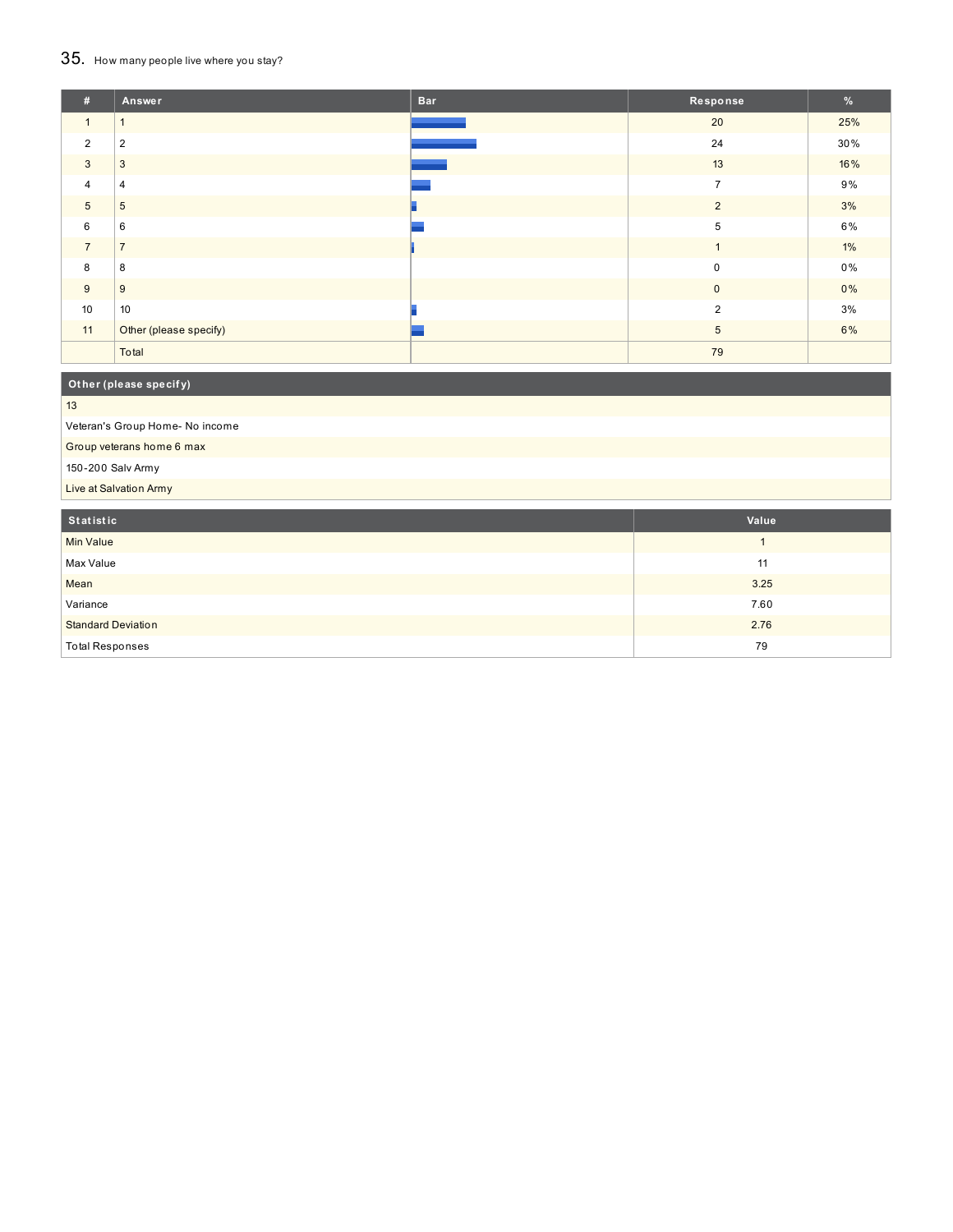## $36_\cdot$  is your household income more or less than [state response amount that<br>matches the number of people in the household from above]

| #              | Question                                       | <b>MORE than</b> | <b>LESS than</b> | <b>Total Responses</b> | Mean |
|----------------|------------------------------------------------|------------------|------------------|------------------------|------|
|                | Family of 1- \$11,490                          | 6                | 22               | 28                     | 1.79 |
| $\overline{2}$ | Family of 2- \$15,510                          | $\overline{4}$   | 18               | 22                     | 1.82 |
| 3              | Family of 3- \$19,530                          | $\mathbf{0}$     | 12               | 12                     | 2.00 |
| 4              | Family of 4-\$23,550                           | $\overline{2}$   | 5                | 7                      | 1.71 |
| 5              | Family of 5-\$27,570                           |                  | $\mathbf{0}$     |                        | 1.00 |
| 6              | Family of 6-\$31,590                           | 0                | 5                | 5                      | 2.00 |
| $\overline{7}$ | Family of 7-\$35,610                           | $\mathbf{0}$     |                  |                        | 2.00 |
| 8              | Family of 8-\$39,630                           | $\Omega$         | $\mathbf 0$      | $\Omega$               | 0.00 |
| 9              | Family of 9-\$43,650                           | $\mathbf{0}$     | $\mathbf{0}$     | $\mathbf{0}$           | 0.00 |
| 10             | Family of 10-\$47,670                          | 0                |                  |                        | 2.00 |
| 11             | For each additional Family member add: \$4,020 | $\mathbf{0}$     |                  |                        | 2.00 |

**For each addit ional Family member add: \$4,020**

| <b>Statistic</b>             | Family<br>of $1-$<br>\$11,490 | Family<br>of $2-$<br>\$15,510 | Family<br>$of 3-$<br>\$19,530 | Family<br>of $4-$<br>\$23,550 | Family<br>of $5-$<br>\$27,570 | Family<br>of $6-$<br>\$31,590 | Family<br>of $7 -$<br>\$35,610 | Family<br>of $8-$<br>\$39,630 | Family<br>$of 9-$<br>\$43,650 | Family of<br>$10 -$<br>\$47,670 | For each additional<br>Family member add:<br>\$4,020 |
|------------------------------|-------------------------------|-------------------------------|-------------------------------|-------------------------------|-------------------------------|-------------------------------|--------------------------------|-------------------------------|-------------------------------|---------------------------------|------------------------------------------------------|
| <b>Min Value</b>             |                               |                               | 2                             |                               |                               | 2                             | $\overline{2}$                 |                               | $\overline{\phantom{a}}$      | 2                               | 2                                                    |
| Max Value                    | 2                             | $\overline{2}$                | $\overline{2}$                | 2                             |                               | $\overline{2}$                | $\overline{2}$                 | -                             | $\overline{\phantom{a}}$      | $\overline{2}$                  | 2                                                    |
| Mean                         | 1.79                          | 1.82                          | 2.00                          | 1.71                          | 1.00                          | 2.00                          | 2.00                           | 0.00                          | 0.00                          | 2.00                            | 2.00                                                 |
| Variance                     | 0.17                          | 0.16                          | 0.00                          | 0.24                          | 0.00                          | 0.00                          | 0.00                           | 0.00                          | 0.00                          | 0.00                            | 0.00                                                 |
| Standard<br><b>Deviation</b> | 0.42                          | 0.39                          | 0.00                          | 0.49                          | 0.00                          | 0.00                          | 0.00                           | 0.00                          | 0.00                          | 0.00                            | 0.00                                                 |
| Total<br>Responses           | 28                            | 22                            | 12                            | ∍                             |                               | 5                             |                                | $\Omega$                      | $\mathbf 0$                   |                                 |                                                      |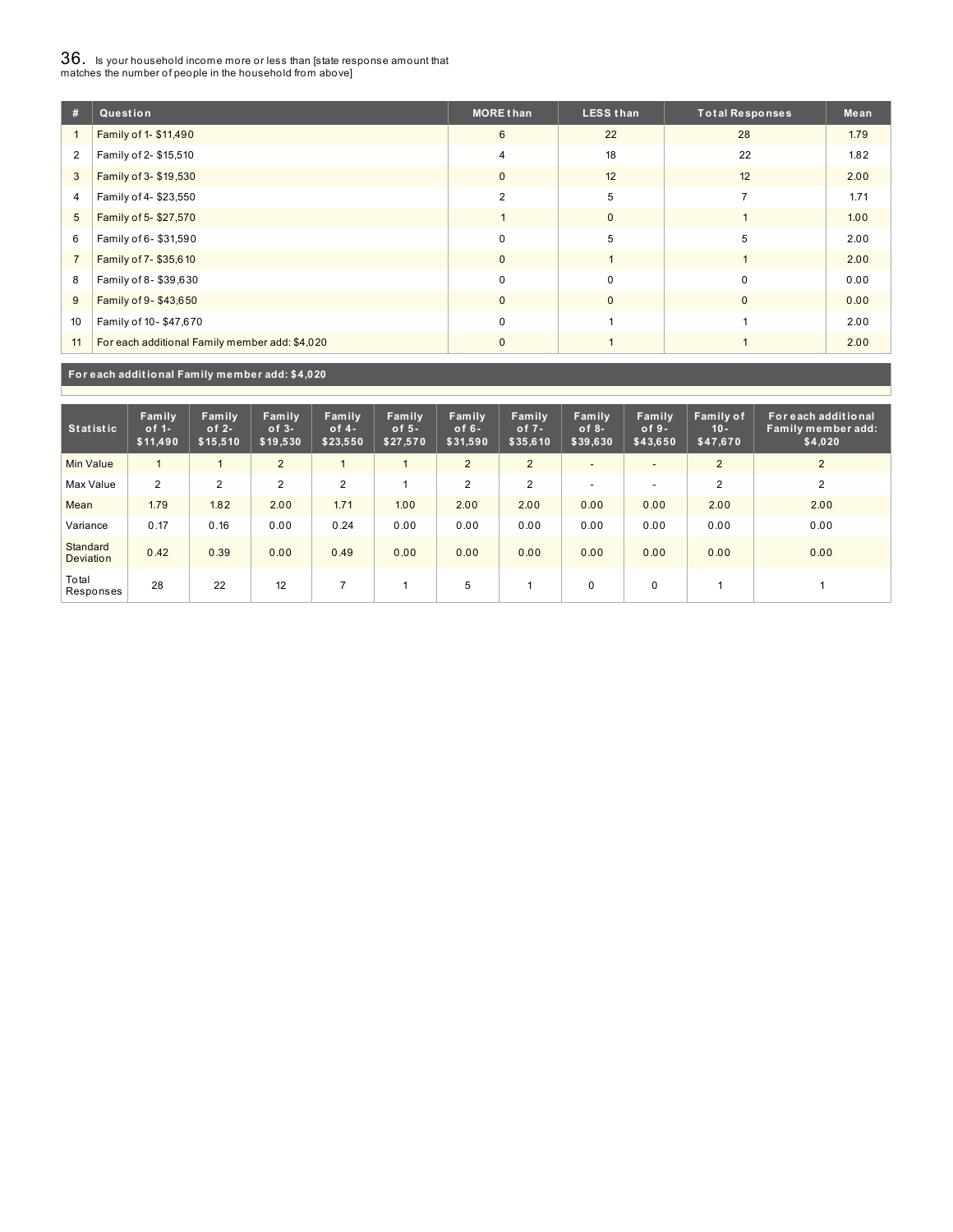$37_\cdot$  Which of these monthly bills do you pay? (Read list and check all that apply)

| #               | Answer              | <b>Bar</b> | Response       | $\%$  |
|-----------------|---------------------|------------|----------------|-------|
| $\mathbf{1}$    | Cable/Satellite TV  |            | 27             | 34%   |
| $\overline{2}$  | Car/Transportation  |            | 29             | 37%   |
| $\mathbf{3}$    | <b>Child Care</b>   |            | $\mathbf{1}$   | $1\%$ |
| 4               | Child Support       |            | 3              | 4%    |
| $5\overline{)}$ | <b>Credit Cards</b> |            | 12             | 15%   |
| 6               | Food                |            | 63             | 80%   |
| $\overline{7}$  | Gasoline            |            | 51             | 65%   |
| 8               | Insurance           |            | 42             | 53%   |
| 9               | Internet            |            | 19             | 24%   |
| 10              | Loans               |            | 13             | 16%   |
| 11              | Loans- Payday       |            | $\mathbf{3}$   | 4%    |
| 12              | Loans-School        |            | $\overline{4}$ | 5%    |
| 13              | Medical             |            | 30             | 38%   |
| 14              | Mortgage            |            | $\overline{7}$ | 9%    |
| 15              | Phone-cell          |            | 51             | 65%   |
| 16              | Phone-house         |            | 21             | 27%   |
| 17              | Rent                |            | 33             | 42%   |
| 18              | <b>Utilities</b>    |            | 49             | 62%   |
| 19              | other               |            | $\overline{7}$ | 9%    |
| 20              | None                |            | $\pmb{0}$      | 0%    |

| other                  |       |
|------------------------|-------|
| Statistic              | Value |
| Min Value              |       |
| Max Value              | 19    |
| <b>Total Responses</b> | 79    |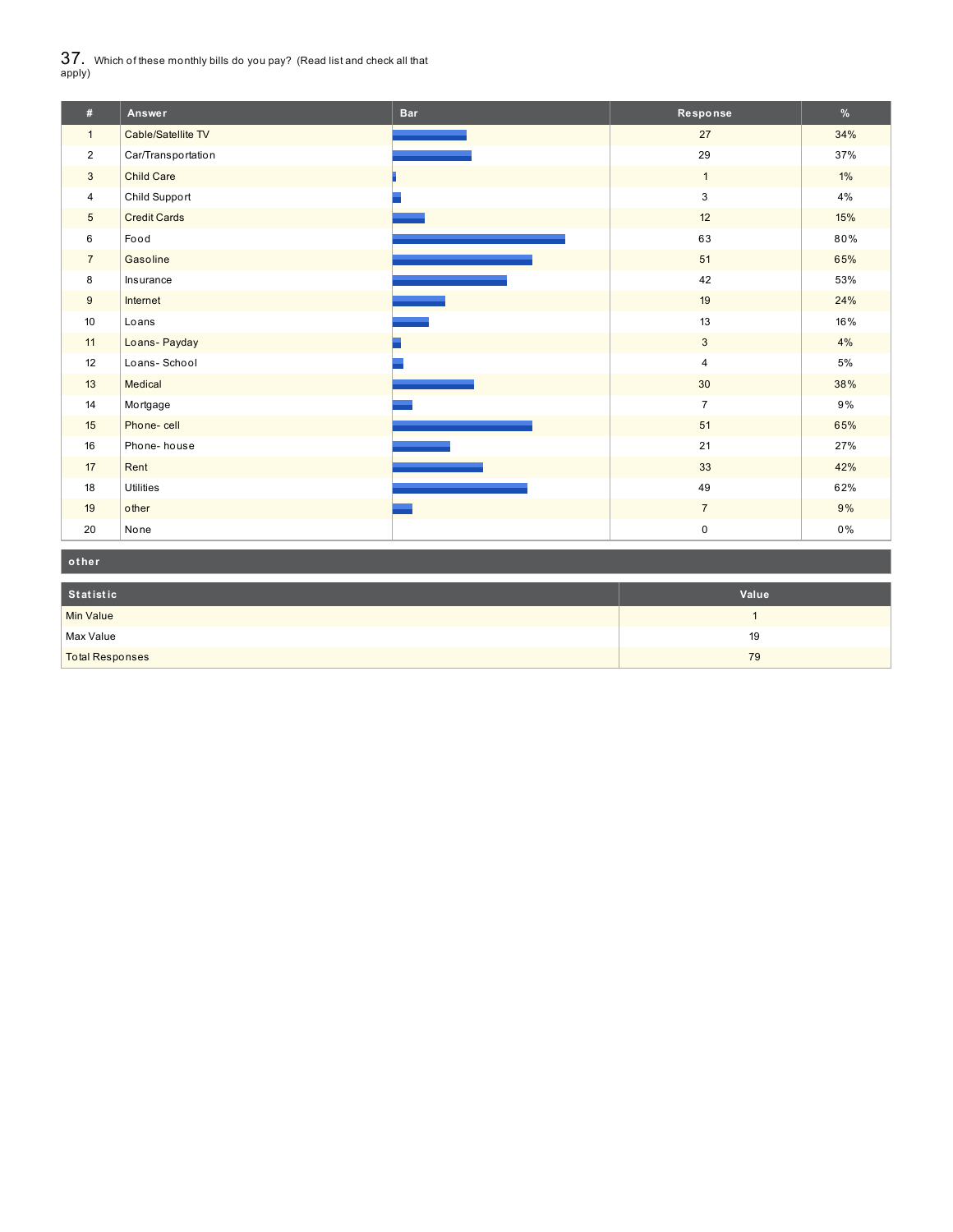38. <sup>I</sup> am going to read you <sup>a</sup> list of sources from which you might be getting income? Please tell me which ones you do receive income from. (Mark all that apply)

| #              | Answer                                         | <b>Bar</b> | Response       | $\frac{9}{6}$ |
|----------------|------------------------------------------------|------------|----------------|---------------|
| $\mathbf{1}$   | Child support                                  |            | 5              | 8%            |
| $\overline{2}$ | Employer wages                                 |            | 22             | 33%           |
| 3              | Family/Friends                                 |            | 17             | 26%           |
| $\overline{4}$ | Kindness of strangers                          |            | 10             | 15%           |
| $\overline{5}$ | NO INCOME                                      |            | $\overline{7}$ | 11%           |
| 6              | Other (please specify)                         |            | 20             | 30%           |
| $\overline{7}$ | Pension/Retirement                             |            | $\overline{1}$ | 2%            |
| 8              | SS                                             |            |                | 2%            |
| 9              | <b>SSI/SSDI</b>                                |            | $\mathbf{3}$   | 5%            |
| 10             | Student grants/loans                           |            | $\overline{2}$ | 3%            |
| 11             | TANF (Temporary assistance for needy families) |            | $\overline{4}$ | 6%            |
| 12             | Unemployment benefits                          |            | $\mathbf 0$    | 0%            |
| 13             | <b>VA</b> benefits                             |            | 8              | 12%           |
|                | Other (please specify)                         |            |                |               |

| Statistic | Value |
|-----------|-------|
| Min Value |       |

 $\blacksquare$ Max Value 13  $\blacksquare$ total Responses 66 and the set of the set of the set of the set of the set of the set of the set of the set of the set of the set of the set of the set of the set of the set of the set of the set of the set of the set of t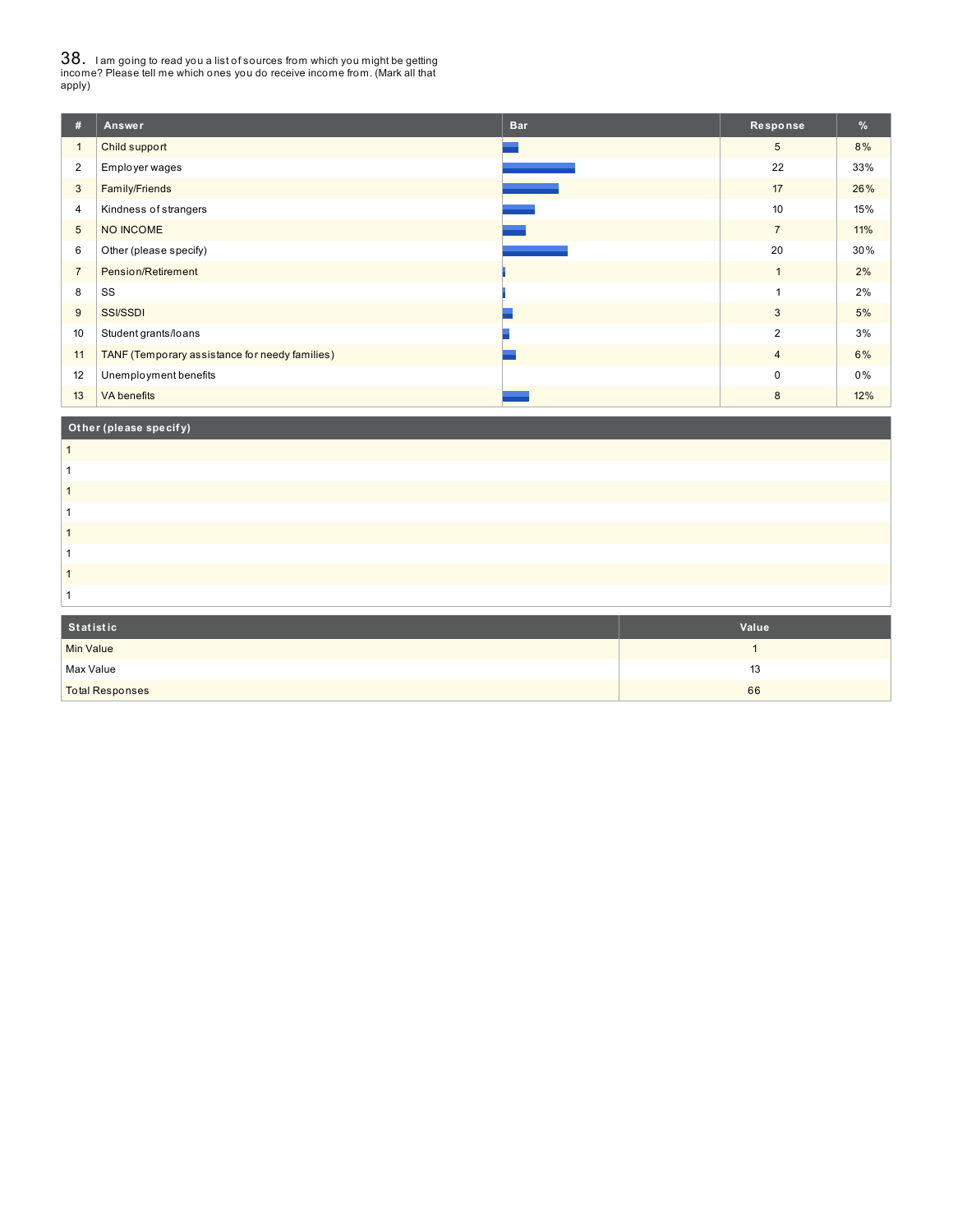## $39_\cdot$  Tell me if you or a household member receive any of these types of<br>assistance? (Read list and mark all that apply)

| #              | Answer                                                 | <b>Bar</b> | Response       | $\%$  |
|----------------|--------------------------------------------------------|------------|----------------|-------|
|                | <b>CHIPS- Children's Medicaid</b>                      |            | 11             | 16%   |
| $\overline{2}$ | Department of Family and Protective Services (DFPS)    |            | 3              | 4%    |
| 3              | Dept. of Assistive and Rehabilitative Services (DARS)  |            | $\overline{4}$ | 6%    |
| $\overline{4}$ | Dept. of State Health Services (DSHS)                  |            | 4              | 6%    |
| 5              | Housing Voucher (Section 8)                            |            | $\overline{4}$ | 6%    |
| 6              | Medicaid                                               |            | 34             | 50%   |
| $\overline{7}$ | Medicare                                               |            | 32             | 47%   |
| 8              | SNAP (Food stamps)                                     |            | 36             | 53%   |
| 9              | TANF- Temporary Assistance for Needy Families          |            | $\mathbf{0}$   | $0\%$ |
| 10             | Texas Workforce Commission                             |            | $\overline{4}$ | 6%    |
| 11             | WIC- Woman, infants, and children nutrition assistance |            | $\overline{2}$ | 3%    |
| 12             | Women's Health Services                                |            | 6              | 9%    |
| 13             | <b>NONE</b>                                            |            | $\overline{4}$ | 6%    |
| 14             | Other                                                  |            | 12             | 18%   |
| 15             | Area Agency on Aging                                   |            | 6              | 9%    |
| 16             | Department of Aging and Disability Services (DADS)     |            | 0              | 0%    |

#### **Ot her**

| Statistic              | Value |
|------------------------|-------|
| <b>Min Value</b>       |       |
| Max Value              | 15    |
| <b>Total Responses</b> | 68    |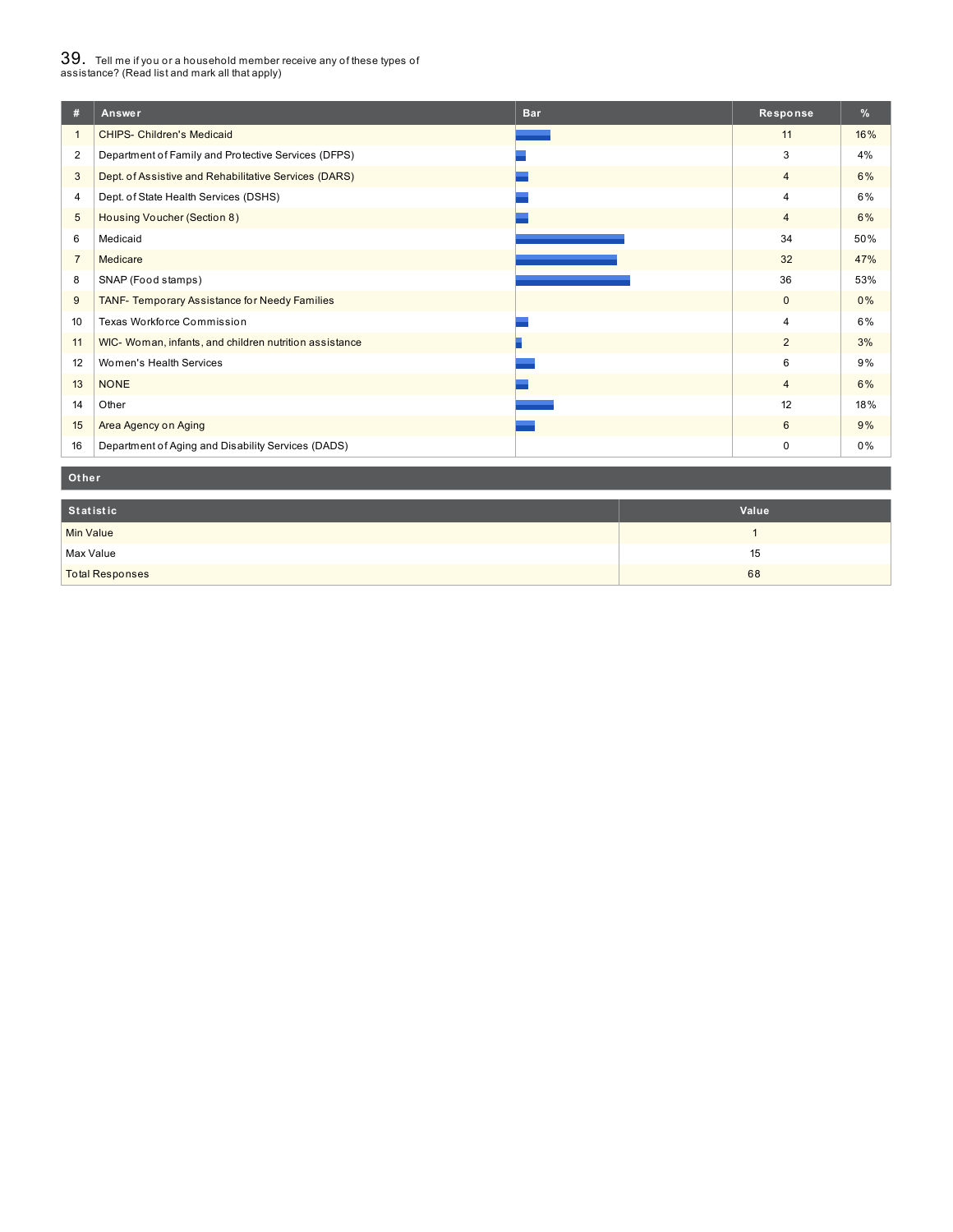### 40. Do you or someone in your household have educational needs?

| #                | Answer                         | <b>Bar</b> | Response       | %   |
|------------------|--------------------------------|------------|----------------|-----|
| $\mathbf{1}$     | Yes, me                        |            | 19             | 24% |
| $\overline{2}$   | Yes, a household member        |            | 14             | 18% |
| 3                | Yes, a household member and me |            | $6\phantom{1}$ | 8%  |
| 4                | No                             |            | 39             | 50% |
|                  | Total                          |            | 78             |     |
|                  |                                |            |                |     |
| Statistic        |                                |            | Value          |     |
| <b>Min Value</b> |                                |            | $\mathbf{1}$   |     |
| Max Value        |                                |            | 4              |     |
| Mean             |                                |            | 2.83           |     |
| Variance         |                                |            | 1.65           |     |
|                  | <b>Standard Deviation</b>      |            | 1.28           |     |
|                  | <b>Total Responses</b>         |            | 78             |     |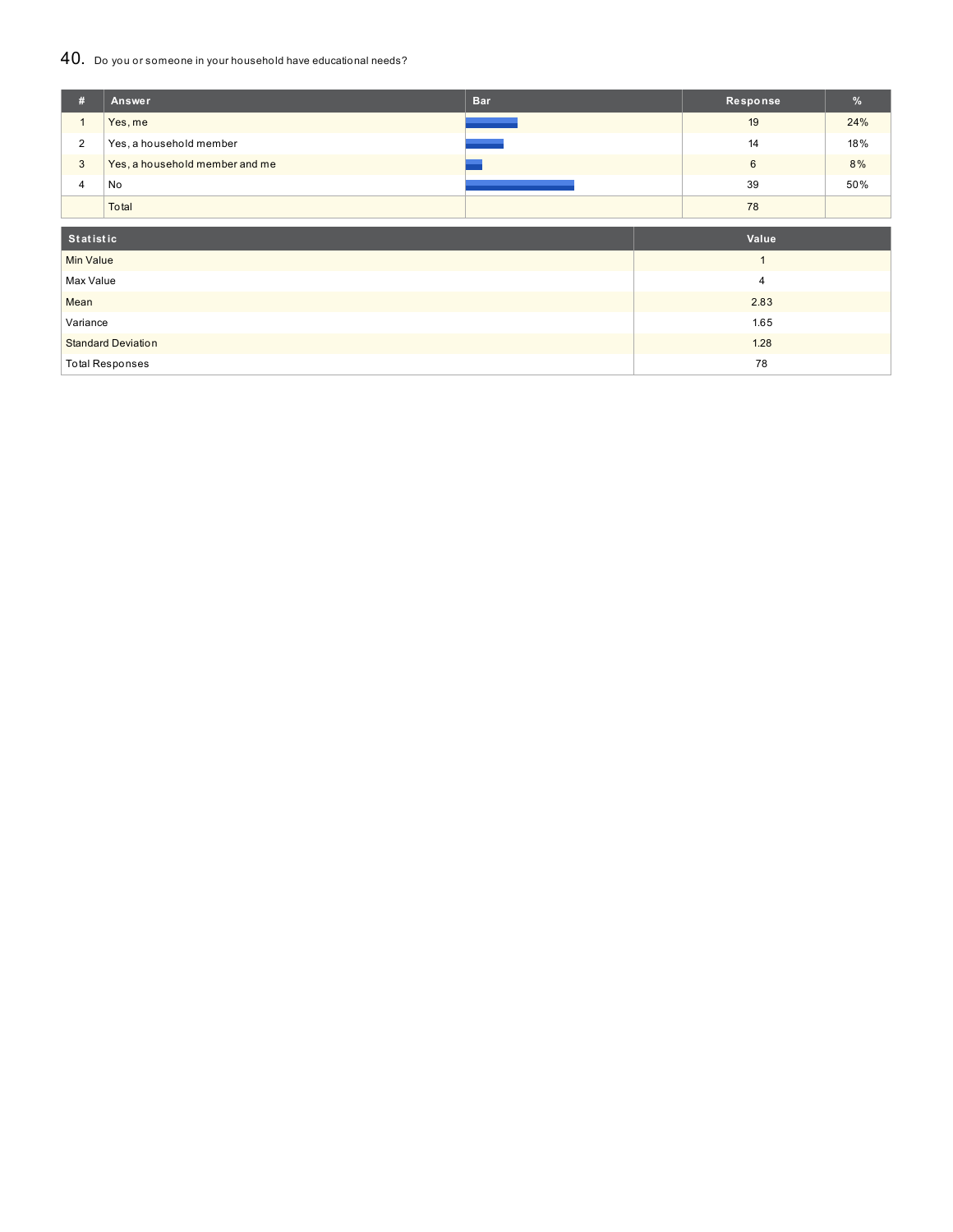# $41_\cdot$  Tell me if you have any of these School/Education related needs. (Read<br>list and check all that apply)

| #                | <b>Bar</b><br>Answer                                  | Response       | %   |
|------------------|-------------------------------------------------------|----------------|-----|
|                  | <b>Adult Basic Education</b>                          | 10             | 25% |
| $\overline{2}$   | Adult Education (i.e. computer classes)               | 14             | 35% |
| 3                | ARD Assistance (Special Education services at school) | 5              | 13% |
| 4                | Child's behavior concern                              | $\overline{2}$ | 5%  |
| 5                | Child's homework/schoolwork concerns                  | $\overline{4}$ | 10% |
| 6                | Child's school attendance concerns                    | $\Omega$       | 0%  |
| $\overline{7}$   | Child's standardized exams STARR                      | 3              | 8%  |
| 8                | Money for tuition. (School, College, Trade School)    | 19             | 48% |
| 9                | Difficulty reading (adult)                            | 8              | 20% |
| 10 <sup>10</sup> | Difficulty reading (child)                            | 6              | 15% |
| 11               | English as a second language                          | 3              | 8%  |
| 12               | GED/High School Diploma                               | 16             | 40% |
| 13               | Need clothes for school                               | 13             | 33% |
| 14               | None                                                  | 23             | 58% |
| 15               | Obtaining money for school supplies, books, etc.      | 8              | 20% |
| 17               | Other                                                 | $\mathbf 0$    | 0%  |

#### **Ot her**

| Statistic              | Value |
|------------------------|-------|
| Min Value              |       |
| Max Value              | 15    |
| <b>Total Responses</b> | 40    |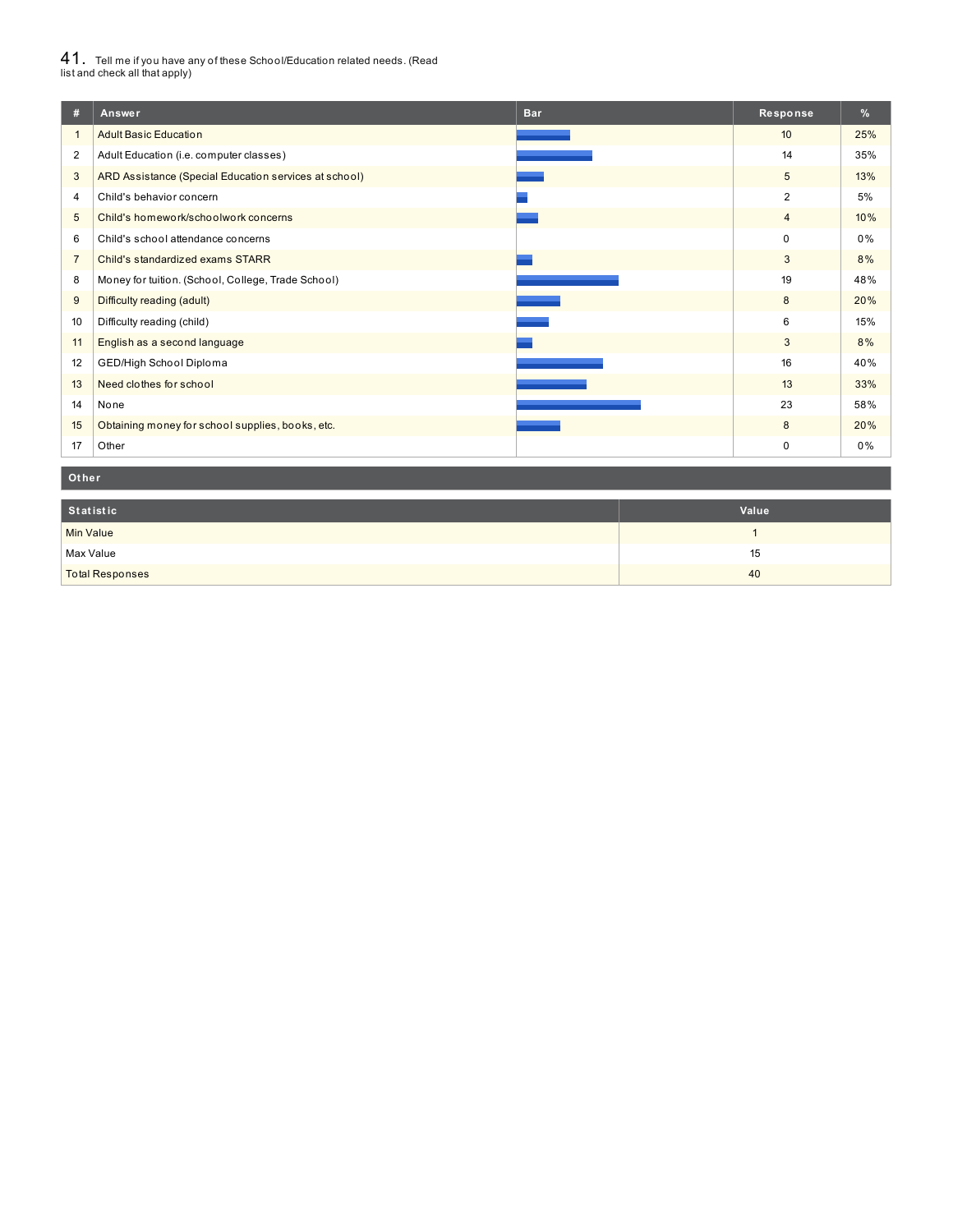$42_\cdot$  In the past 24 months has your child had to transfer schools because you<br>moved?

| #                         | Answer                               | <b>Bar</b> | Response        | %   |
|---------------------------|--------------------------------------|------------|-----------------|-----|
|                           | Yes                                  |            | $5\phantom{.0}$ | 6%  |
| $\overline{\mathbf{c}}$   | No                                   |            | 15              | 19% |
| $\mathbf{3}$              | Not applicable, no school aged child |            | 58              | 74% |
|                           | Total                                |            | 78              |     |
| Statistic                 |                                      |            | Value           |     |
|                           |                                      |            |                 |     |
| <b>Min Value</b>          |                                      |            |                 |     |
| Max Value                 |                                      |            | 3               |     |
| Mean                      |                                      |            | 2.68            |     |
| Variance                  |                                      |            | 0.35            |     |
| <b>Standard Deviation</b> |                                      |            | 0.59            |     |
| <b>Total Responses</b>    |                                      |            | 78              |     |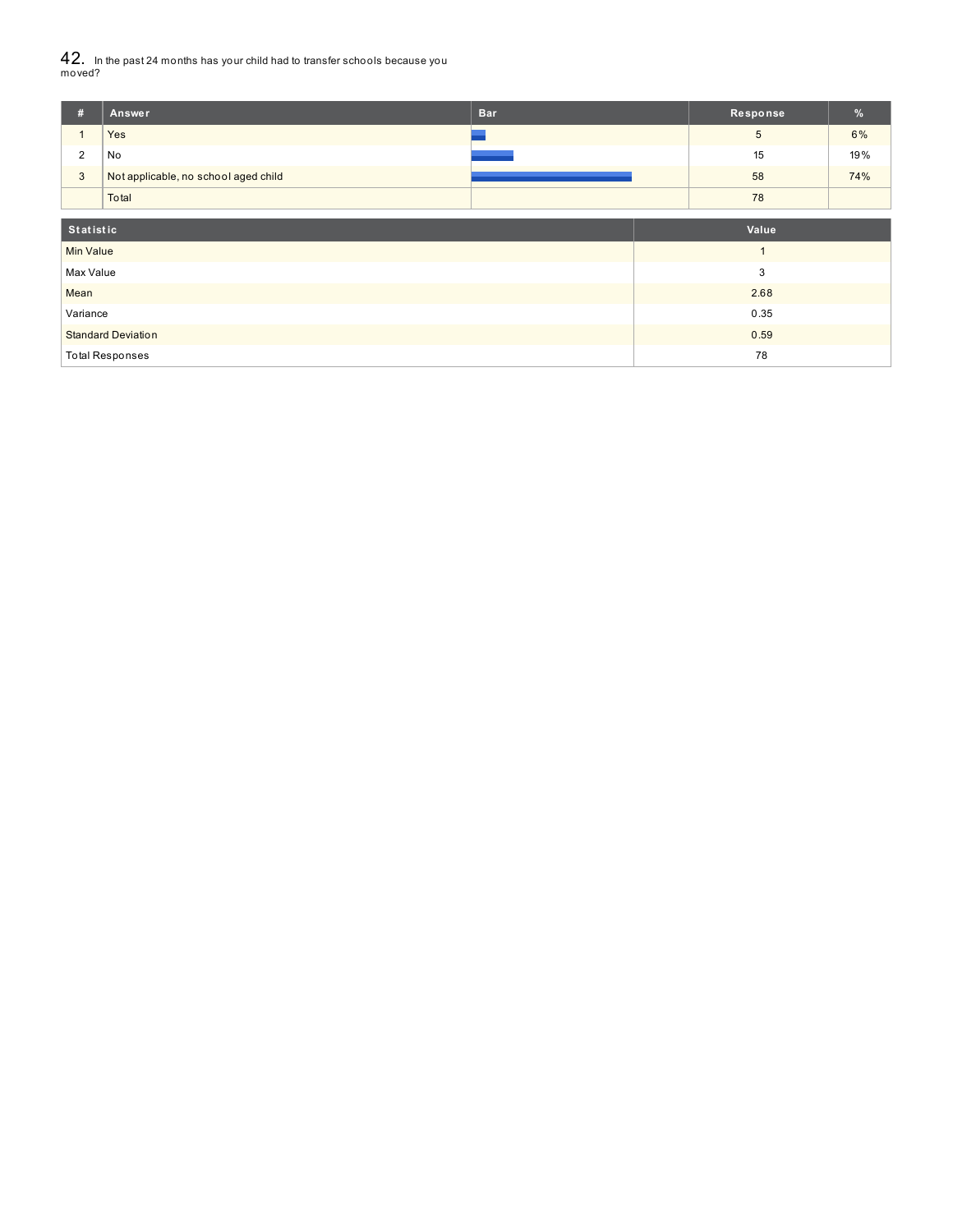#### $43.$  If yes, How many times?

| <b>Text Response</b>   |       |
|------------------------|-------|
|                        |       |
|                        |       |
|                        |       |
| 2                      |       |
| 2                      |       |
|                        |       |
| Statistic              | Value |
| <b>Total Responses</b> | 5     |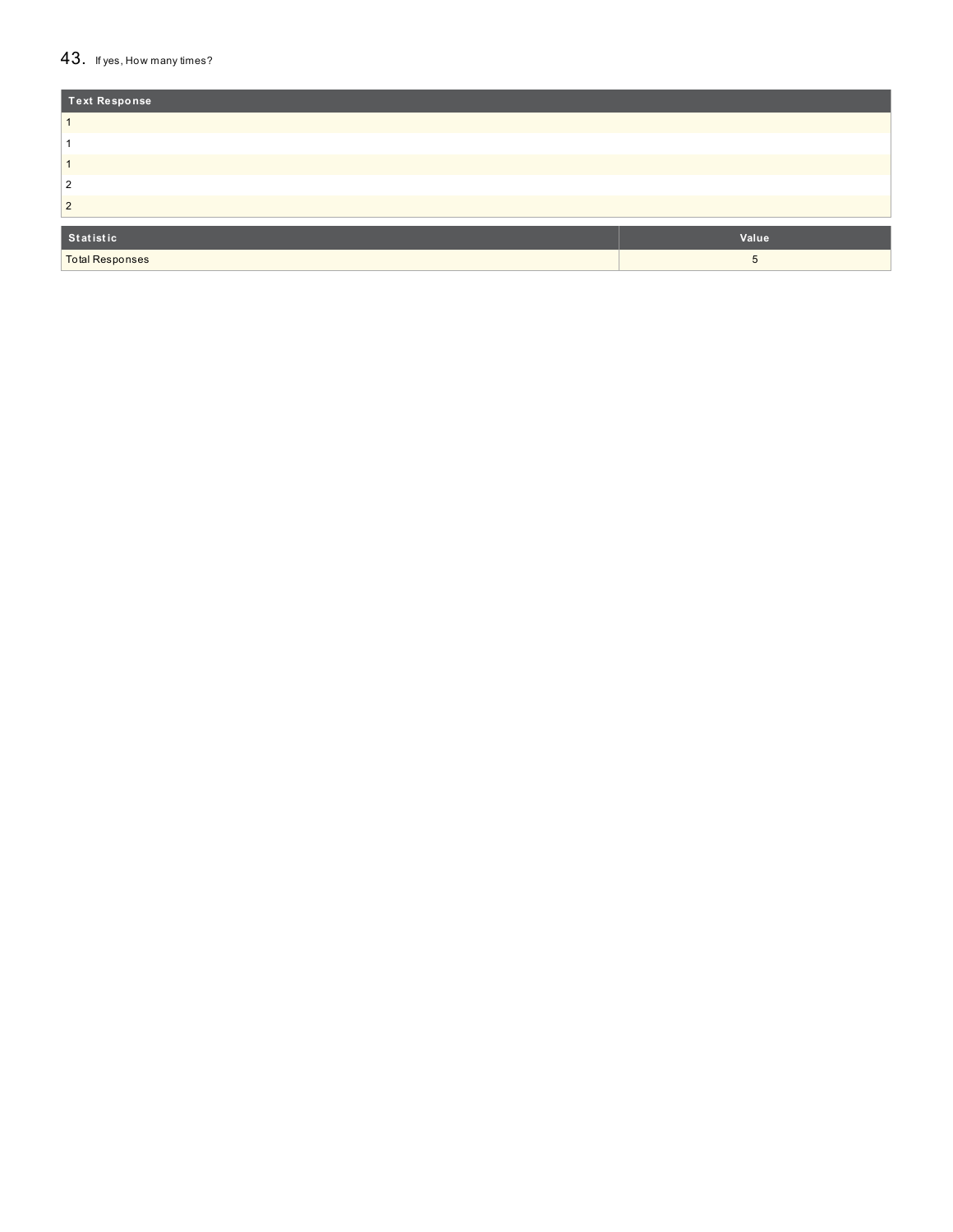# $44_\cdot$  Tell me if you have any of the following housing related needs? (Read list<br>and mark all that apply)

| #              | Answer                               | <b>Bar</b> | Response         | %   |
|----------------|--------------------------------------|------------|------------------|-----|
| $\mathbf{1}$   | Home not safe-structure              |            | 14               | 22% |
| $\overline{2}$ | Housing not affordable               |            | 26               | 41% |
| 3              | furniture or household goods         |            | 29               | 45% |
| 4              | handicap access or modification      |            | 13               | 20% |
| 5              | mortgage or rent assistance          |            | 26               | 41% |
| 6              | other medical related accommodations |            | 13               | 20% |
| $\overline{7}$ | pet friendly environment             |            | 13               | 20% |
| 8              | repairs                              |            | 29               | 45% |
| 9              | utility assistance                   |            | 30               | 47% |
| 10             | Neighborhood not safe                |            | 12               | 19% |
| 11             | <b>NONE</b>                          |            | 10 <sup>10</sup> | 16% |
| 12             | Other (Please specify)               |            | $\mathbf 0$      | 0%  |

## **Ot her (Please specif y)**

| Statistic              | Value |
|------------------------|-------|
| <b>Min Value</b>       |       |
| Max Value              | . .   |
| <b>Total Responses</b> | 64    |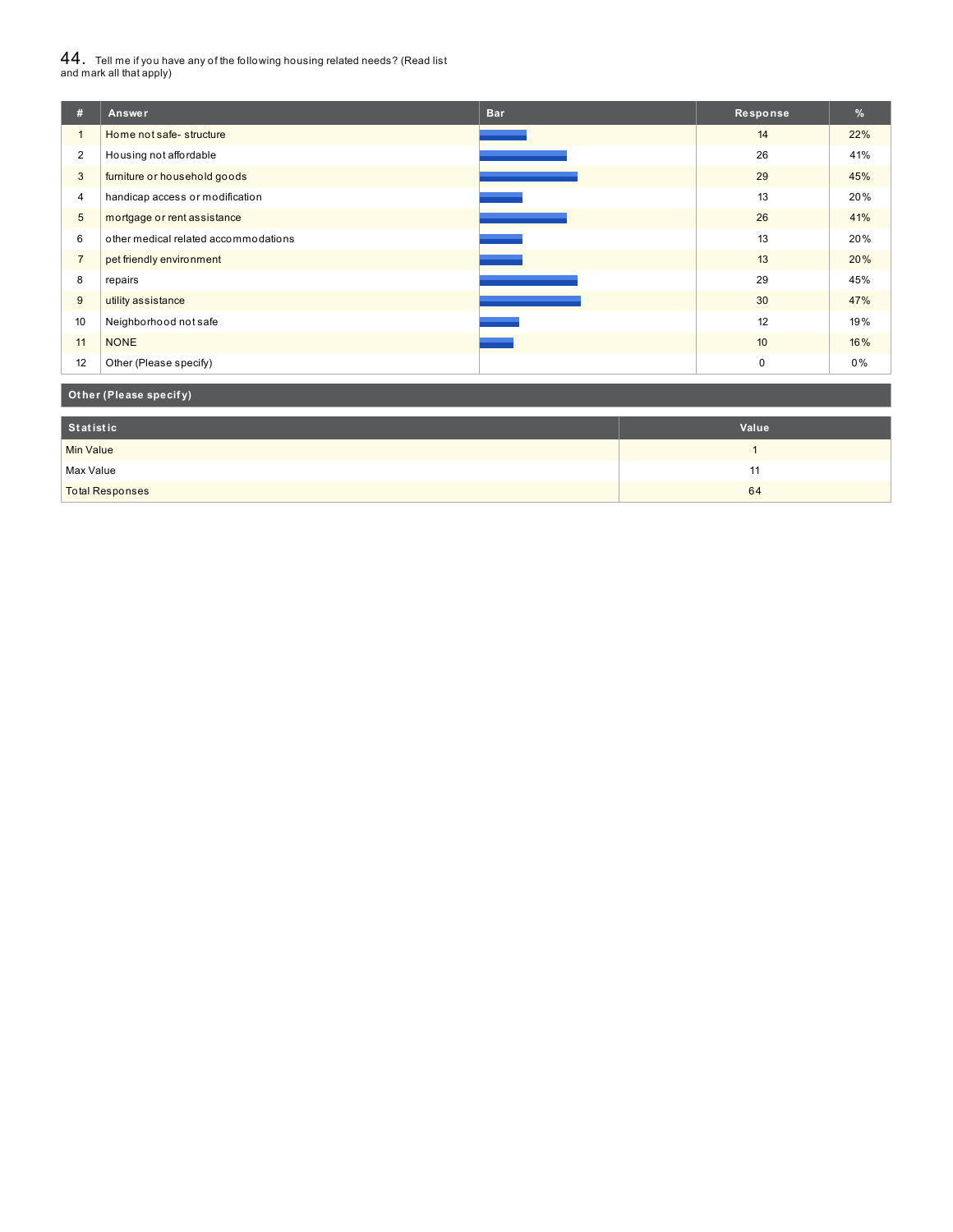$45_\cdot$  Tell me if you need any of the following transportation related help? (Mark<br>all that apply)

| #                         | Answer                                                      | <b>Bar</b> | Response     | %   |  |
|---------------------------|-------------------------------------------------------------|------------|--------------|-----|--|
| $\mathbf{1}$              | car/truck                                                   |            | 31           | 40% |  |
| $\overline{2}$            | bus tickets (\$ for bus)                                    |            | 24           | 31% |  |
| 3                         | child safety seat(s)                                        |            | 2            | 3%  |  |
| 4                         | Driver's License                                            |            | 18           | 23% |  |
| 5                         | gasoline                                                    |            | 46           | 60% |  |
| 6                         | information about bus routes/services                       |            | 11           | 14% |  |
| $\overline{7}$            | Insurance                                                   |            | 33           | 43% |  |
| 8                         | auto repairs                                                |            | 27           | 35% |  |
| 9                         | vehicle inspection                                          |            | 27           | 35% |  |
| 14                        | Transportation for someone with disability                  |            | 12           | 16% |  |
| 10                        | vehicle registration                                        |            | 26           | 34% |  |
| 12                        | Other that I did not mention (please specify)               |            | 4            | 5%  |  |
| 11                        | <b>NONE</b>                                                 |            | 11           | 14% |  |
|                           | Other that I did not mention (please specify)               |            |              |     |  |
|                           |                                                             |            |              |     |  |
|                           | if i had a vehichle, i would need assistance with the above |            |              |     |  |
|                           | maintenance for vehicles                                    |            |              |     |  |
| Go Bus on Weekends        |                                                             |            |              |     |  |
| tires                     |                                                             |            |              |     |  |
| <b>Statistic</b><br>Value |                                                             |            |              |     |  |
| <b>Min Value</b>          |                                                             |            | $\mathbf{1}$ |     |  |

| <b>Total Responses</b> |    |
|------------------------|----|
| Max Value              | 14 |
| ivilli valuu           |    |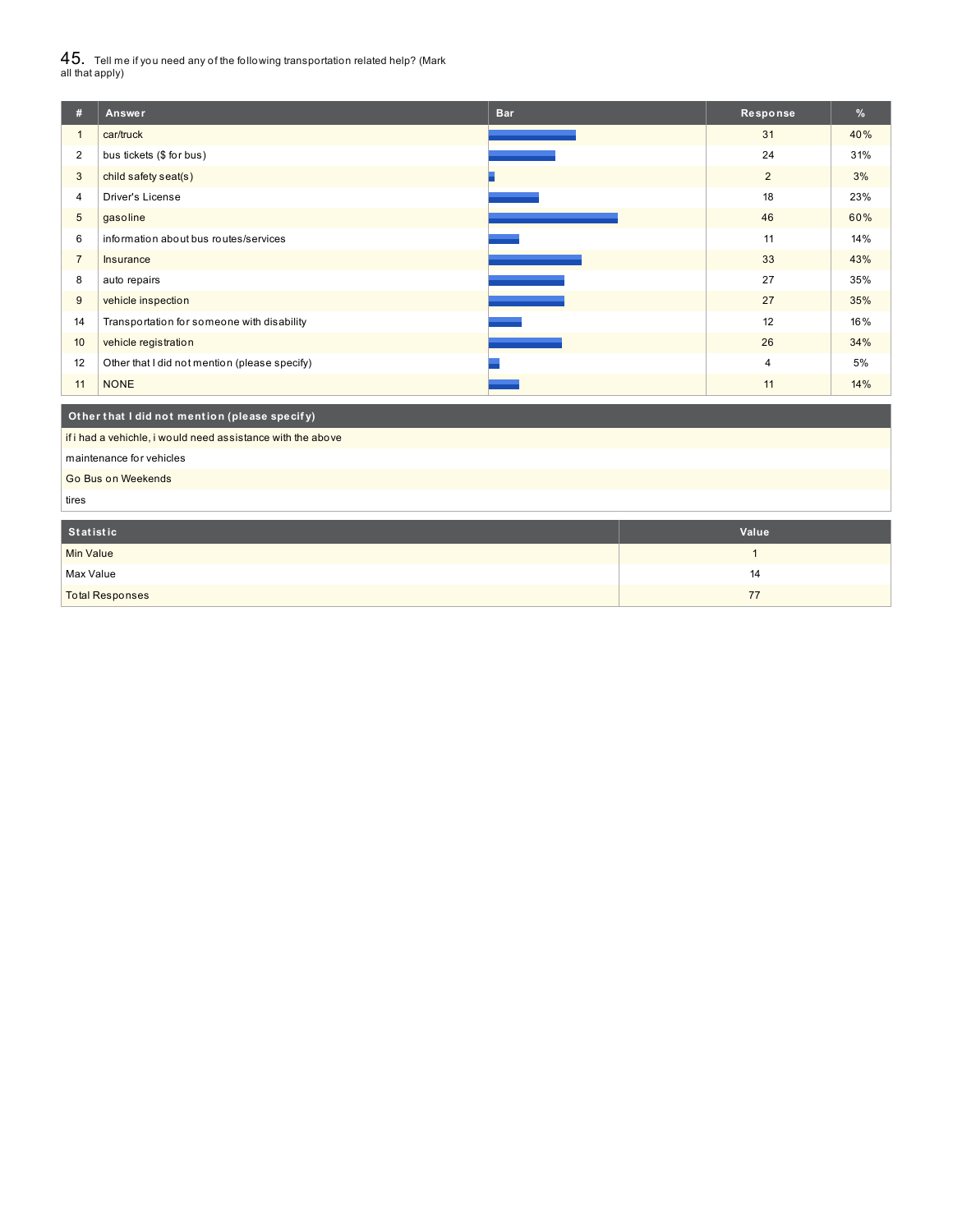# ${\bf 46}_{\cdot}\,$  Have you ever lost a job (or not been able to accept a job offer) because<br>of transportation issues?

| #                         | <b>Answer</b> | <b>Bar</b> |      | Response       | $\%$ |
|---------------------------|---------------|------------|------|----------------|------|
| $\mathbf{1}$              | Yes           |            |      | 30             | 38%  |
| $\overline{2}$            | No            |            | 49   |                | 62%  |
|                           | Total         |            |      | 79             |      |
| Statistic<br>Value        |               |            |      |                |      |
| <b>Min Value</b>          |               |            |      | $\overline{A}$ |      |
| Max Value                 |               |            |      | $\overline{2}$ |      |
| Mean                      |               |            |      | 1.62           |      |
| Variance                  |               |            | 0.24 |                |      |
| <b>Standard Deviation</b> |               |            | 0.49 |                |      |
| <b>Total Responses</b>    |               |            |      | 79             |      |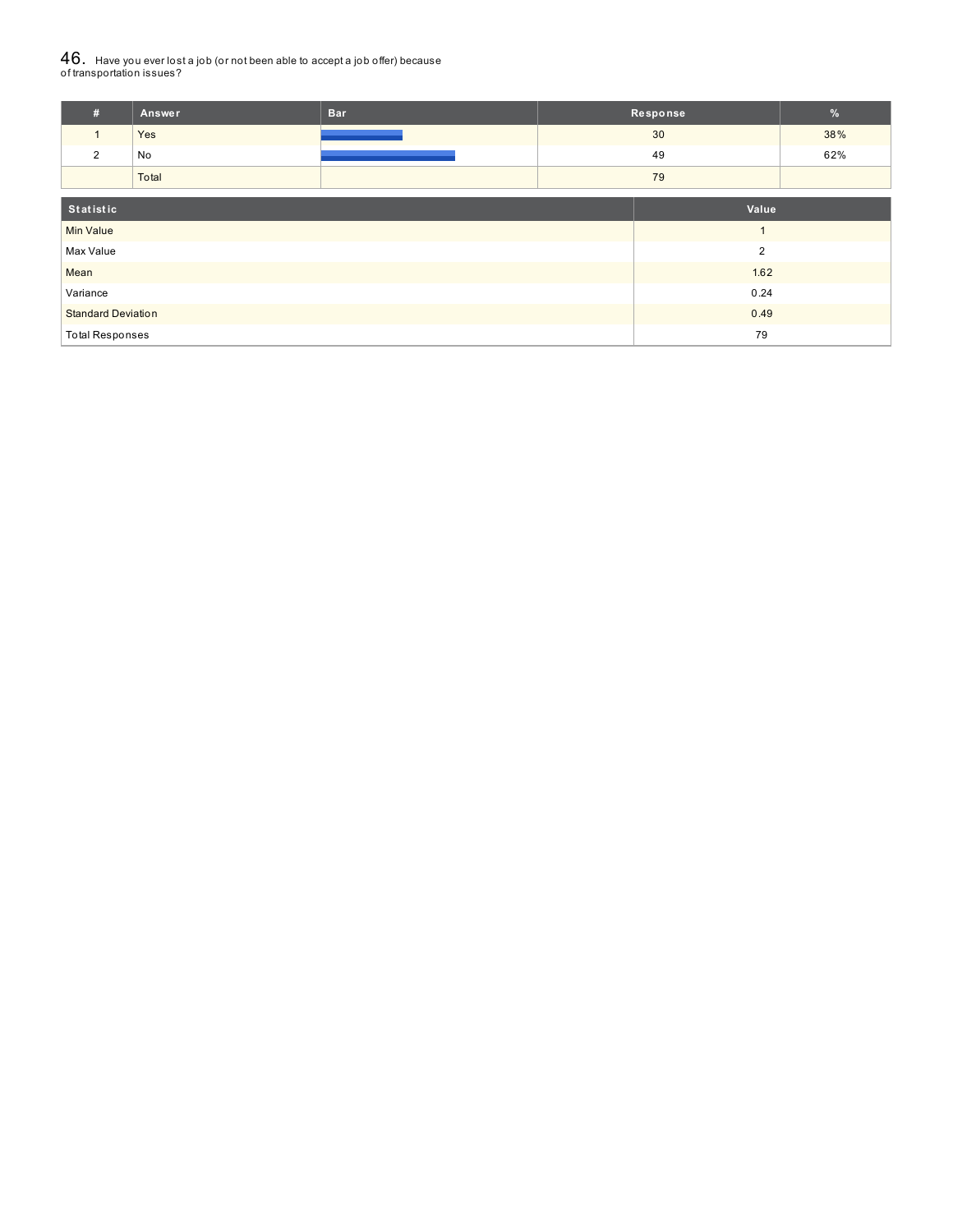$47_\cdot$  Please tell me if you are in need of help with any of these things: (Mark all<br>that apply)

| #                       | Answer                                              | <b>Bar</b> | Response       | $\%$ |  |
|-------------------------|-----------------------------------------------------|------------|----------------|------|--|
| $\mathbf{1}$            | Alcohol and drug abuse                              |            | $\overline{7}$ | 9%   |  |
| $\overline{\mathbf{c}}$ | Anger control                                       |            | 14             | 18%  |  |
| 3                       | Caregiver support                                   |            | 10             | 13%  |  |
| 4                       | Couples communication                               |            | 9              | 12%  |  |
| 5                       | Depression                                          |            | 41             | 54%  |  |
| 6                       | Disability counseling                               |            | 17             | 22%  |  |
| $\overline{7}$          | Elder abuse                                         |            | 3              | 4%   |  |
| 8                       | Family conflicts                                    |            | 16             | 21%  |  |
| 9                       | Making decisions/problem solving                    |            | 20             | 26%  |  |
| 11                      | Parenting classes                                   |            | $\overline{2}$ | 3%   |  |
| 12                      | Personal problems                                   |            | 25             | 33%  |  |
| 13                      | Planning for the future/ Goal setting               |            | 26             | 34%  |  |
| 14                      | Post Traumatic Stress Disorder (PTSD)               |            | 20             | 26%  |  |
| 15                      | Self-esteem                                         |            | 28             | 37%  |  |
| 16                      | Spouse or child abuse                               |            | 6              | 8%   |  |
| 17                      | Thoughts of suicide (in the past 6 months)          |            | 11             | 14%  |  |
| 18                      | <b>Trauma</b>                                       |            | 13             | 17%  |  |
| 19                      | Victimization                                       |            | 11             | 14%  |  |
| 20                      | other (please specify)                              |            | $\overline{4}$ | 5%   |  |
| 10                      | <b>NONE</b>                                         |            | 13             | 17%  |  |
|                         | other (please specify)                              |            |                |      |  |
|                         | Victim of family violance patient at andrews center |            |                |      |  |
|                         | finding a job and a place to live                   |            |                |      |  |

Senior Citizen Community Social Events

Legal Problems

| Statistic              | Value |
|------------------------|-------|
| <b>Min Value</b>       |       |
| Max Value              | 20    |
| <b>Total Responses</b> | 76    |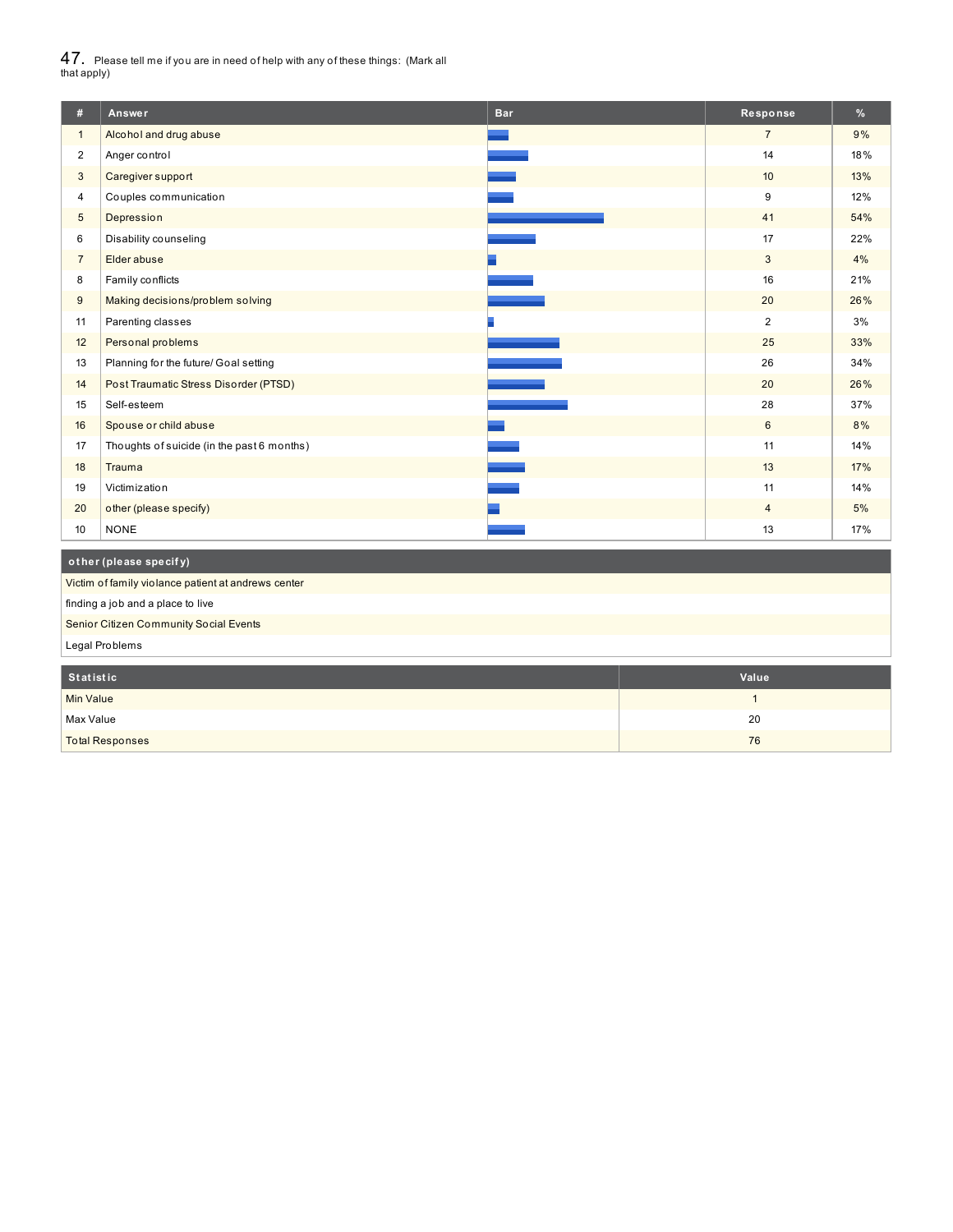## 48. Where do you usually get your food?

| <b>Text Response</b>                                                                                                    |
|-------------------------------------------------------------------------------------------------------------------------|
| walmart or super one                                                                                                    |
| Grocery store or food bank                                                                                              |
| walmart                                                                                                                 |
| Meals on Wheels; Grocery Store                                                                                          |
| supermarket, churches                                                                                                   |
| Walmart                                                                                                                 |
| Family, PATH, Salvation Army, ETCC Shelter                                                                              |
| super market                                                                                                            |
| <b>PATH</b>                                                                                                             |
| Walmart, SuperOne                                                                                                       |
| use food stamps at grocery store                                                                                        |
| super 1 and organizations                                                                                               |
| grocery store sometimes pantry                                                                                          |
| Grocery store                                                                                                           |
| Andrew's Center (2meals/day mon-thurs) or mother's house but often does not eat there, or brookshires/walmart/super one |
| Walmart                                                                                                                 |
| Food banks, grocery store                                                                                               |
| Salvation Army, Hunger for Love, area churches, Super One when I have money                                             |
| Food stamps-- human resource                                                                                            |
| grocery store                                                                                                           |
| Grocery store - Wal Mart                                                                                                |
| dollar tree and super 1                                                                                                 |
| church of christ benevolence center, PATH, episcopal church,                                                            |
| mother, dollar store                                                                                                    |
| Salvation, eat out                                                                                                      |
| PATH and a church that's right up the street from PATH that I can't remember the name of                                |
| Pantries and Super 1                                                                                                    |
| Salvation Army, Food Stamps                                                                                             |
| PATH, Some grocery                                                                                                      |
| Path, churches, Aldridge, and sometimes grocery store                                                                   |
| <b>Grocery Store</b>                                                                                                    |
| Kroger                                                                                                                  |
| Grocery                                                                                                                 |
| grocery store                                                                                                           |
| Grocery store brookshires                                                                                               |
| food stamps or family                                                                                                   |
| <b>PATH</b>                                                                                                             |
| grocery store with food stamps                                                                                          |
| grocery store                                                                                                           |
| family dollar, girlfriend                                                                                               |
| Salvation Army and uses SNAP card or church under the bridge or other churches serving food                             |
| Walmart and Super 1                                                                                                     |
| here at the shelter                                                                                                     |
| Walmart                                                                                                                 |
| Walmart                                                                                                                 |
| grocery store                                                                                                           |
| <b>Azleboy Ranch</b>                                                                                                    |
| Food stamps at super one                                                                                                |
| salvation army, churches                                                                                                |
| Walmart                                                                                                                 |
| Salvation Army, PATH, G2H                                                                                               |
| The Veteran's Home (Pegues) provides it                                                                                 |
|                                                                                                                         |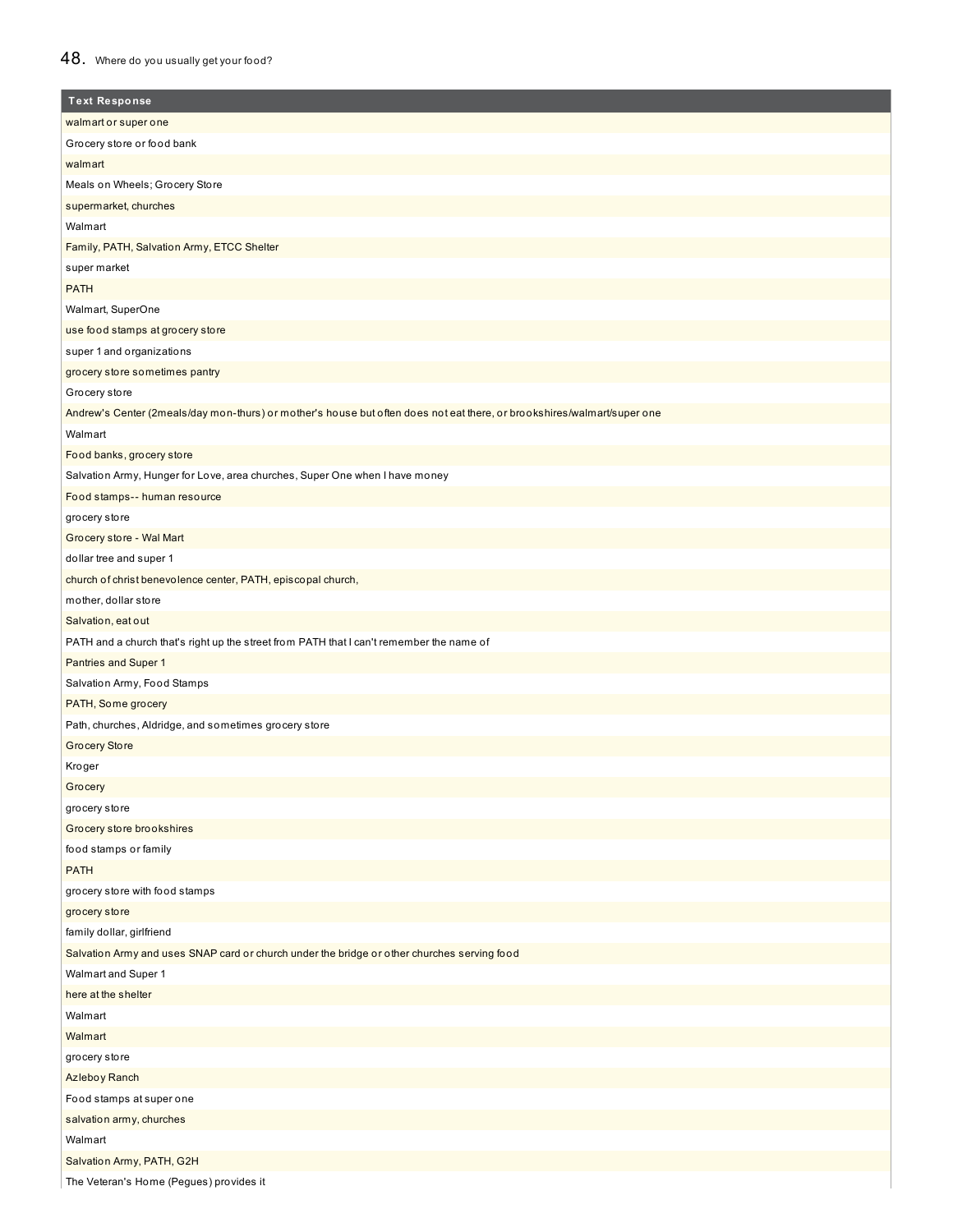| Super 1<br>Grocery stores                                                      |
|--------------------------------------------------------------------------------|
|                                                                                |
|                                                                                |
| PATH and outreach center                                                       |
| SNAP, brooksshires, dollar general, PATH, baptist church in Winona             |
| <b>Walmart and Brookshires</b>                                                 |
| Food banks                                                                     |
| Super 1                                                                        |
| Salvation Army, PATH, grocery store                                            |
| Grocery store, PATH, Salvation Army                                            |
| Grocery store, ETCC shelter                                                    |
| <b>Super 1 or Brookshires</b>                                                  |
| Super 1, PATH, and St. Paul's                                                  |
| Veterans group home                                                            |
| Super 1                                                                        |
| \$71 in food stamps and at food banks and don't get it unless have to          |
| Grocery store                                                                  |
| walmart                                                                        |
| salvation army, grocery store, hunger for love                                 |
| <b>Brookshires or Walmart</b>                                                  |
| Volunteer at Tyler assistance, Super One, Hunger for Live, churches food banks |
| Salvation Army, food banks Hunger for Love                                     |
| Church food bank, Hunger for Love food stamps                                  |
| Salvation Army, Grocery                                                        |
| Salvation Army                                                                 |
| <b>Statistic</b><br>Value                                                      |

Total Responses 2008 and 2008 and 2008 and 2008 and 2008 and 2008 and 2008 and 2008 and 2008 and 2008 and 2008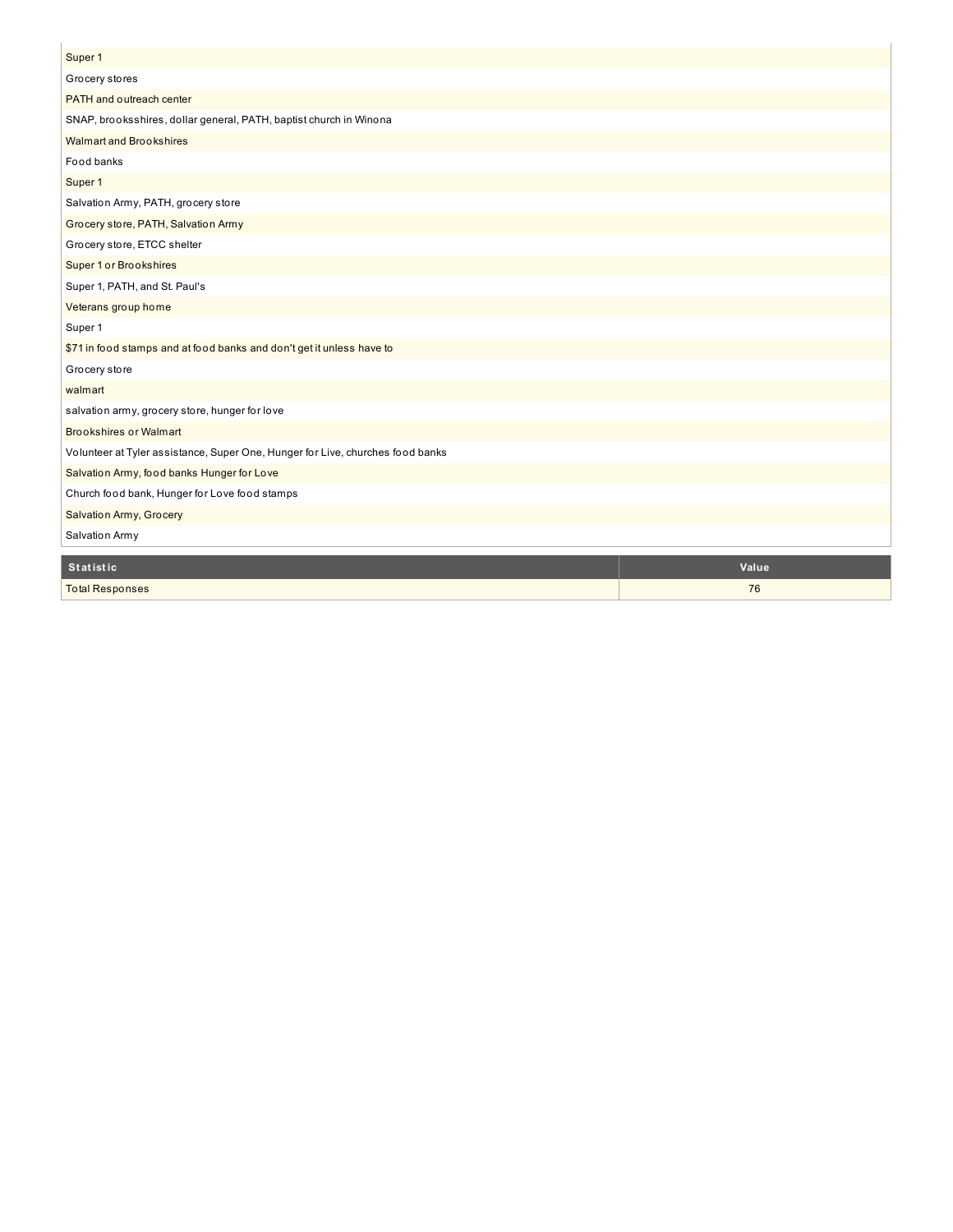# $49_\cdot$  Do you need information on how to cook food for any of these special<br>diets? (Read list and mark all that apply)

| #              | Answer                      | <b>Bar</b> | Response       | %     |
|----------------|-----------------------------|------------|----------------|-------|
| $\mathbf{1}$   | <b>Diabetes</b>             |            | 20             | 51%   |
| 2              | Hypertension                |            | 28             | 72%   |
| 3              | <b>Heart Disease</b>        |            | 15             | 38%   |
| $\overline{4}$ | <b>HIV/AIDS</b>             |            | 4              | 10%   |
| 5              | <b>Gluten</b> free          |            | $\overline{4}$ | 10%   |
| 6              | No, do not need information |            | 3              | 8%    |
| $\overline{ }$ | Other                       |            | $\Omega$       | $0\%$ |

#### **Ot her**

| Statistic              | Value |
|------------------------|-------|
| <b>Min Value</b>       |       |
| Max Value              |       |
| <b>Total Responses</b> | 39    |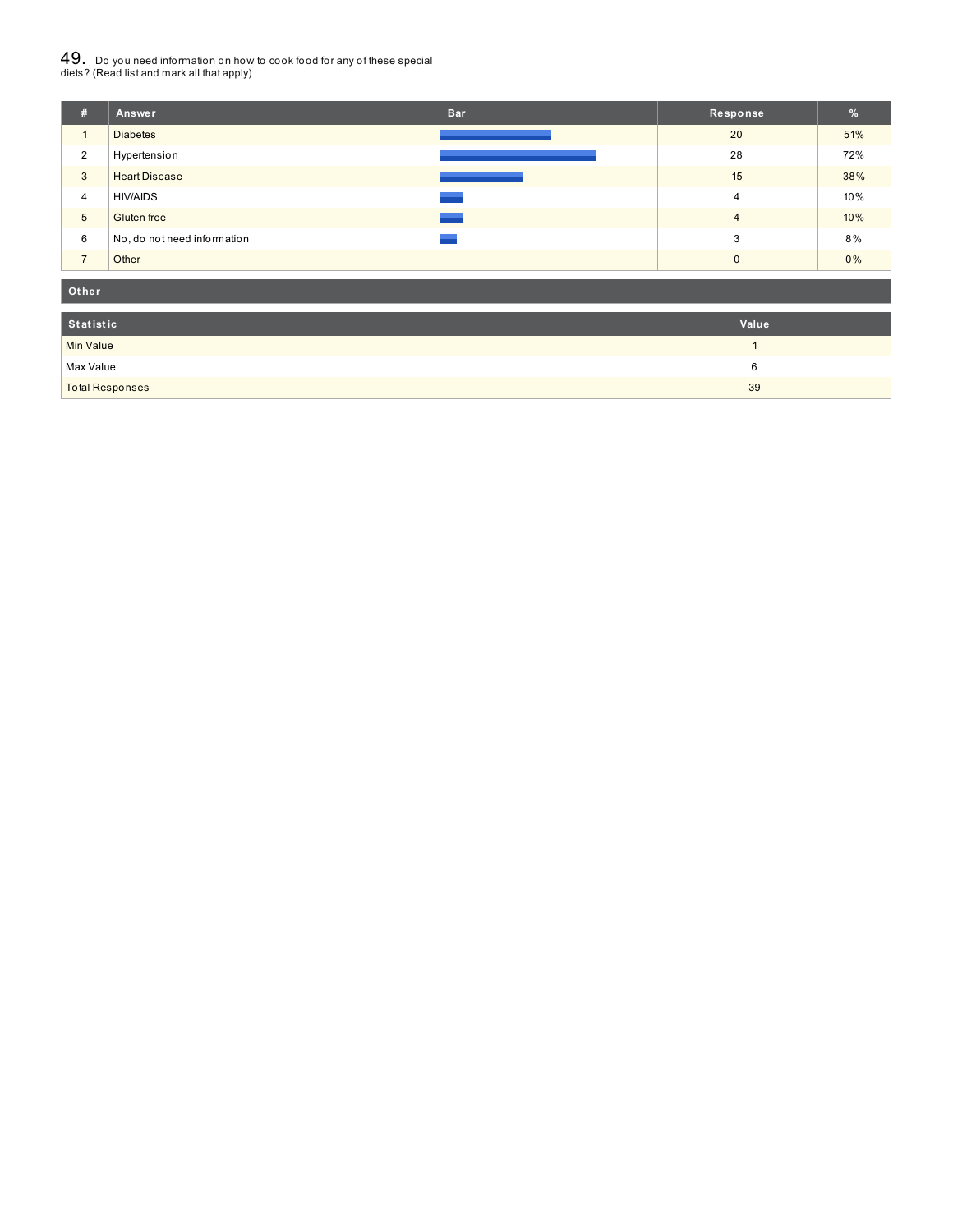### 50. Do you need information on food nutrition?

| #                         | Answer | <b>Bar</b> |                | Response | $\%$ |
|---------------------------|--------|------------|----------------|----------|------|
| $\mathbf{1}$              | Yes    |            |                | 30       | 38%  |
| 2                         | No     |            |                | 48       | 62%  |
|                           | Total  |            |                | 78       |      |
| Statistic<br>Value        |        |            |                |          |      |
| <b>Min Value</b>          |        |            | $\overline{ }$ |          |      |
| Max Value                 |        |            | $\overline{2}$ |          |      |
| Mean                      |        |            | 1.62           |          |      |
| Variance                  |        |            |                | 0.24     |      |
| <b>Standard Deviation</b> |        |            |                | 0.49     |      |
| <b>Total Responses</b>    |        |            |                | 78       |      |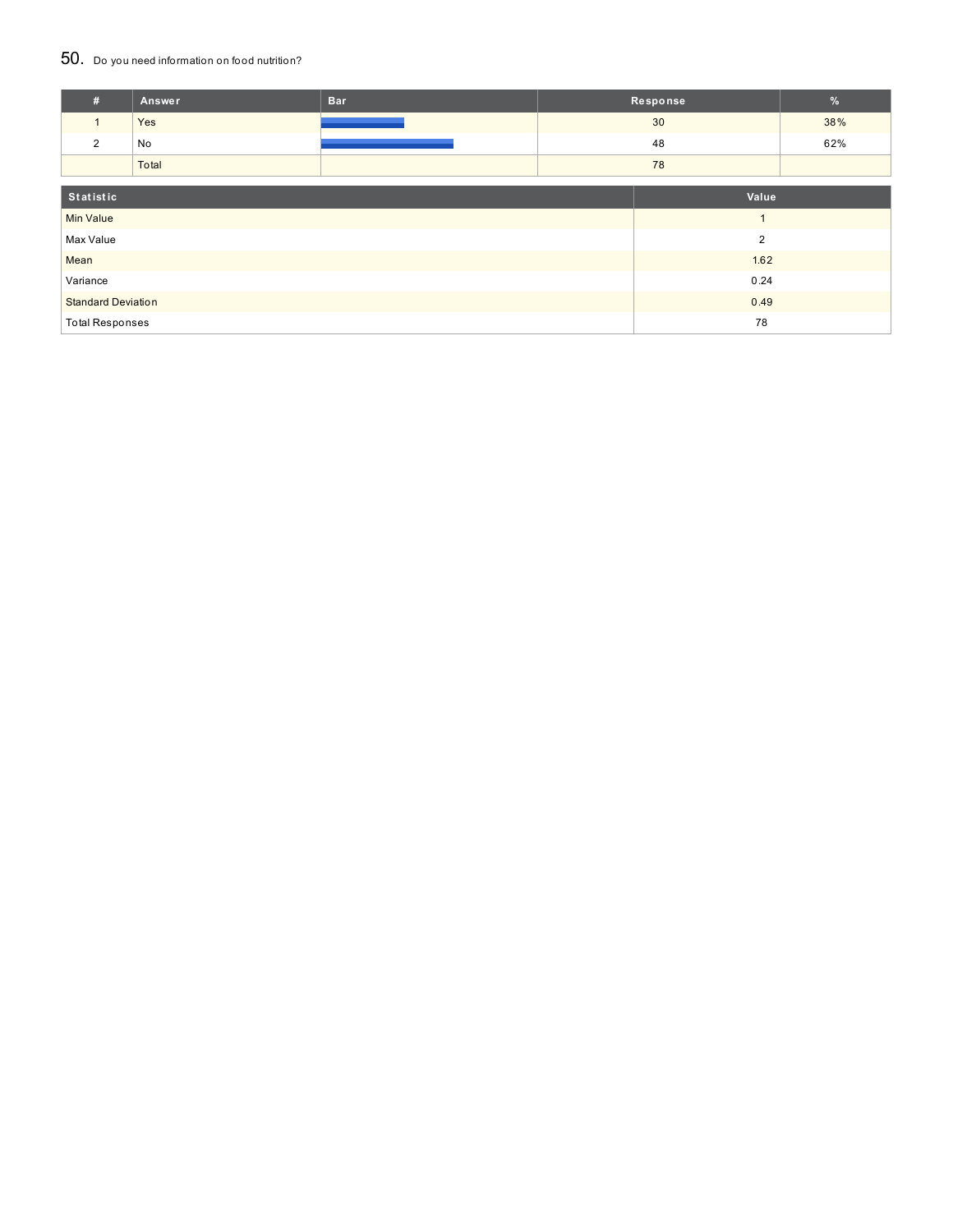## 51. Do you need to know how to store food so it will last longer?

| #                         | <b>Answer</b> | <b>Bar</b> |                | Response | %   |
|---------------------------|---------------|------------|----------------|----------|-----|
|                           | Yes           |            | 17             |          | 22% |
| 2                         | No            |            |                | 60       | 78% |
|                           | Total         |            |                | 77       |     |
| Statistic<br>Value        |               |            |                |          |     |
| <b>Min Value</b>          |               |            | $\overline{A}$ |          |     |
| Max Value                 |               |            | $\overline{2}$ |          |     |
| Mean                      |               |            |                | 1.78     |     |
| Variance                  |               |            | 0.17           |          |     |
| <b>Standard Deviation</b> |               |            |                | 0.42     |     |
| <b>Total Responses</b>    |               |            |                | 77       |     |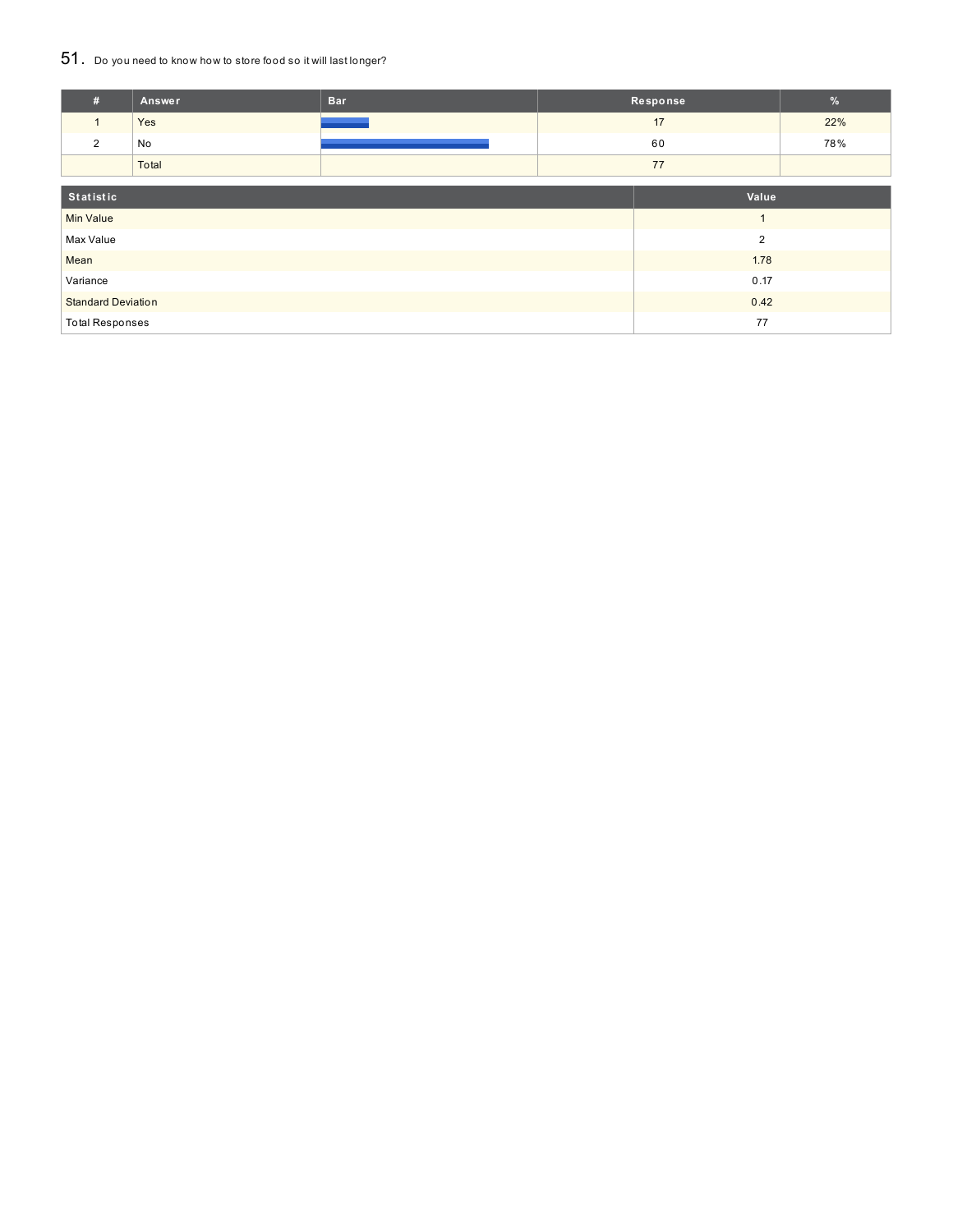# $52_\cdot$  Please tell me if you or someone in your household has any of these<br>healthcare needs. (Read list and mark all that apply)

| #                | Answer                                      | <b>Bar</b> | Response       | %     |
|------------------|---------------------------------------------|------------|----------------|-------|
| $\mathbf{1}$     | Adult diagnosed with disability             |            | 28             | 35%   |
| $\overline{2}$   | AIDS/HIV risk                               |            | $\mathbf{1}$   | $1\%$ |
| 3                | Child diagnosed with disability             |            | $6\phantom{a}$ | 8%    |
| $\overline{4}$   | Dental care                                 |            | 49             | 62%   |
| $\sqrt{5}$       | <b>Diabetes</b>                             |            | 30             | 38%   |
| 6                | Eye/vision care                             |            | 52             | 66%   |
| $\overline{7}$   | <b>General Medical care</b>                 |            | 47             | 59%   |
| 8                | Hearing care                                |            | 21             | 27%   |
| 9                | <b>Heart Disease</b>                        |            | 22             | 28%   |
| 10               | Hypertension                                |            | 79             | 100%  |
| 11               | Medical equipment                           |            | 17             | 22%   |
| 12               | Mental Health care                          |            | 28             | 35%   |
| 13               | <b>NONE</b>                                 |            | 43             | 54%   |
| 15               | prescription medication (\$ for)            |            | $\overline{2}$ | 3%    |
| 16               | Prosthesis                                  |            | 18             | 23%   |
| 17               | Pulmonary Disease (COPD, Emphysema, Asthma) |            | $\mathbf{1}$   | $1\%$ |
| 18               | STD's (Sexually transmitted diseases)       |            | 8              | 10%   |
| 19               | Substance abuse treatment                   |            | $\mathbf{1}$   | $1\%$ |
| 20               | Teen pregnancy                              |            | 32             | 41%   |
| 21               | Transportation to appointments              |            | 38             | 48%   |
| 22               | Other                                       |            | $\pmb{0}$      | 0%    |
| 23               | sleep problems                              |            | $\pmb{0}$      | 0%    |
| Other            |                                             |            |                |       |
|                  |                                             |            |                |       |
| <b>Statistic</b> |                                             |            | Value          |       |

| Statistic              | Value |
|------------------------|-------|
| Min Value              |       |
| Max Value              | 21    |
| <b>Total Responses</b> | 79    |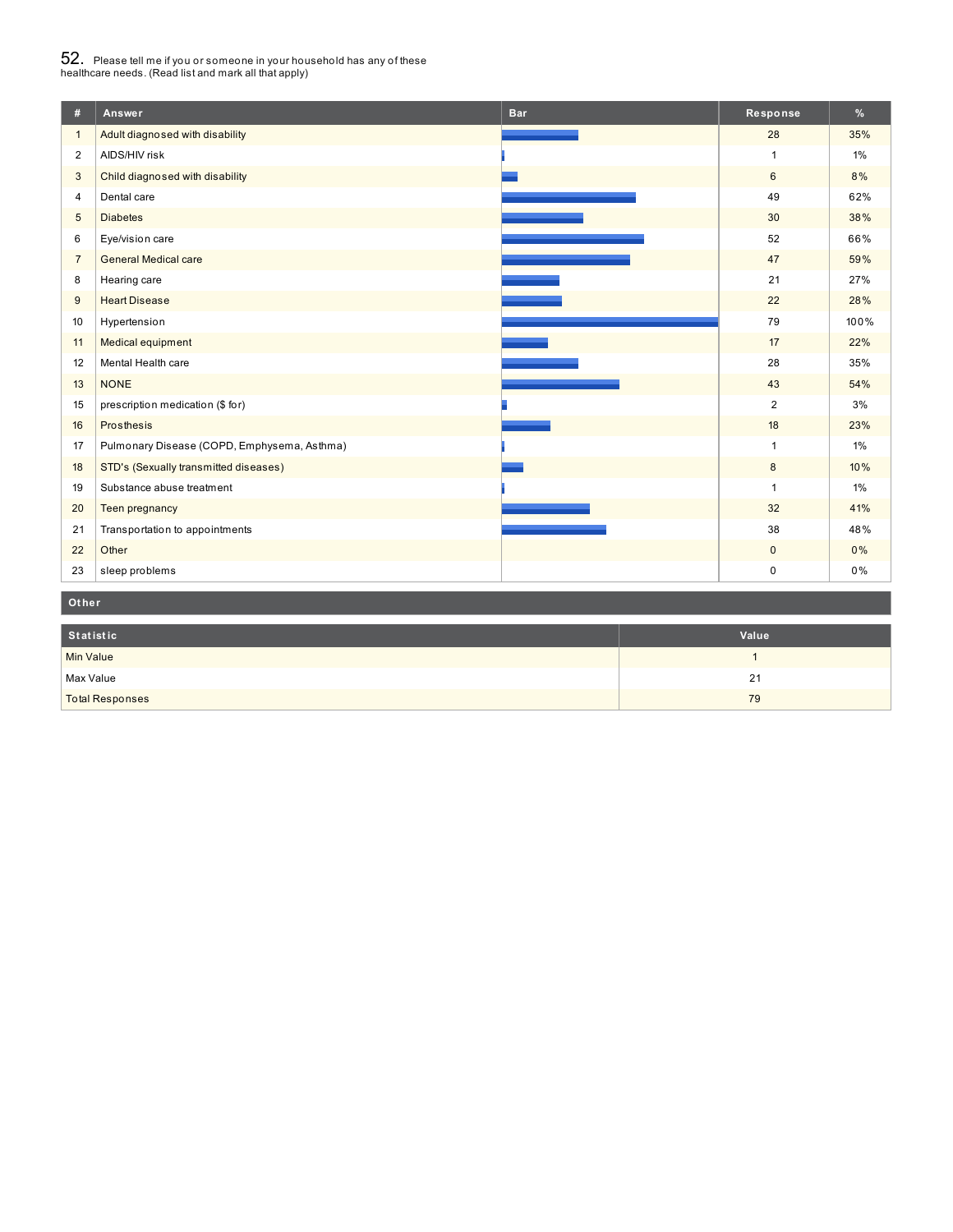### 53. Do you have health insurance or other health care coverage?

| $\#$                              | Answer                                              | <b>Bar</b> | Response     | $\%$ |  |  |
|-----------------------------------|-----------------------------------------------------|------------|--------------|------|--|--|
| $\mathbf{1}$                      | Yes, please specify                                 |            | 44           | 56%  |  |  |
| $\sqrt{2}$                        | No                                                  |            | 35           | 44%  |  |  |
|                                   | Total                                               |            | 79           |      |  |  |
|                                   |                                                     |            |              |      |  |  |
|                                   | Yes, please specify                                 |            |              |      |  |  |
|                                   | <b>Medicare and Medicaid</b>                        |            |              |      |  |  |
| <b>Father Provides</b>            |                                                     |            |              |      |  |  |
| Medicare                          |                                                     |            |              |      |  |  |
| Medicaid                          |                                                     |            |              |      |  |  |
|                                   | Medicare and Medicaid                               |            |              |      |  |  |
| Idigent care                      |                                                     |            |              |      |  |  |
| Medicare                          |                                                     |            |              |      |  |  |
| Amerigroup Medicaid               |                                                     |            |              |      |  |  |
|                                   | <b>Blue Cross Blue Shield</b>                       |            |              |      |  |  |
| Medicaid Only                     |                                                     |            |              |      |  |  |
| Medicare; Medicaid                |                                                     |            |              |      |  |  |
| Medicare                          |                                                     |            |              |      |  |  |
| Medicare                          |                                                     |            |              |      |  |  |
| <b>Health Spring</b>              |                                                     |            |              |      |  |  |
| Medicaid                          |                                                     |            |              |      |  |  |
| Medicare                          |                                                     |            |              |      |  |  |
| Medicaire Advantage               |                                                     |            |              |      |  |  |
| medicaid                          |                                                     |            |              |      |  |  |
| Medicare; Medicaid                |                                                     |            |              |      |  |  |
| Medicare; Medicaid                |                                                     |            |              |      |  |  |
| Medicare Supplment                |                                                     |            |              |      |  |  |
| Medicaid                          |                                                     |            |              |      |  |  |
| Medicare/UT BCBS                  |                                                     |            |              |      |  |  |
|                                   | It will not be affective until Aug 1 and it is BCBS |            |              |      |  |  |
| Medicaid                          |                                                     |            |              |      |  |  |
| Medicaid                          |                                                     |            |              |      |  |  |
| Medicaid                          |                                                     |            |              |      |  |  |
| health first                      |                                                     |            |              |      |  |  |
|                                   | <b>Medicare and Medicaid</b>                        |            |              |      |  |  |
| Medicaid                          | <b>Medicaid and TRIcare</b>                         |            |              |      |  |  |
| Medicaid                          |                                                     |            |              |      |  |  |
| Medcare                           |                                                     |            |              |      |  |  |
| Medicaid                          |                                                     |            |              |      |  |  |
| Medicaid                          |                                                     |            |              |      |  |  |
|                                   |                                                     |            |              |      |  |  |
| Medicaid and medicare<br>Medicare |                                                     |            |              |      |  |  |
| Medicaid and medicare             |                                                     |            |              |      |  |  |
| medicaid                          |                                                     |            |              |      |  |  |
| state                             |                                                     |            |              |      |  |  |
| Medicare                          |                                                     |            |              |      |  |  |
| Medicaid                          |                                                     |            |              |      |  |  |
| Medicaid                          |                                                     |            |              |      |  |  |
|                                   |                                                     |            |              |      |  |  |
| Statistic                         |                                                     |            | Value        |      |  |  |
| Min Value                         |                                                     |            | $\mathbf{1}$ |      |  |  |
| Max Value                         |                                                     |            | $\sqrt{2}$   |      |  |  |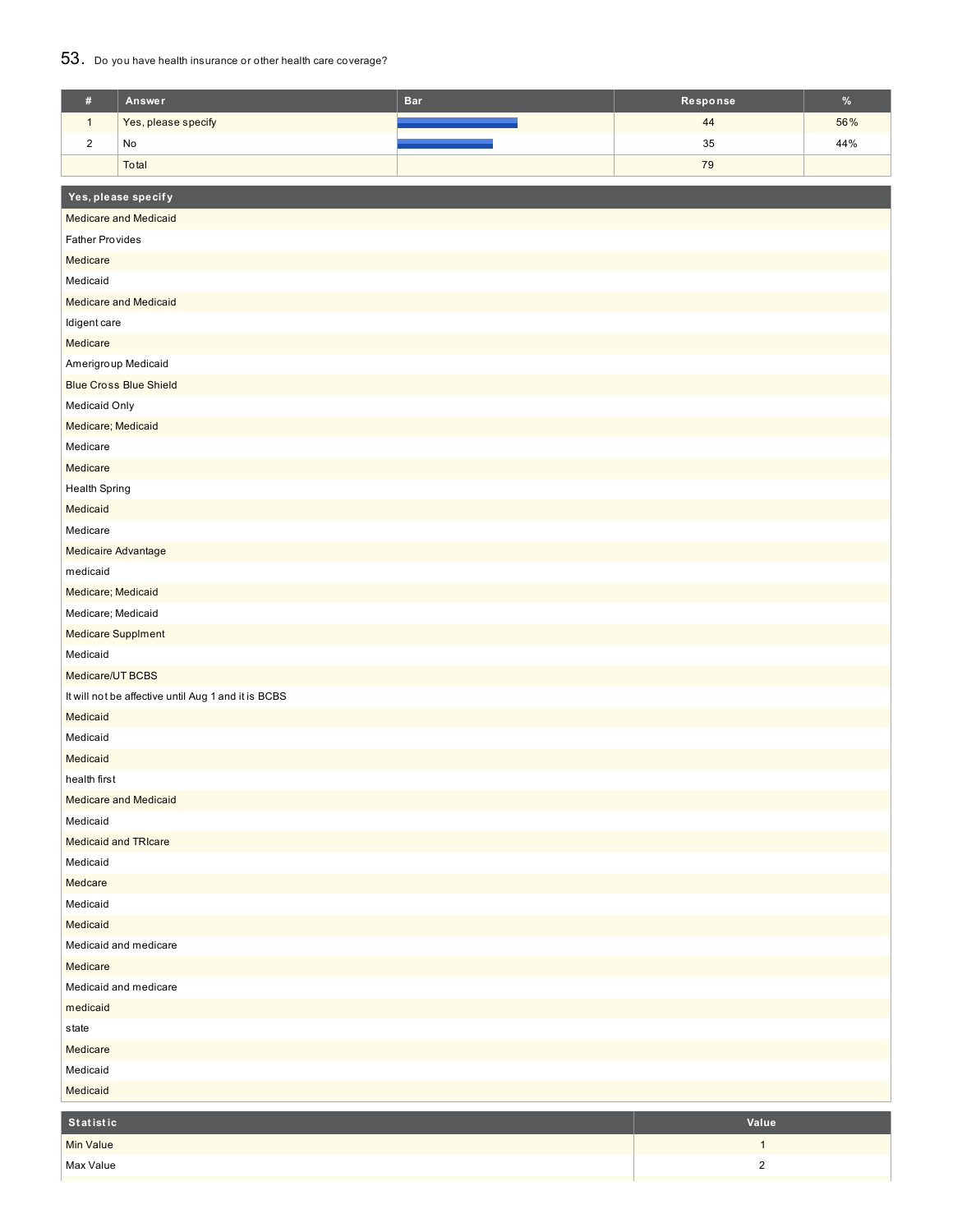| Mean                      | 1.44 |
|---------------------------|------|
| Variance                  | 0.25 |
| <b>Standard Deviation</b> | 0.50 |
| <b>Total Responses</b>    | 79   |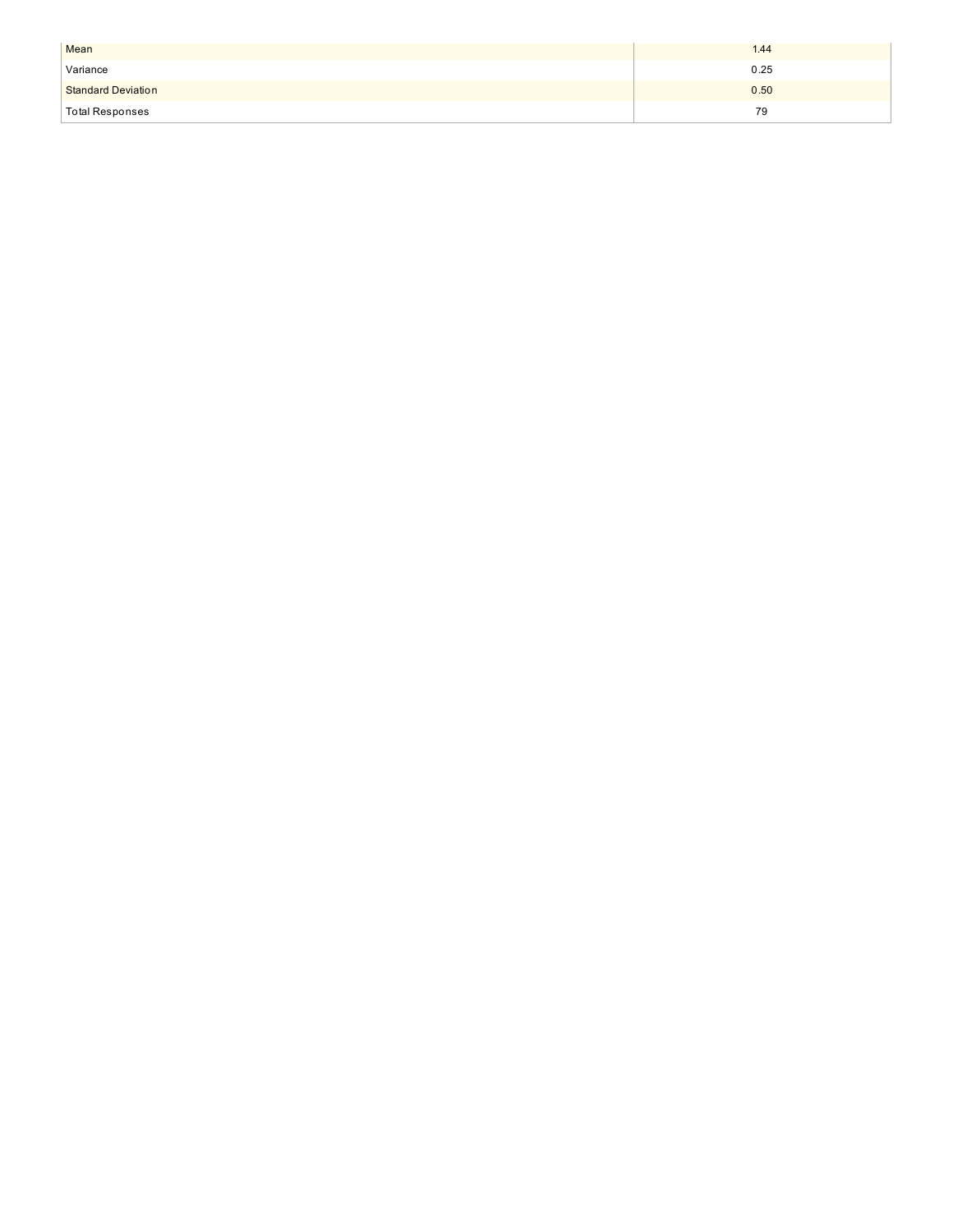## 54. Are there others in your household who are uninsured?

| #                         | Answer                                 | <b>Bar</b> | Response | %   |
|---------------------------|----------------------------------------|------------|----------|-----|
| $\overline{2}$            | Yes                                    |            | 14       | 33% |
|                           | No, others in household have insurance |            | 15       | 35% |
| 3                         | No others in my household              |            | 14       | 33% |
|                           | Total                                  |            | 43       |     |
| Statistic                 |                                        |            | Value    |     |
| <b>Min Value</b>          |                                        |            |          |     |
| Max Value                 |                                        |            | 3        |     |
| Mean                      |                                        |            | 1.98     |     |
| Variance                  |                                        |            | 0.69     |     |
| <b>Standard Deviation</b> |                                        |            | 0.83     |     |
|                           | <b>Total Responses</b>                 |            | 43       |     |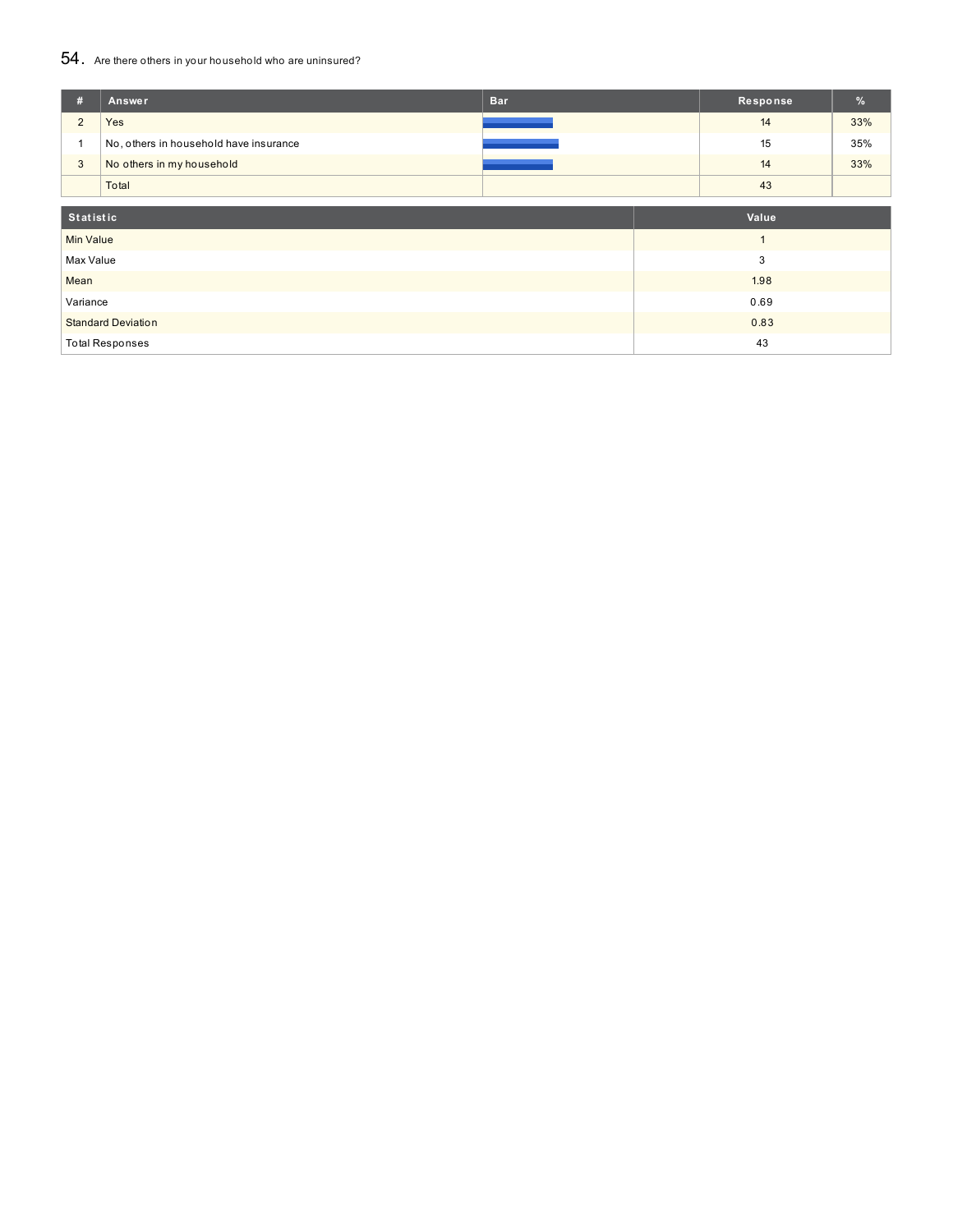## 55. Who provides your health insurance?

| #                  | Answer     | <b>Bar</b> | Response | %   |
|--------------------|------------|------------|----------|-----|
|                    | Self       |            |          | 5%  |
| ົ                  | Employer   |            | ◠<br>ه   | 7%  |
| 3                  | Government |            | 37       | 84% |
| $\mathbf{\Lambda}$ | Other      |            |          | 5%  |
|                    | Total      |            | 44       |     |

**Ot her**

#### husband's employment and government

Health Spring

| Statistic                 | Value |
|---------------------------|-------|
| <b>Min Value</b>          |       |
| Max Value                 | 4     |
| Mean                      | 2.89  |
| Variance                  | 0.29  |
| <b>Standard Deviation</b> | 0.54  |
| <b>Total Responses</b>    | 44    |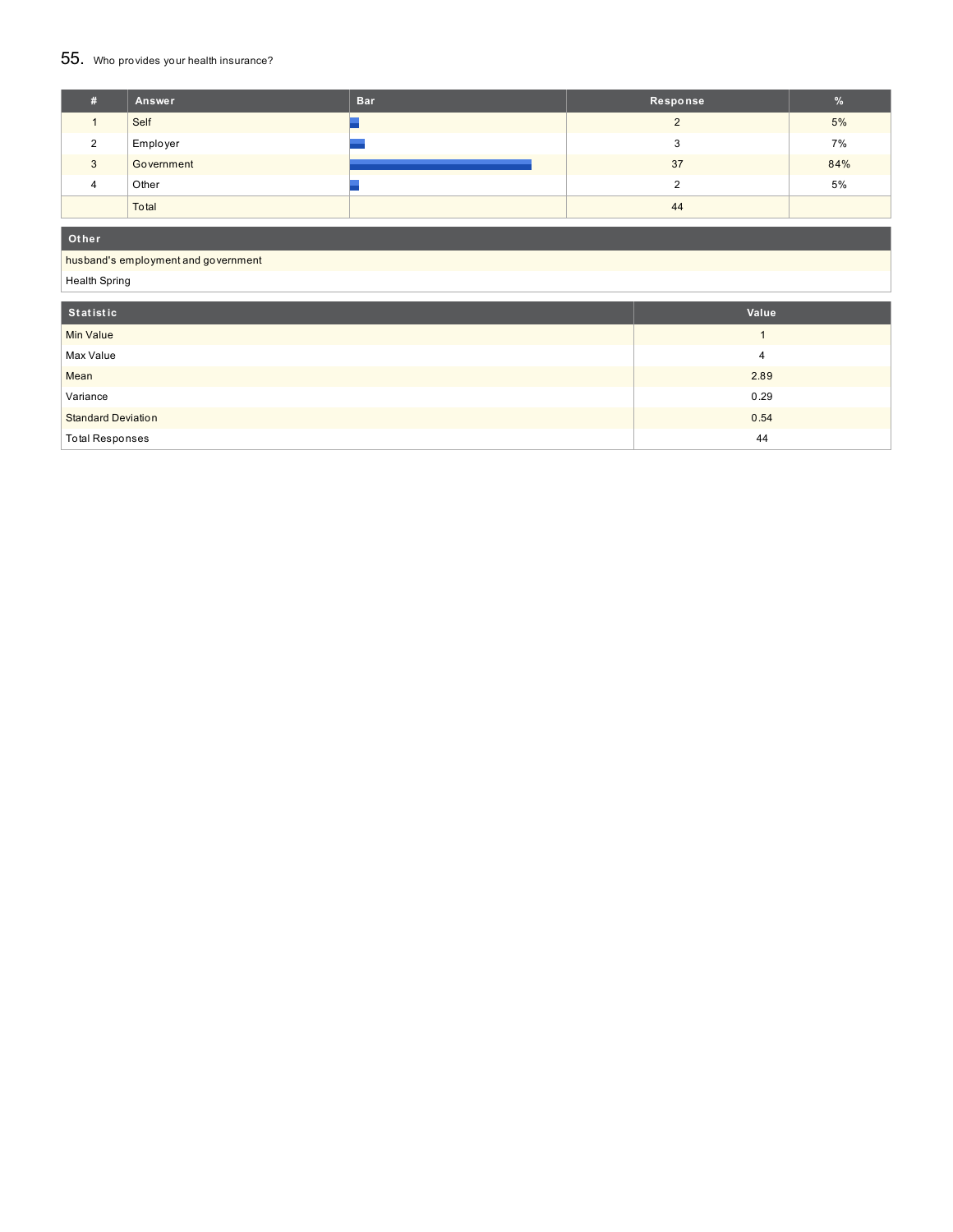# $56_\cdot$  Tell me if you have any of these financial needs or problems. (Read list<br>and mark all that apply)

| #                 | Answer                                                                                                                                           | <b>Bar</b> | Response       | %   |
|-------------------|--------------------------------------------------------------------------------------------------------------------------------------------------|------------|----------------|-----|
|                   | Achieving a "living wage" of income (if you achieve a "living wage" it means you don't need help<br>from social services or government programs) |            | 50             | 63% |
| 2                 | Health insurance                                                                                                                                 |            | 47             | 59% |
| 3                 | Car insurance                                                                                                                                    |            | 30             | 38% |
| 4                 | Home/Renter insurance                                                                                                                            |            | 25             | 32% |
| 5                 | Need help collecting child support                                                                                                               |            | 3              | 4%  |
| 6                 | Need TANF (temporary assistance for needy families)                                                                                              |            | 10             | 13% |
|                   | Budgeting-getting the most from your money & prioritizing                                                                                        |            | 22             | 28% |
| 8                 | Bank account                                                                                                                                     |            | 13             | 16% |
| 9                 | <b>NONE</b>                                                                                                                                      |            | 35             | 44% |
| 10 <sup>°</sup>   | Have bad credit rating                                                                                                                           |            | 41             | 52% |
| 11                | Have past due bills                                                                                                                              |            | 29             | 37% |
| $12 \overline{ }$ | Currently in collections                                                                                                                         |            | $\overline{7}$ | 9%  |
|                   |                                                                                                                                                  |            |                |     |

| Statistic              | Value |
|------------------------|-------|
| <b>Min Value</b>       |       |
| Max Value              | 12    |
| <b>Total Responses</b> | 79    |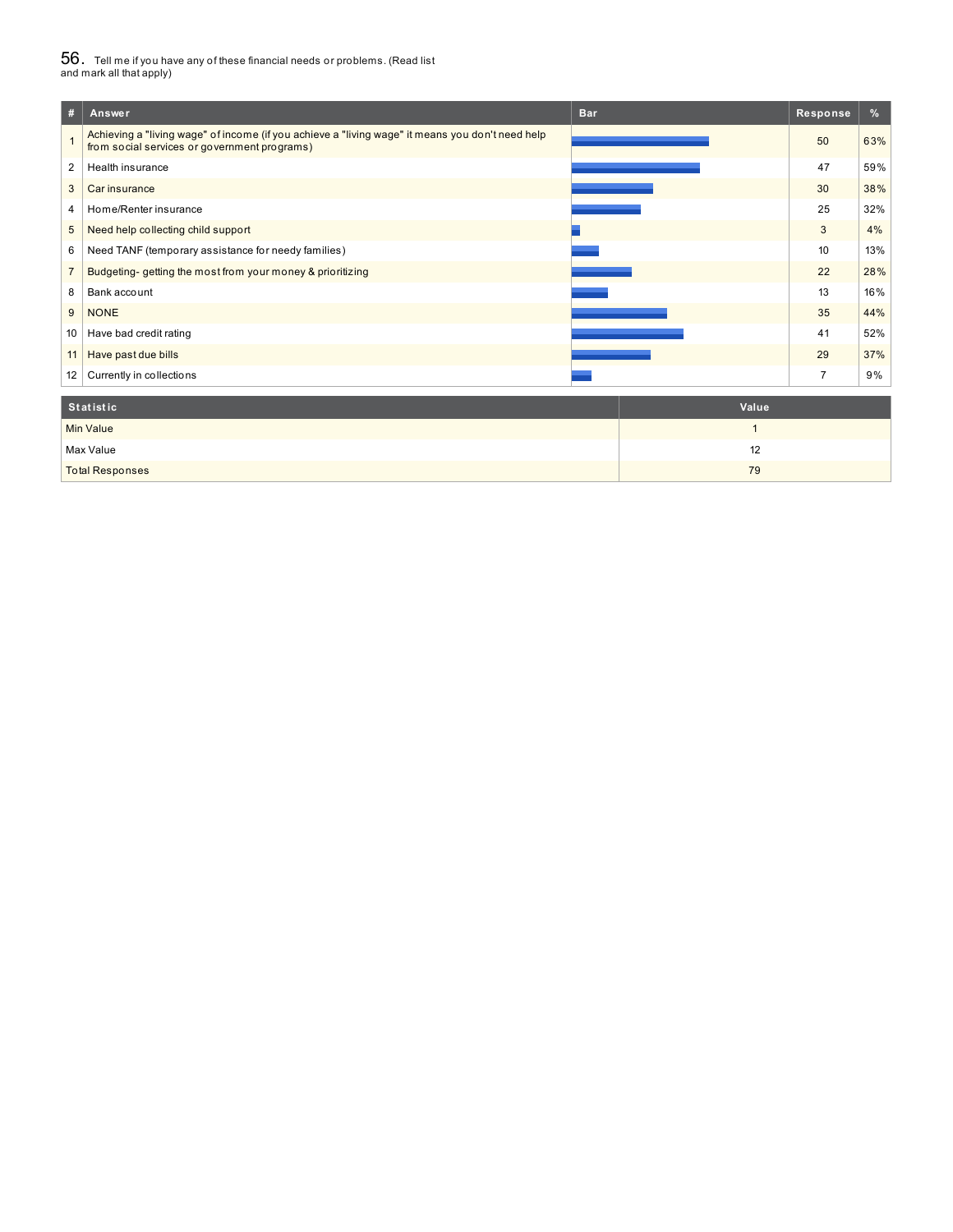### $57.$  Are you a US veteran?

| #                         | Answer | <b>Bar</b> |    | Response | $\%$ |
|---------------------------|--------|------------|----|----------|------|
| $\mathbf{1}$              | Yes    |            |    | 8        | 10%  |
| 2                         | No     |            |    | 71       | 90%  |
|                           | Total  |            |    | 79       |      |
|                           |        |            |    |          |      |
| Statistic                 |        |            |    | Value    |      |
| <b>Min Value</b>          | и      |            |    |          |      |
| Max Value                 |        |            |    | 2        |      |
| Mean                      |        |            |    | 1.90     |      |
| Variance                  |        | 0.09       |    |          |      |
| <b>Standard Deviation</b> |        | 0.30       |    |          |      |
| <b>Total Responses</b>    |        |            | 79 |          |      |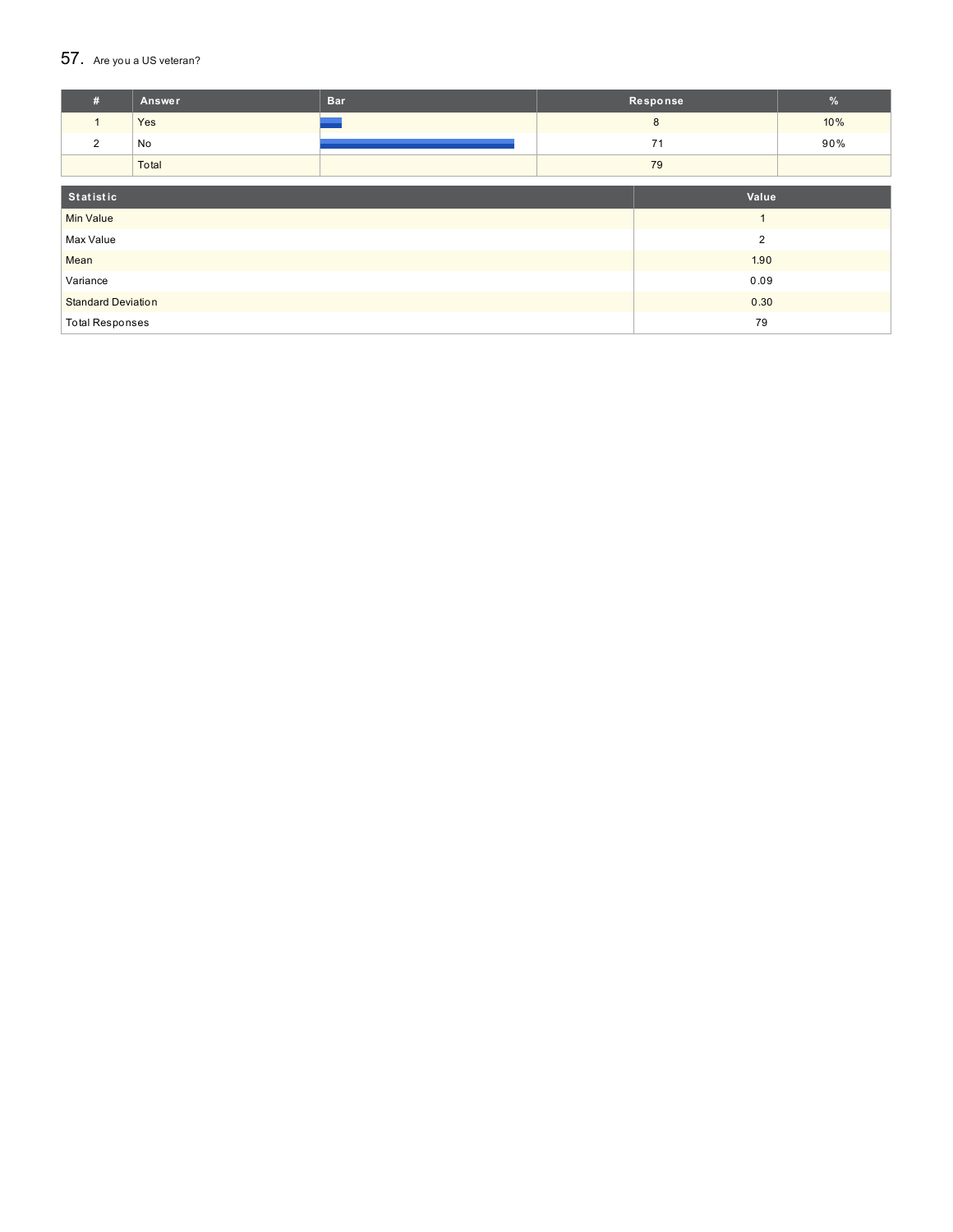### 58. If you are, are you receiving veteran's benefits?

| #                         | Answer | <b>Bar</b>     |  | Response       | %   |
|---------------------------|--------|----------------|--|----------------|-----|
| $\mathbf{1}$              | Yes    |                |  | $\overline{4}$ | 50% |
| 2                         | No     |                |  | 4              | 50% |
|                           | Total  |                |  | 8              |     |
| Statistic                 |        |                |  | Value          |     |
| <b>Min Value</b>          |        | $\overline{ }$ |  |                |     |
| Max Value                 |        |                |  | $\overline{2}$ |     |
| Mean                      |        |                |  | 1.50           |     |
| Variance                  |        | 0.29           |  |                |     |
| <b>Standard Deviation</b> |        | 0.53           |  |                |     |
| <b>Total Responses</b>    |        |                |  | 8              |     |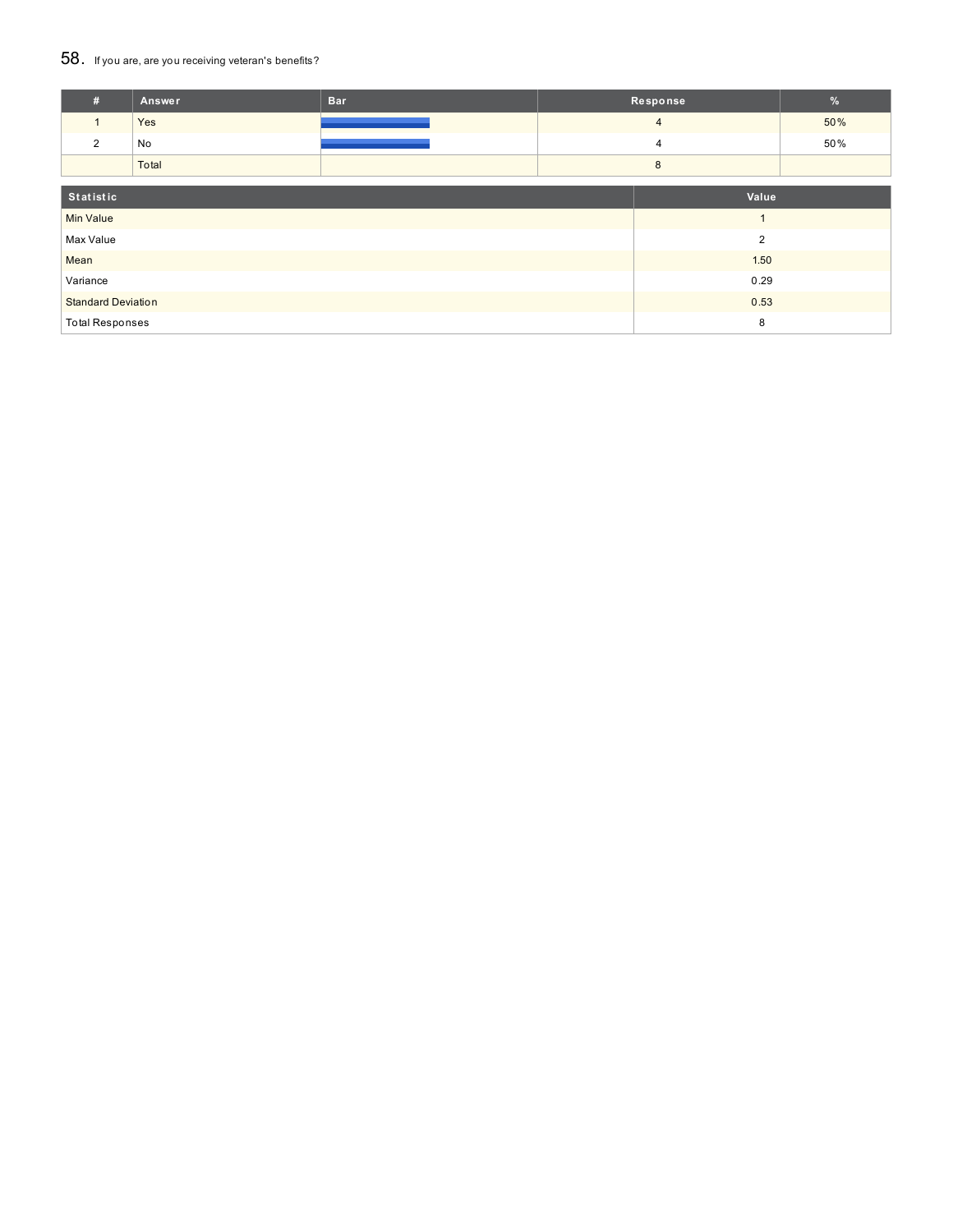### 59. If you are not receiving veteran's benefits, do you need help getting them?

| #                         | Answer | <b>Bar</b> |                | Response | %   |
|---------------------------|--------|------------|----------------|----------|-----|
| 1                         | Yes    |            |                | 3        | 75% |
| 2                         | No     |            |                |          | 25% |
|                           | Total  |            | $\overline{4}$ |          |     |
| Statistic                 |        | Value      |                |          |     |
| <b>Min Value</b>          |        |            |                |          |     |
| Max Value                 |        |            |                | 2        |     |
| Mean                      |        |            |                | 1.25     |     |
| Variance                  |        | 0.25       |                |          |     |
| <b>Standard Deviation</b> |        | 0.50       |                |          |     |
| <b>Total Responses</b>    |        |            | $\overline{4}$ |          |     |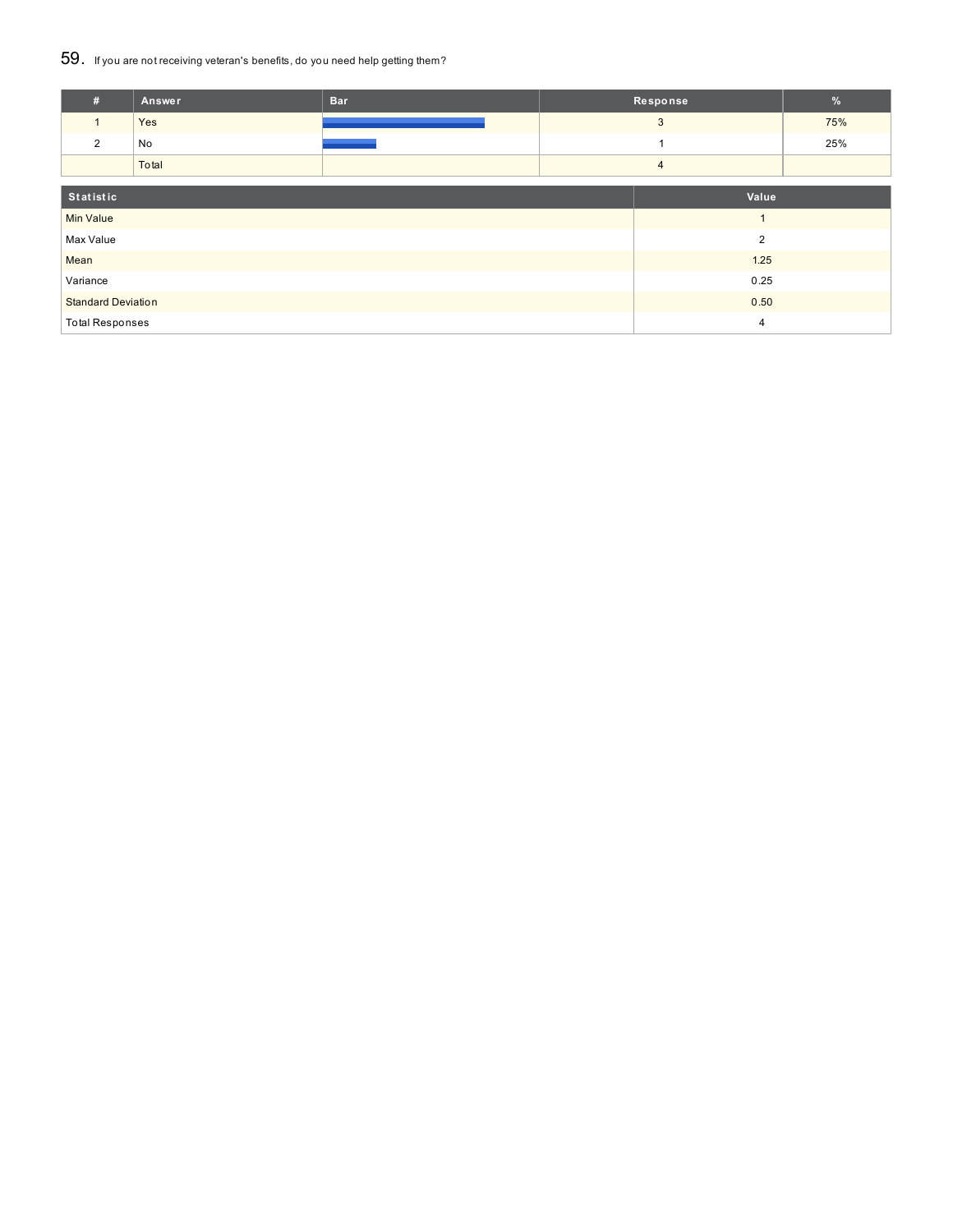## $60_\cdot$  If you are a veteran or dependent, do you need assistance with any of the<br>following? (Read list and mark all that apply)

| #              | Answer                              | <b>Bar</b> | Response       | $\frac{9}{6}$ |
|----------------|-------------------------------------|------------|----------------|---------------|
| $\mathbf{1}$   | <b>Burial and Memorial</b>          |            | $\overline{2}$ | 29%           |
| $\overline{2}$ | Connecting to Veteran Organization  |            | 3              | 43%           |
| 3              | <b>Disability</b>                   |            | $\overline{2}$ | 29%           |
| $\overline{4}$ | <b>Education and Training</b>       |            | $\overline{2}$ | 29%           |
| 5              | Employment                          |            | 3              | 43%           |
| 6              | <b>Health Care</b>                  |            | $\overline{4}$ | 57%           |
| $\overline{7}$ | Healthcare for family members       |            | $\mathbf{1}$   | 14%           |
| 8              | Housing                             |            | $\overline{2}$ | 29%           |
| 9              | Life Insurance                      |            | $\overline{4}$ | 57%           |
| 10             | Medals and records                  |            | $\pmb{0}$      | $0\%$         |
| 11             | <b>Medical benefits</b>             |            | 3              | 43%           |
| 12             | Mental Health Care                  |            | $\overline{4}$ | 57%           |
| 13             | Pension                             |            | $\mathbf{0}$   | $0\%$         |
| 14             | Reserve and Guard                   |            | $\mathbf 0$    | $0\%$         |
| 15             | <b>Special and Limited Benefits</b> |            | $\mathbf 0$    | 0%            |
| 16             | <b>Transition Assistance</b>        |            | $\pmb{0}$      | 0%            |
| 17             | Transportation                      |            | $\mathbf{0}$   | $0\%$         |
| 18             | VA claim Appeals                    |            | $\mathbf{1}$   | 14%           |
| 19             | Women Veteran Health Services       |            | $\mathbf 0$    | $0\%$         |
| 20             | Other                               |            | $\mathbf 0$    | 0%            |
| 21             | None                                |            | $\overline{2}$ | 29%           |

**Ot her**

| Statistic              | Value |
|------------------------|-------|
| Min Value              |       |
| Max Value              | 21    |
| <b>Total Responses</b> |       |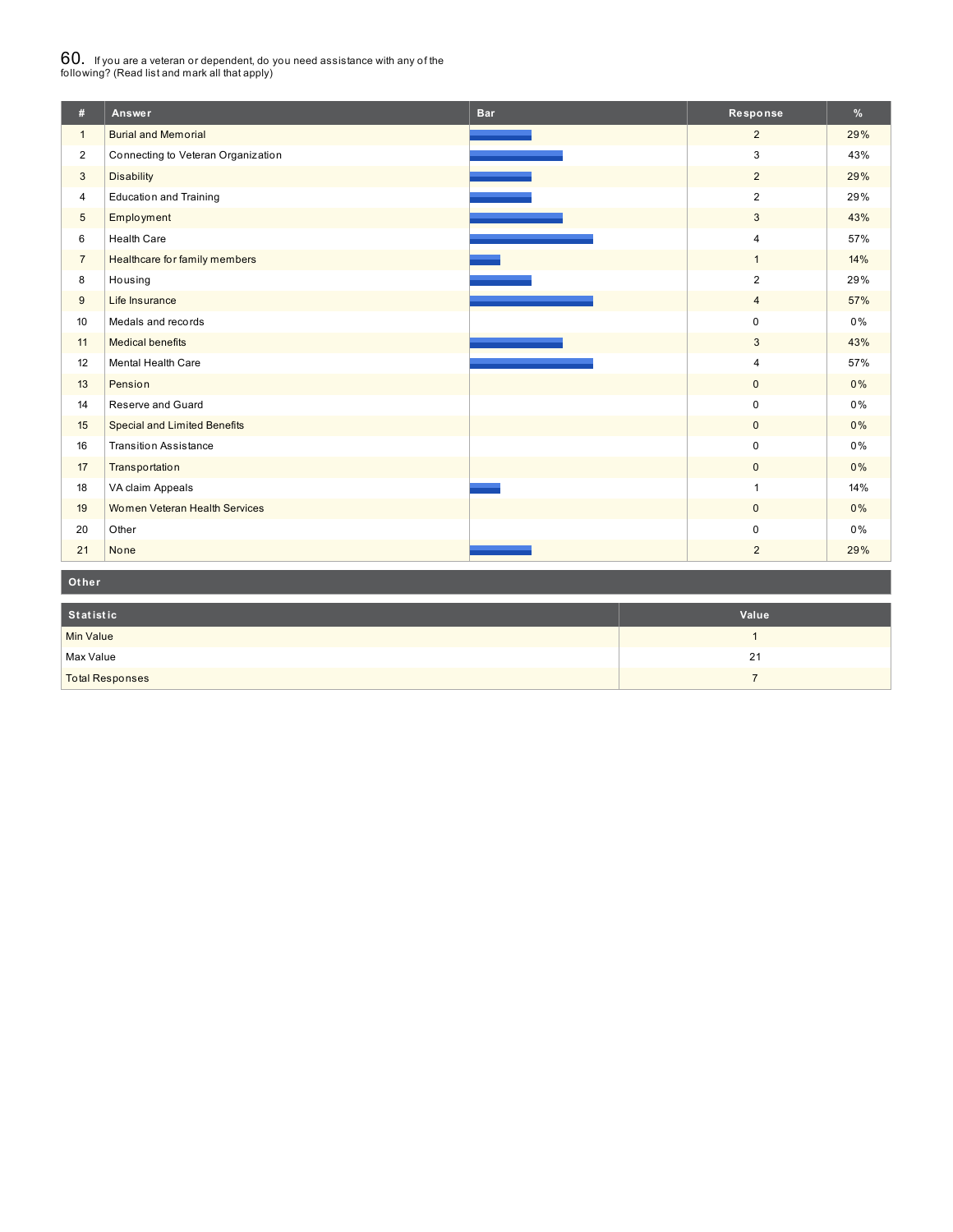#### $61.$  Do you have any legal needs?

| #                         | Answer | <b>Bar</b> |       | Response       | %   |
|---------------------------|--------|------------|-------|----------------|-----|
| $\mathbf{1}$              | Yes    |            |       | 18             | 23% |
| $\overline{2}$            | No     |            |       | 60             | 77% |
|                           | Total  |            |       | 78             |     |
| Statistic                 |        |            | Value |                |     |
| <b>Min Value</b>          |        |            |       | $\overline{1}$ |     |
| Max Value                 |        |            |       | $\overline{2}$ |     |
| Mean                      |        |            |       | 1.77           |     |
| Variance                  |        | 0.18       |       |                |     |
| <b>Standard Deviation</b> |        | 0.42       |       |                |     |
| <b>Total Responses</b>    |        |            | 78    |                |     |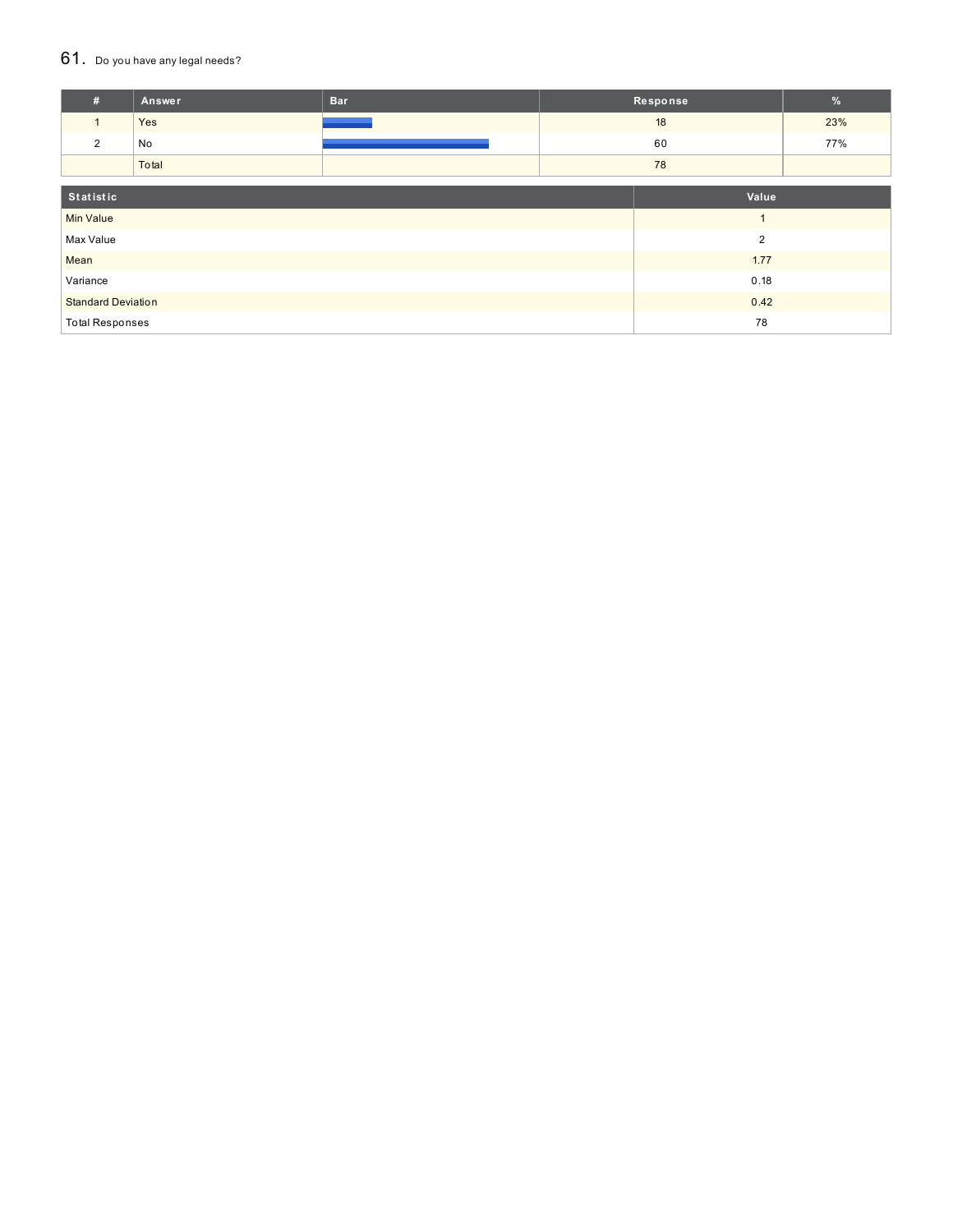## 62. If yes, what kind of legal needs?

| #              | <b>Bar</b><br>Answer                                      | Response       | %     |
|----------------|-----------------------------------------------------------|----------------|-------|
| $\mathbf{1}$   | Children's schooling                                      | $\mathbf{0}$   | 0%    |
| $\overline{2}$ | Civil Rights/Liberties                                    | 1              | 6%    |
| 3              | Community/Regional                                        | $\mathbf 0$    | 0%    |
| 4              | Discrimination related to Americans with Disabilities Act | 3              | 17%   |
| 5              | Family/Domestic                                           | 6              | 33%   |
| 6              | <b>Health Related</b>                                     | $\overline{4}$ | 22%   |
| $\overline{7}$ | Housing/Property                                          | 6              | 33%   |
| 8              | Immigration                                               |                | 6%    |
| 9              | Personal Economic/Injury                                  | $\overline{1}$ | 6%    |
| 10             | Personal Finance/Consumer                                 | $\overline{2}$ | 11%   |
| 11             | <b>Public Benefits</b>                                    | $\mathbf{1}$   | 6%    |
| 12             | Small Business/Farm                                       | 2              | 11%   |
| 13             | Veteran                                                   | $\mathbf 0$    | $0\%$ |
| 14             | Wills, Estates, Advanced Directives                       | $\overline{2}$ | 11%   |
| 15             | <b>Work Related</b>                                       | $\mathbf{1}$   | 6%    |
| 16             | Other                                                     | 3              | 17%   |

### **Ot her**

unfair justice

divorce

Need guardianship for adult with disability

| Statistic              | Value |
|------------------------|-------|
| Min Value              |       |
| Max Value              | 16    |
| <b>Total Responses</b> | 18    |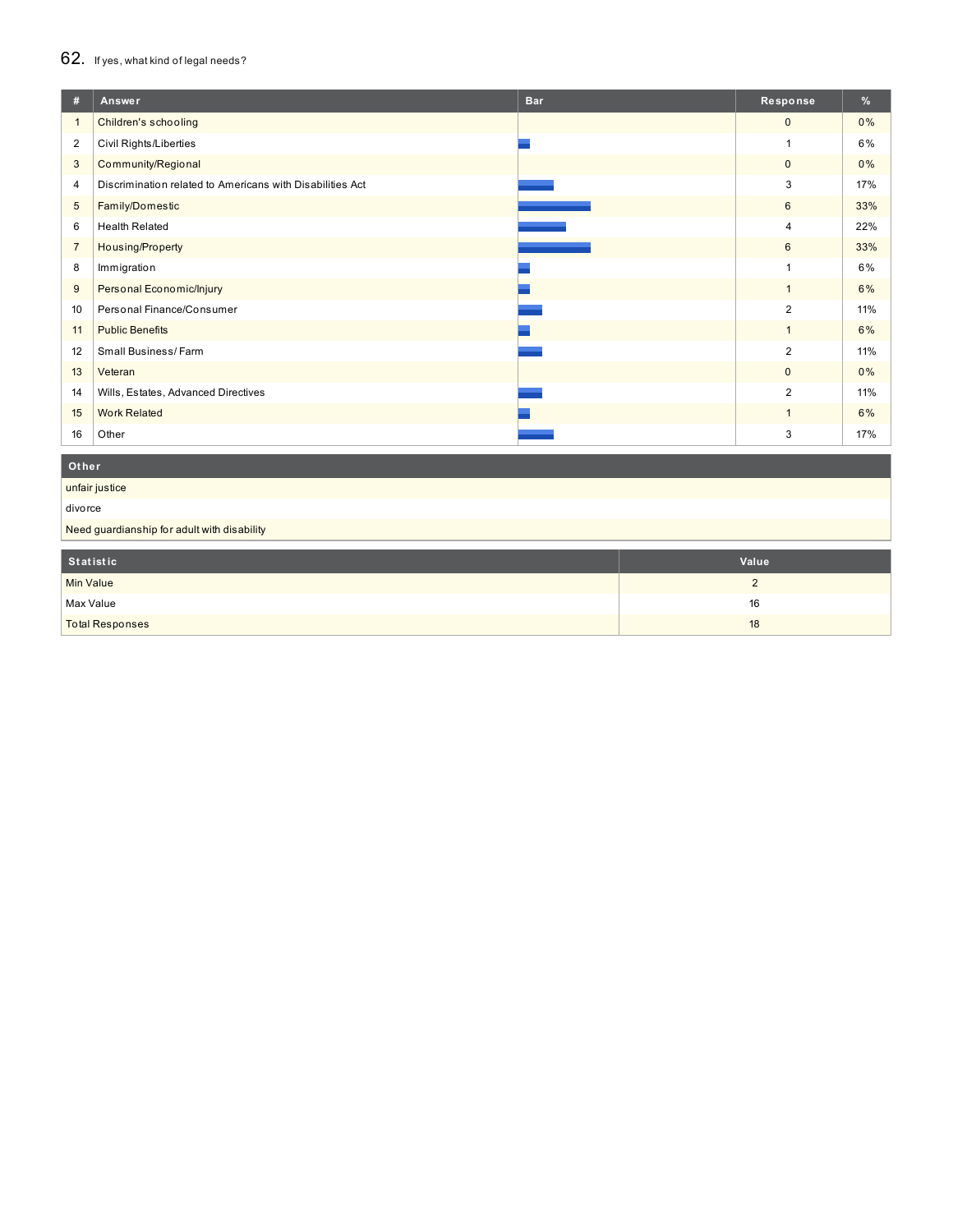| <b>Text Response</b>                                                                                                                             |       |  |
|--------------------------------------------------------------------------------------------------------------------------------------------------|-------|--|
| Being able to pay the deposit for utilities. Section 8 housing needed in Smith county.                                                           |       |  |
| Ask about whether want to go to military or college                                                                                              |       |  |
| No                                                                                                                                               |       |  |
| None                                                                                                                                             |       |  |
| That even though i said Im working I still live with my mother I only work 8hrs a week taking care of mom. I am disable myself and can't do much |       |  |
| nothing                                                                                                                                          |       |  |
| Nothing                                                                                                                                          |       |  |
| I know there is help out there, but I don't know how to go about getting it.                                                                     |       |  |
| I think you've covered most everything.                                                                                                          |       |  |
| Needs assistance with glasses and transportation needs. You did ask about transportation but it is a real problem for me.                        |       |  |
| That's all.                                                                                                                                      |       |  |
| cant think of anything right offhand                                                                                                             |       |  |
| I can't think of anything.                                                                                                                       |       |  |
| I think that the county ought to offer more mental assistance to people with mental disabilities.                                                |       |  |
| Place to live, place to receive mail and phone and transportation.                                                                               |       |  |
| I think you covered it all.                                                                                                                      |       |  |
| Nothing                                                                                                                                          |       |  |
| Oversight to help people in medium to low-medium income levels. // Labor standards regulation and legislation needs also exist.                  |       |  |
| nothing                                                                                                                                          |       |  |
| nothing really                                                                                                                                   |       |  |
| More information and services for people when they need medical help.                                                                            |       |  |
| Nothing Really                                                                                                                                   |       |  |
| Just paying the rent, that's about it right now.                                                                                                 |       |  |
| none                                                                                                                                             |       |  |
| Well you've covered a myriad of subjects, I can't think of anything.                                                                             |       |  |
| I got to find my daughter to see if she's alive and doing alright.                                                                               |       |  |
| Nothing.                                                                                                                                         |       |  |
| Nothing                                                                                                                                          |       |  |
| Nothing.                                                                                                                                         |       |  |
| Nothing really. Everything's on there.                                                                                                           |       |  |
| I can't think of anything.                                                                                                                       |       |  |
| It's good you covered it all                                                                                                                     |       |  |
| Trying to call about lights or water, she can't get anybody to help.Calling at PATH.                                                             |       |  |
| pretty well covered                                                                                                                              |       |  |
| you covered the bases                                                                                                                            |       |  |
| I think you just about covered everything.                                                                                                       |       |  |
| No you coveted everything                                                                                                                        |       |  |
| You coveted it all                                                                                                                               |       |  |
| None                                                                                                                                             |       |  |
| <b>Statistic</b>                                                                                                                                 | Value |  |
| <b>Total Responses</b>                                                                                                                           | 39    |  |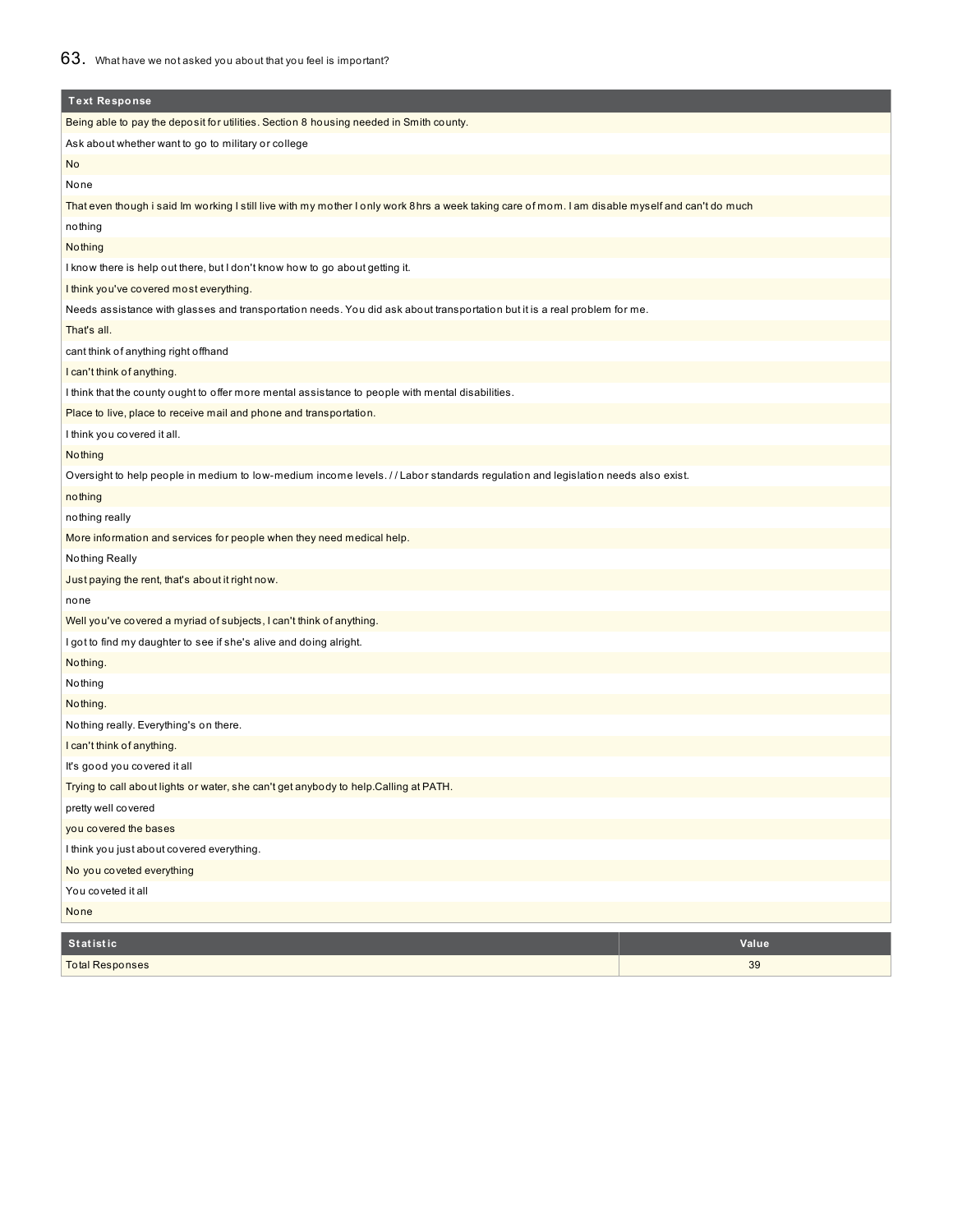| <b>Text Response</b>                                                                                                                                           |
|----------------------------------------------------------------------------------------------------------------------------------------------------------------|
| Obtaining access to owning a computer                                                                                                                          |
| Gas vouchers. Home furnishings.                                                                                                                                |
| need a job                                                                                                                                                     |
| No                                                                                                                                                             |
| None                                                                                                                                                           |
| Help people with diabetes, especially with getting food to fit their diet. Need more money on food stamps to be able to buy food for this diet.                |
| <b>Housing Legal Assistance</b>                                                                                                                                |
| none                                                                                                                                                           |
| Nothing                                                                                                                                                        |
| None                                                                                                                                                           |
| Nothing that I can think of.                                                                                                                                   |
| You said it all.                                                                                                                                               |
| can't think of any needs that haven't been asked about                                                                                                         |
| I need life insurance that's cheap.                                                                                                                            |
| Nothing, I'm doing pretty well. If I could find affordable housing or rent assistance, I'd be just fine where I'm at.                                          |
| Need help finding job for someone who is able and well, but was injured in the past. Also need shelters where you do not have to provide an ID to be accepted. |
| None                                                                                                                                                           |
| Nothing                                                                                                                                                        |
| General money issues.                                                                                                                                          |
| none                                                                                                                                                           |
| same                                                                                                                                                           |
| Tyler transit would have bus services to the industrial area, so more people would have the opportunity to get jobs there.                                     |
| Help with neighbor. House is a mess.                                                                                                                           |
| You've asked me about everything.                                                                                                                              |
| none                                                                                                                                                           |
| I need legal assistance very, very badly. I don't have the money to support the hourly cost an attorney would require.                                         |
| I need information about different medical problems/symptoms like diabetes and hypertension.                                                                   |
| I just need to know where to go to get financial help.                                                                                                         |
| Need to pass out more commodities.                                                                                                                             |
| Nothing                                                                                                                                                        |
| A room in the Andrews center where people can go to cool off and relax. A quiet, private room.                                                                 |
| I think you covered 'em all.                                                                                                                                   |
| Nothing.                                                                                                                                                       |
| None.                                                                                                                                                          |
| You covered all my needs                                                                                                                                       |
| Don't guess anything.                                                                                                                                          |
| Clothing for children                                                                                                                                          |
| spirtitual needs                                                                                                                                               |
| you covered all                                                                                                                                                |
| Nothing                                                                                                                                                        |
| None                                                                                                                                                           |
| <b>Statistic</b><br>Value                                                                                                                                      |

| . Statistic            | valu |
|------------------------|------|
| <b>Total Responses</b> |      |